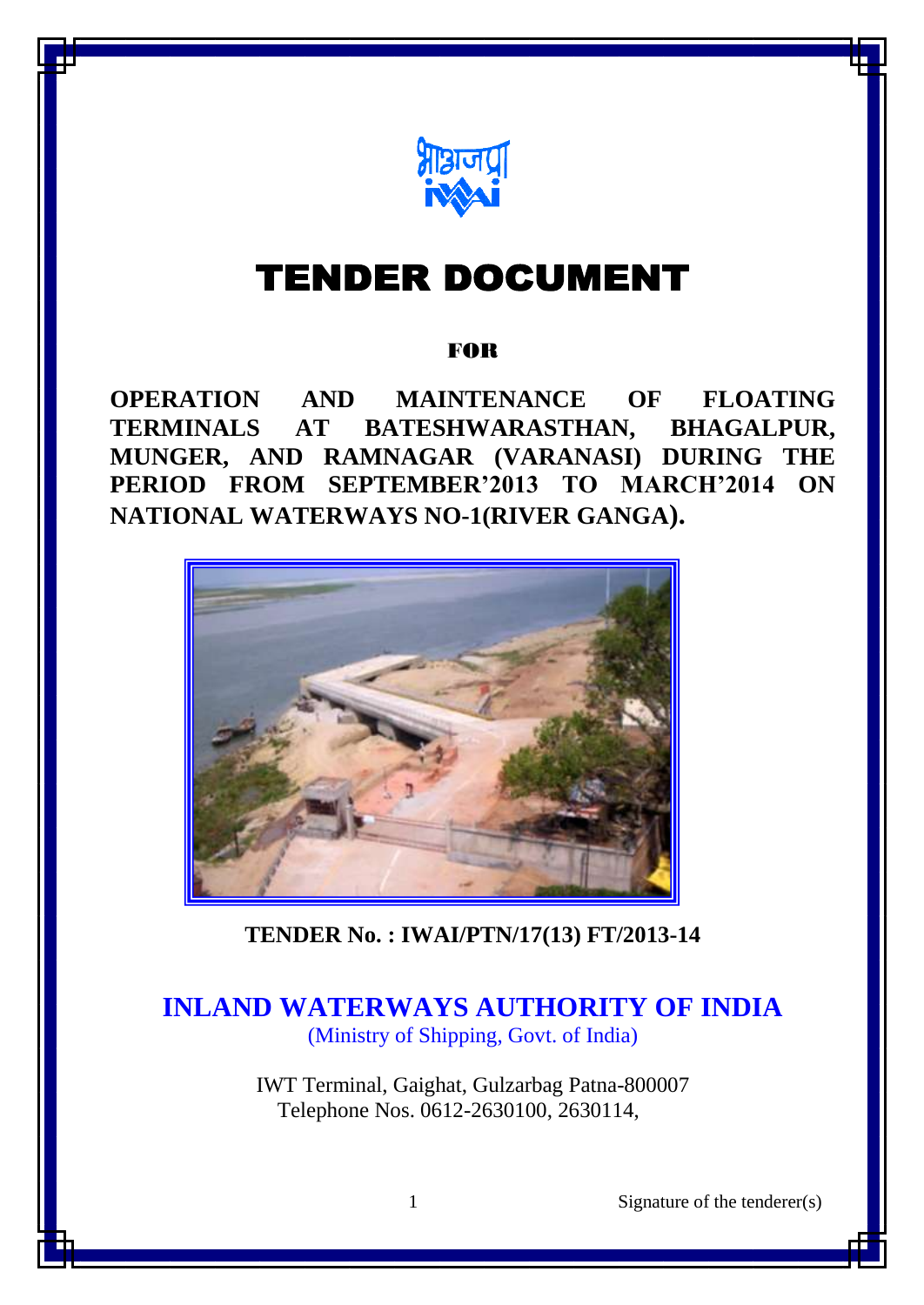

IWT Terminal, Gaighat Patna– 800007 (Bihar). Ph: -2630100, 2630114, *Tender No IWAI/PTN/17(13)/FT) /2013-14*

Sealed tender are invited from the experience contractors for operation and maintenance of floating terminal between Rajmahal and Allahabad stretch of NW-1. Estimated Cost of work/ Cost of tender paper/ EMD are available at web site. Date of sale of tender from 03-09-2013 to 12-09-2013. Last date for submission of tender: 13-09-2013 and date of opening of tender 13-09- 2013. Further details are available at web site ["https://eprocure.gov.in/eprocure/app"](https://eprocure.gov.in/eprocure/app) and IWAI's"website, [www .iwai.nic.in"](http://www.iwai.nic.in/).

.

**DIRECTOR**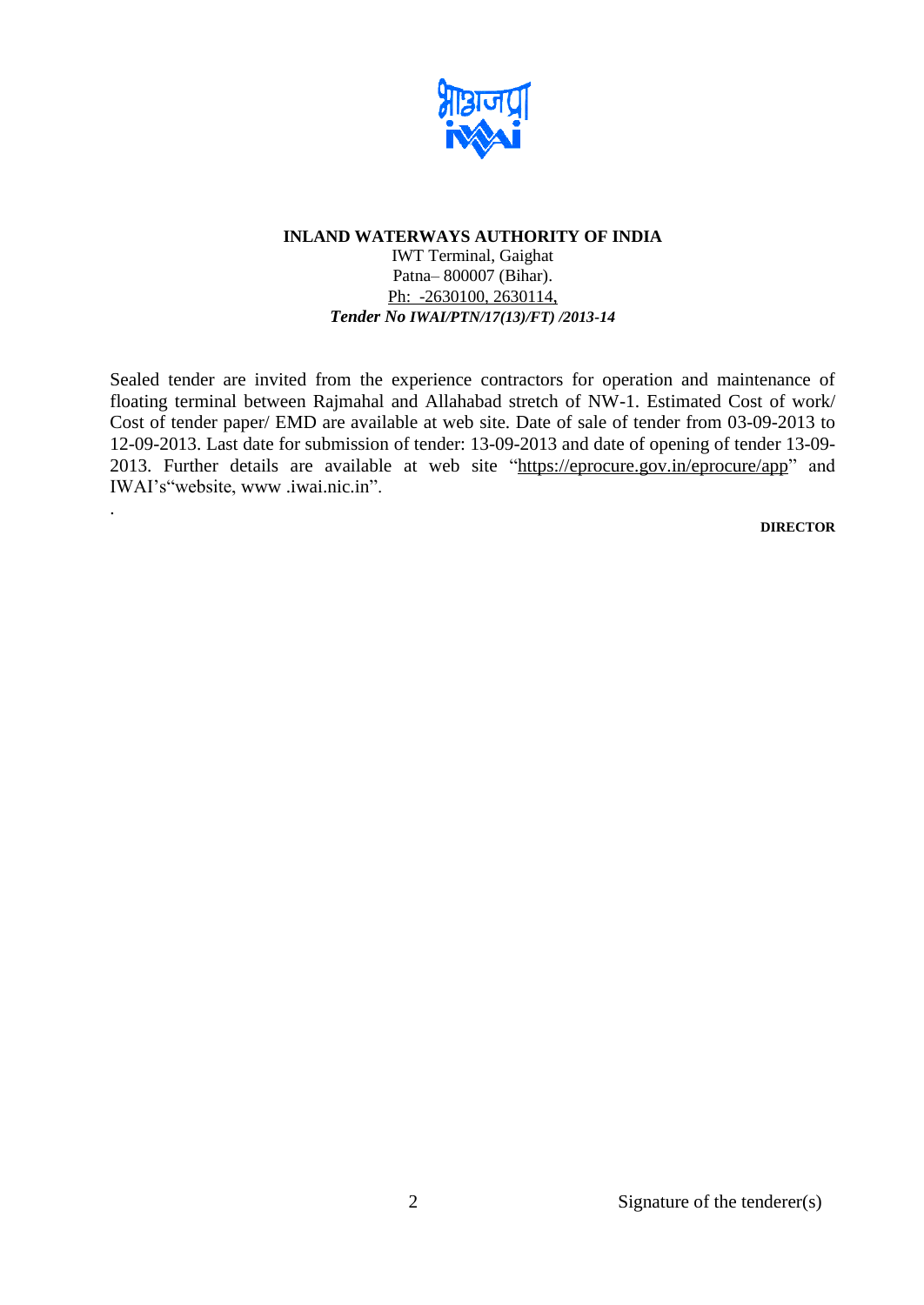

(Ministry of Shipping, Govt. of India) IWT Terminal, Gaighat, Gulzarbag Patna-800007 Telephone Nos. 0612-2630100, 2630114,

No: IWAI/PTN/17(13)/FT/2013-14 Date: Date:

To

**Sub:** Tender document for Operation and Maintenance of floating terminal at Bateshwarasthan, Bhagalpur, Munger and Ramnagar (Varanasi) during the period from September'2013 to March'2014 on National Waterways No-1. (River Ganga.)

Ref: Your letter no. dated: \_\_\_\_\_\_\_\_

Sir,

With reference to your letter cited on the above-mentioned subject, please find enclosed herewith one set of tender document for the subject work. You are requested to go through the terms and conditions carefully and also visit the site to familiarise and submit your tender as per procedure explained therein.

The last date for receipt of tender is 13.09.2013 upto 15. 00 hours at the O/o the Director, IWAI, IWT Terminal, Gaighat, Gulzarbag Patna-800007

Issuance of tender document will not construe that such bidders are automatically considered qualified.

Yours faithfully,

Director

3 Signature of the tenderer(s)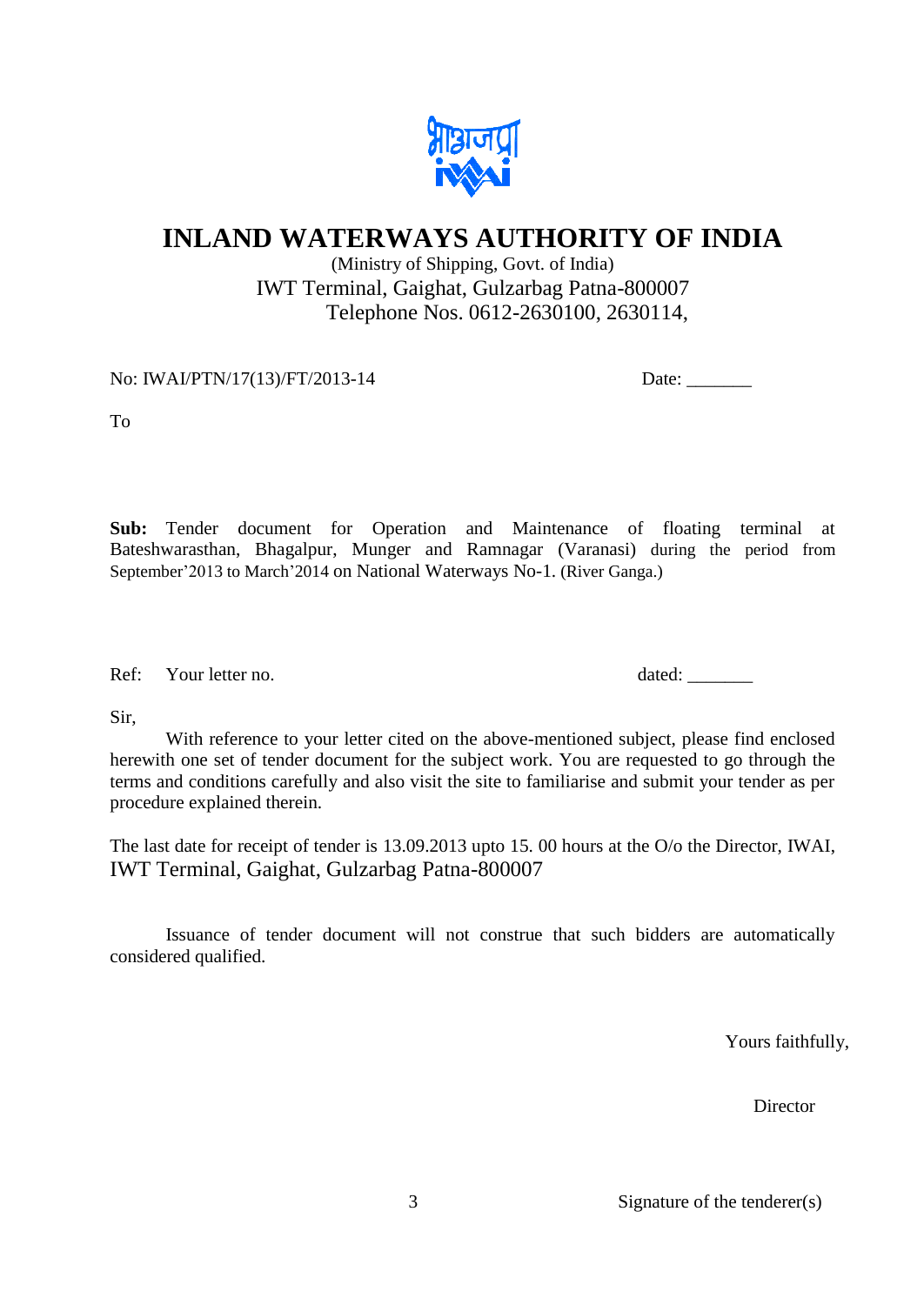

**(Ministry of Shipping, Govt. of India)** IWT Terminal, Gaighat, Gulzarbag Patna-800007 Telephone Nos. 0612-2630100, 2630114,

# **NOTICE INVITING TENER NO. IWAI/PTN/17(13)/FT /2013-14**

- **1. Name of Work: –** Operation and Maintenance of floating terminal at Bateshwarasthan, Bhagalpur, Munger and Ramnagar (Varanasi) during the period from September'2013 to March'2014 on National Waterways No-1. (River Ganga.)
- **2. Cost of Tender document = Rs 1500.00**

.

- **3 Earnest money and estimated Cost of the work for each terminal location: please see the details in tender documents.**
- **4 Date of sale of tenders : From 03.09.2013 to 12-09-2013**
- **5. Last date of submission of tender: 13-09-2013 upto 15.00 hours.**
- **6. Date of opening of technical bid of the tender: 13-09-2013 at 15.30 hours**
- 7. Tender papers for above can be obtained from the office of the Director, IWAI, IWT Terminal, Gaighat, Gulzarbag Patna-800007 on production of documentary evidence of similar work done, performance certificate, yearly turn over etc. The tenderer shall be registered in appropriate class with CPWD, Railways, MES or any other state Govt. Deptt. & having experience for similar work or non registered contractors having experience of working with IWAI. The tenderer shall be Income Tax Payee & shall submit copy of his PAN number along with the request for Tender Document on payment of Rs.1500.00 (Non-refundable) by Demand Draft of a Schedule bank payable at Patna, drawn in favour of "IWAI FUND", PATNA.
- 8. The tender document can also be downloaded from the IWAI's website "www.iwai.nic.in" Bidders submitting the downloaded version of tender document are required to submit Rs. 1500/- (Rupees one thousand five hundred only) i.e. an amount equal to the cost of tender document along with tender in the form of non refundable demand draft made in favour of 'IWAI fund' payable at Patna at any nationalized/ schedule bank. A signed declaration stating that no alteration has been made in any form in the downloaded tender document is to be enclosed with the tender by the bidder for downloaded tenders.
- 8. Place for submission of tender documents is at the O/o the Director, IWAI, IWT Terminal, Gaighat, Gulzarbag Patna-800007

 $-sd -$ 

#### **DIRECTOR**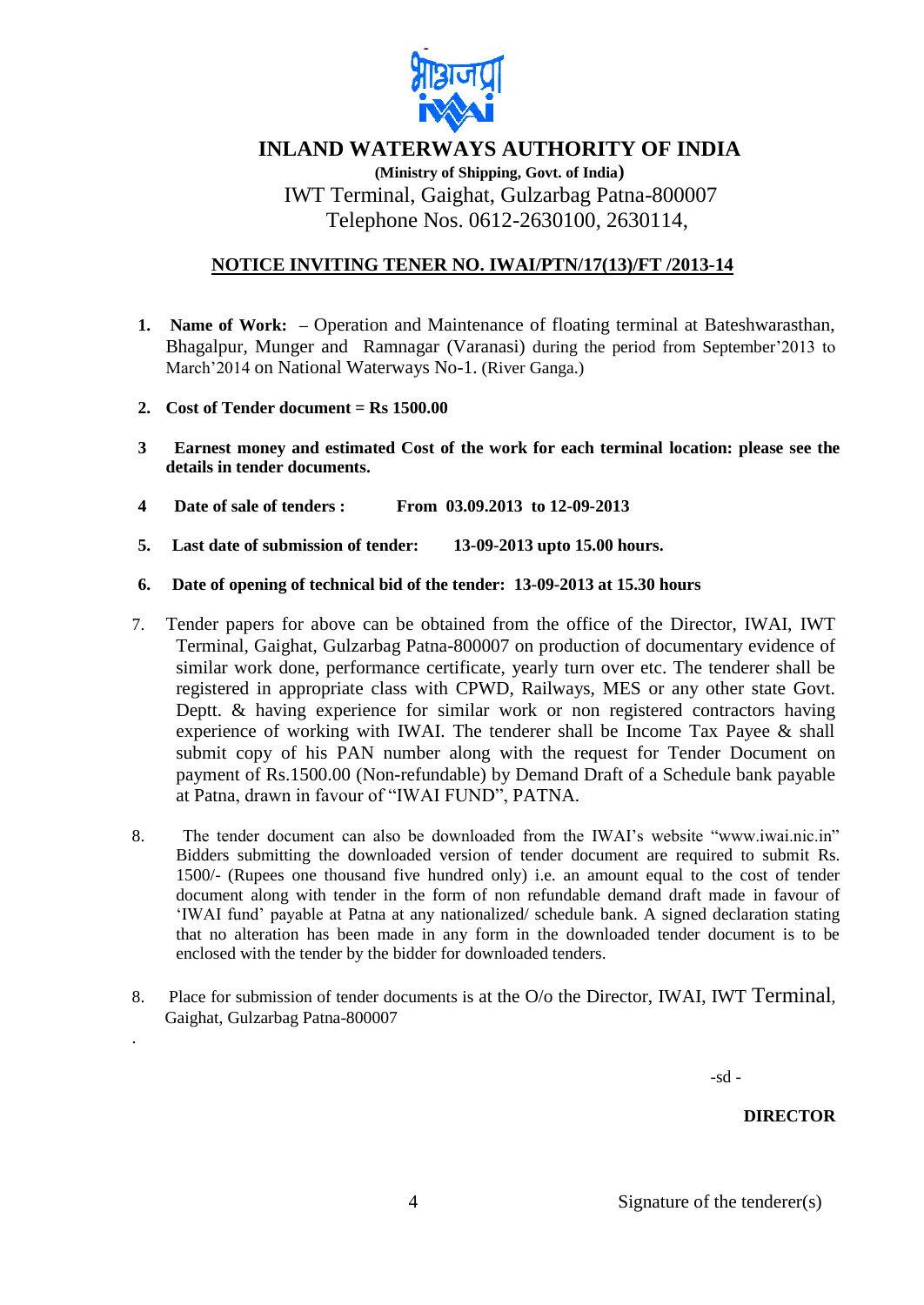

(Ministry of Shipping, Govt. of India) IWT Terminal, Gaighat, Gulzarbag Patna-800007

# **NOTICE INVITING TENDER NO. IWAI/PTN/17(13)/FT /2013-14**

- **1. Name of Work**: Operation and Maintenance of floating terminal at Bateshwarasthan, Bhagalpur, Munger, and Ramnagar (Varanasi) during the period from September'2013 to March'2014 on National Waterways No-1. (River Ganga.)
- **2.** Inland Waterways Authority of India (IWAI) invites sealed tenders in two cover system (Cover I - Technical bid and Cover II - Financial Bid) from experienced contractors for the work of Operation and Maintenance of floating terminal at Bateshwarasthan, Bhagalpur, Munger, and Ramnagar (Varanasi) during the period from September'2013 to March'2014 on National Waterways No-1. (River Ganga.)
- **3.** The sealed tenders should super scribe the words "Tenders for Operation and Maintenance of floating terminal at ---------------------- during the period September'2013 to March'2014 on National Waterways No-1. {River Ganga}.

| Sl.<br>N <sub>0</sub> | <b>Terminal location of NW-1</b> | <b>Estimated Cost</b><br>(Rs. in lakh) | <b>EMD</b><br>(in Rupees) |
|-----------------------|----------------------------------|----------------------------------------|---------------------------|
|                       | <b>Bateshwarnath</b>             | 5.97                                   | 12000                     |
|                       | <b>Bhagalpur</b>                 | 10.31                                  | 21000                     |
| 3                     | <b>Munger</b>                    | 5.97                                   | 12000                     |
| 4                     | <b>Ramnagar (Varanasi)</b>       | 6.22                                   | 13000                     |

#### **4. Estimated Cost of the work and other details are as under:**

#### **TERMS & CONDITIONS: -**

- **5.** Interested bidders may obtain non-transferable bid document by submitting non-refundable demand draft for Rs. 1500/- (Rupees one thousand five hundred only) drawn in favour of "IWAI FUND" payable at Patna. Tender document will be available for sale from 03.09.2013 to 12.09.2013 between 10.00 hours to 1600 hours (IST) on any working day from Monday to Saturday from the office of the Director, Inland Waterways Authority of India, IWT Terminal, Gaighat, Gulzarbag Patna-800007
- **6.** The tender document can also be downloaded from the IWAI's website "www.iwai.nic.in". Bidders submitting the downloaded version of tender document is required to submit Rs. 1500/- (Rupees one thousand five hundred only) i.e. an amount equal to the cost of tender document along with tender in the form of demand draft made in favour of 'IWAI fund' payable at **PATNA**  at any nationalized/ schedule bank. A signed declaration stating that no alteration has been made in any form in the downloaded tender document is to be enclosed with the tender by the bidder for downloaded tenders.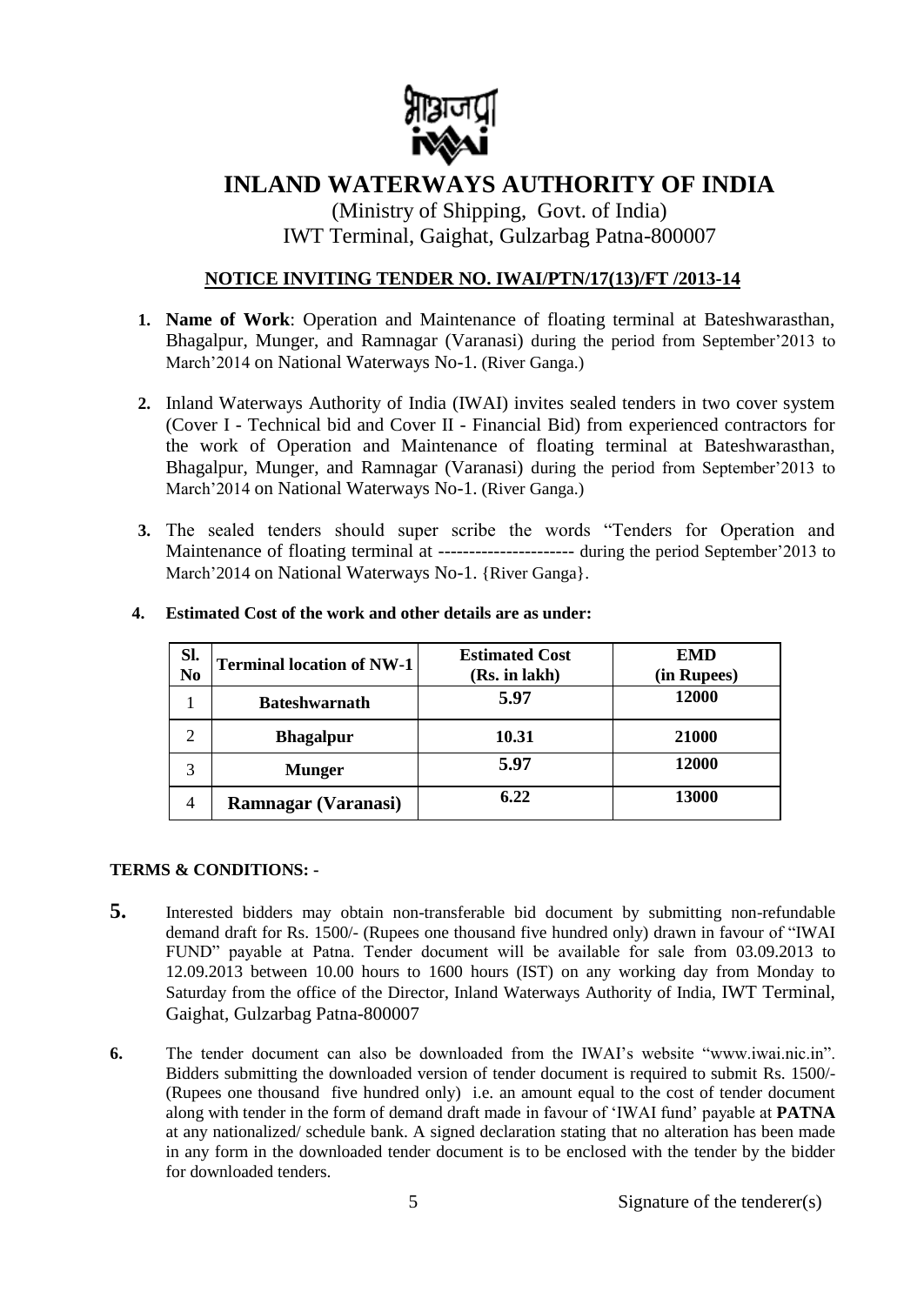- **7.** The tenderer shall meet the following pre-qualification criteria:
	- i. Tenderer shall have Permanent Account Number issued by Income Tax Deptt.
	- ii. Average annual financial turnover during last three years ending  $31<sup>st</sup>$  March of the previous financial year, should be at least 30% of the cost. Experience of having successfully completed similar works during last 7 years ending last day of month previous to the one in which this tender is invited should be either of following:
		- i. Three similar works costing not less than 40% of the estimated cost; **or**
		- ii. Two similar works costing not less than 50% of the estimated cost; **or**
		- iii. One similar work completed not less than 80% of the estimated cost
	- iii. Latest certificate of solvency from nationalized / scheduled Bank included in the second schedule of the RBI Act for not less than the value indicated below:

| Sl. No | <b>Terminal location of NW-1</b> | <b>Bank solvency required in Rs</b> |
|--------|----------------------------------|-------------------------------------|
|        | <b>Bateshwarasthan</b>           | 2 lakh                              |
|        | <b>Bhagalpur</b>                 | 3 lakh                              |
| 3      | <b>Munger</b>                    | 2 lakh                              |
| 4      | Ramnagar (Varanasi)              | 2 lakh                              |

- iv. The tenderer shall agree to the terms  $\&$  conditions of the tender and return the tender duly signed in each page for agreeing the same.
- v. The tenderer shall submit required Earnest Money Deposit in the form of demand draft. Any / all submissions made without the earnest money and/or after the date mentioned hereinafter in clause 6 shall be deemed to be rejected.
- vi. The preference shall be given to the bidder having specific experience in construction of pontoon gangway across the river for safe passage of the vehicles.
- 7. The complete bid as per the tender document should reach the office of **Director, IWAI, IWT Terminal, Gaighat, Patna- 800007** latest by 15.00 hrs. on 13.09.2013. The technical bid will be opened on the same day at 1130 hrs. in the presence of intending bidders.
- 8. IWAI reserves the right to accept or reject any or all tenders without assigning any reason and no correspondence shall be entertained in this regard.

**Director**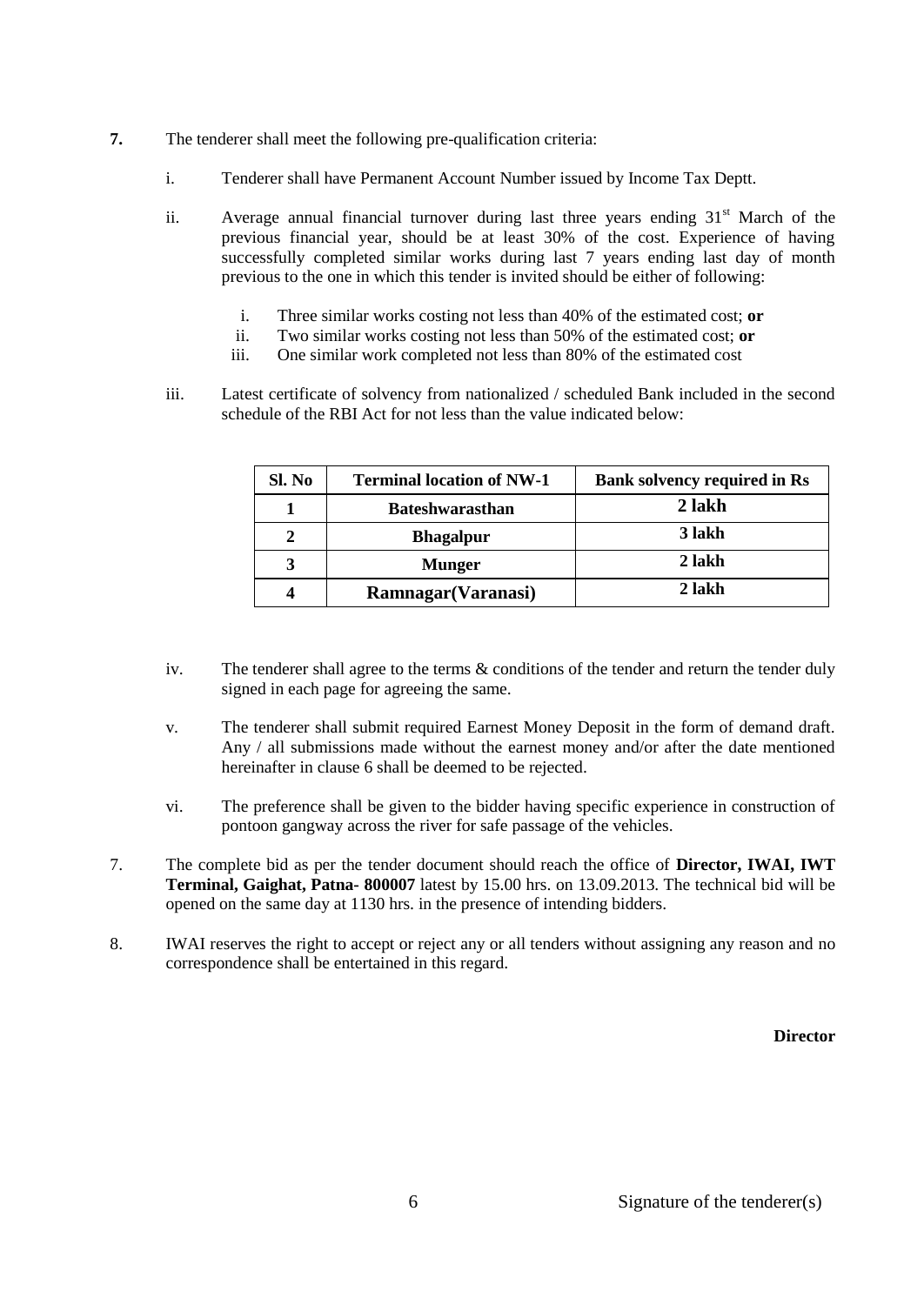

# **INDEX**

| S.No.                  | <b>CONTENT</b>                                                  |                       |
|------------------------|-----------------------------------------------------------------|-----------------------|
| 1.                     | Tender issue letter                                             |                       |
| 2.                     | Notice Inviting Tender                                          |                       |
| 3.                     | Index                                                           |                       |
| $\overline{4}$ .<br>5. | $PART-I$<br>Form of Tender<br>Instruction for submission of bid |                       |
| 6.                     | <b>PART-II-</b> General Conditions of Contract                  |                       |
| 7.                     | PART – III - Technical Specifications of contract               |                       |
| 8                      | PART – IV- Special Conditions of contract.                      |                       |
| 9.                     | $PART - V - Bill of Quantity (A to J)$                          |                       |
| 10.                    | <b>AGREEMENT FORMAT</b>                                         | <b>ANNEXURE - I</b>   |
| 11                     | BANK GUARANTEE FORMAT :                                         | <b>ANNEXURE - II</b>  |
| 12                     | E-PAYMENT FORMAT                                                | <b>ANNEXURE - III</b> |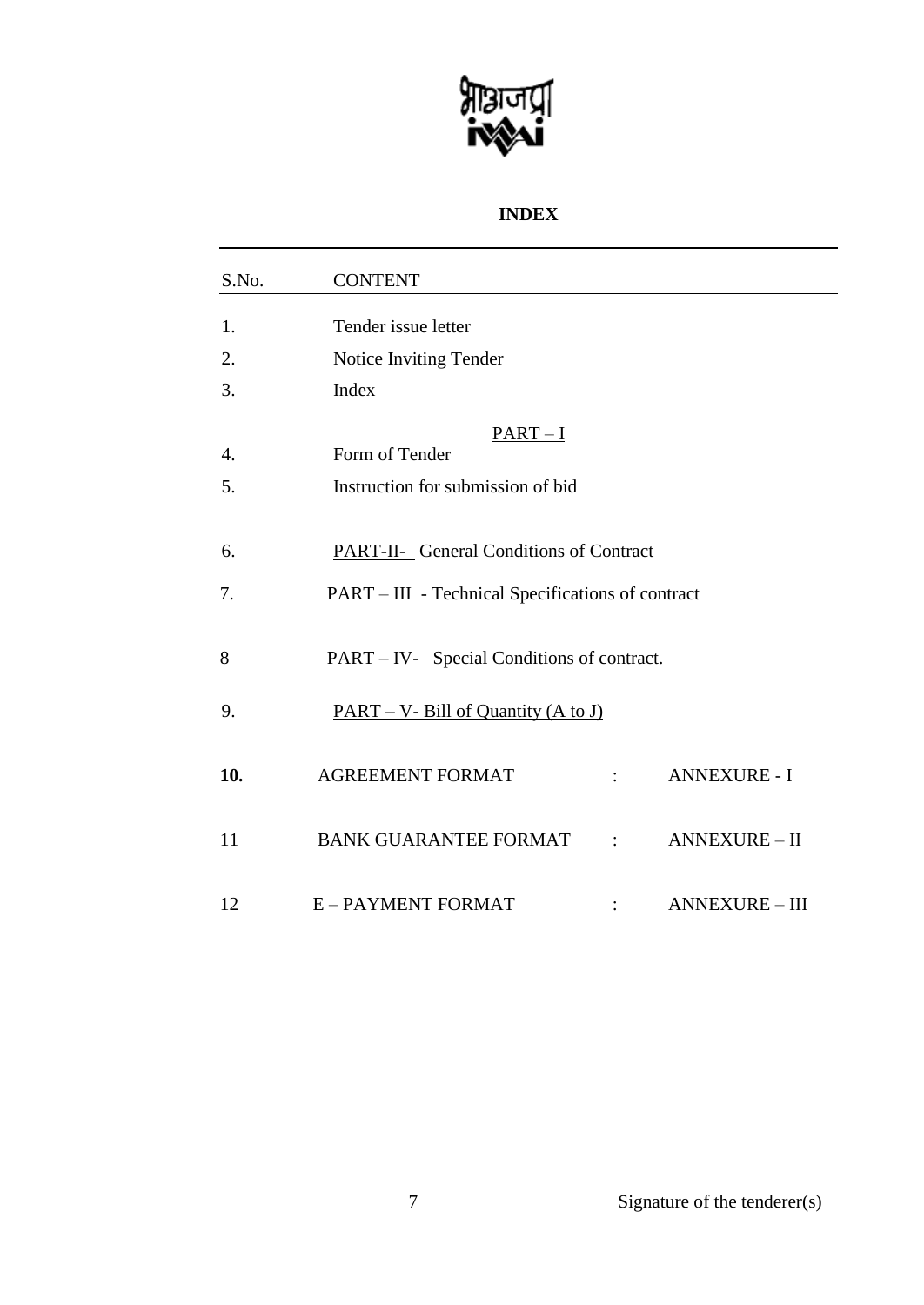#### **FORM OF TENDER**

THE DIRECTOR INLAND WATERWAYS AUTHORITY OF INDIA, IWT TERMINAL GAIGHAT PATNA 800007

To,

Name of Work: Operation and Maintenance of floating terminal at Bateshwarasthan, Bhagalpur, Munger and Ramnagar(Varanasi) during the period from September'2013 to March'2014 on National Waterways No-1. (River Ganga.)

. 1. Having visited the site and examined the information and instructions for submission of tender, general conditions of contract, Special Condition of contracts, Technical, General and Detailed specification, Schedules and Bill of Quantities, agreement and bank guarantee forms, etc for the above named works, I/ We hereby tender for execution of the works referred to in the tender documents in conformity with the said Conditions of Contract, Specifications, Schedule of quantities for the sum as stated in Bill of quantities of this tender Document or such other sum as may be ascertained in accordance with the said conditions of contract.

2. I/ We undertake to complete and Deliver the whole of the works comprised in the Contract within the time as stated in the tender and also in accordance in all respects with the specifications, designs, drawings and instructions as mentioned in the tender documents.

3. I am tendering for the works mentioned in the table below and submitting the EMD separately for each stretch of NW 1 in the form of demand draft in favour of IWAI Fund payable at **PATNA** on Nationalised / schedule bank as per the details given therein:

| Sl.<br>N <sub>0</sub> | <b>Terminal location of</b><br>$NW-1$ | <b>Demand draft</b><br>No. & Date | <b>EMD</b><br>(Rs.) | <b>Details of Bank</b><br>(Name of Bank,<br><b>Branch and address)</b> |
|-----------------------|---------------------------------------|-----------------------------------|---------------------|------------------------------------------------------------------------|
|                       | Bateshwarasthan                       |                                   |                     |                                                                        |
| 2                     | Bhagalpur                             |                                   |                     |                                                                        |
| 3                     | Munger                                |                                   |                     |                                                                        |
| $\overline{4}$        | Ramnagar (Varanasi)                   |                                   |                     |                                                                        |

4. I/ We agree to abide by this tender. I/ We agree to keep the tender open for a period of 90 days from the date of opening of price bids or extension thereto as required by the IWAI and not to make any modifications in its terms and conditions.

5. I/ We agree, if I/ we fail to keep the validity of the tender open as aforesaid or I/ we make any modifications in the terms and conditions of my/ our tender if I/ We fail to commence the execution of the works as above, I/ We shall become liable for forfeiture of my/ our Earnest money, as aforesaid and IWAI shall without any prejudice to an other right or remedy, be at the liberty to forfeit the said Earnest Money absolutely otherwise the said earnest money shall be

8 Signature of the tenderer(s)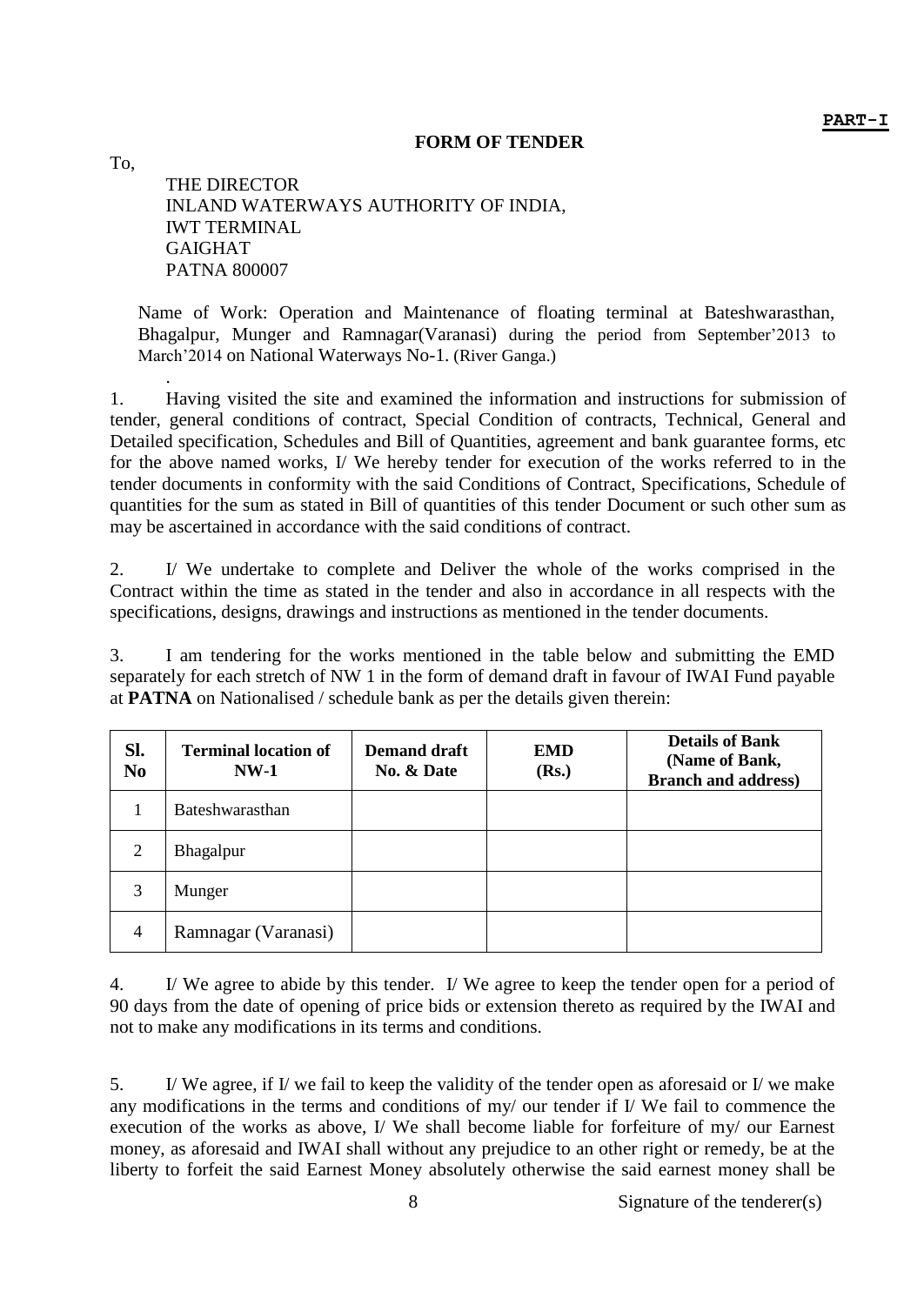retained by IWAI towards part of security deposit to execute all the works referred to in the tender documents upon the terms and conditions contained or referred to therein and to carry out such deviations as may be ordered. Should this tender be accepted, I/ We agree to abide by and fulfill all the terms and conditions and provisions of this tender. No interest is payable on earnest money deposit and/ or security deposit.

6. I/ We have independently considered the amount of Liquidated Damages shown in the tender hereto and agree that it represents a fair estimate of the loss likely to be suffered by IWAI in the event of works not being completed in time.

7. If this tender is accepted, I/We undertake to enter into execute at my/ our cost when called upon by the employer to do so, a contract agreement in the prescribed form. Unless and until a formal Agreement is prepared and executed this tender together with your written acceptance thereto shall constitute a binding contract.

8. If my/ our tender is accepted, I/We am/are to be jointly and severely responsible for the due performance of the Contract. I/We also declare that the firm has not been banned or blacklisted by any Govt. or its department or any Quasi Govt. agency or Public Sector Undertaking.

9. I/ We understand that you are not bound to accept the lowest or any Tender you may receive and may reject all or any tender without assigning any reason.

10. I/We certify that the tender submitted by me, us is strictly in accordance with the terms, conditions, specifications etc. as contained in the tender document, and it is further certified that it does not contain any deviation to the aforesaid documents.

11. I/We certify that I/we am/are familiar with all general and special laws, Acts, Ordinance, Rules & Regulation of the Municipalities, District, State and Central Government that may affect the work, its performance or personnel employed therein or environment.

12. It is certified that all information given in the tender is true and nothing has been concealed/ distorted. If at any time, it is found to have concealed/ distorted any material as mentioned above I/we am/are agreeable for summarily termination of contract by IWAI.

Date ……………….. Signature ………………… Name ……………………. Designation ……………… duly authorized to sign & submit tender for an on behalf of

(Name and address of firm)

| Witness:       |
|----------------|
|                |
|                |
|                |
|                |
| Telephone nos. |

9 Signature of the tenderer(s)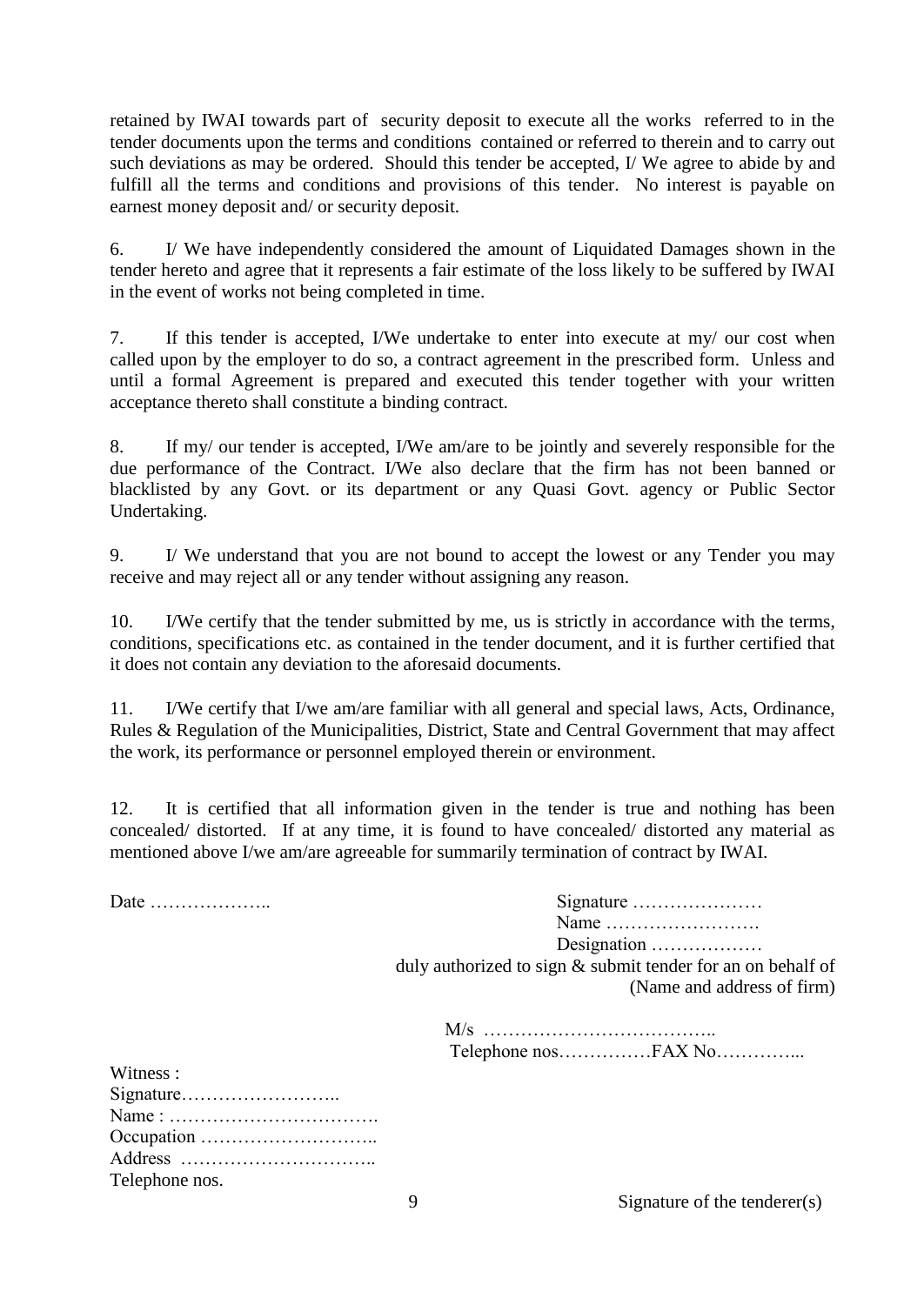(Ministry of Shipping, Road Transport & Highways; Govt. of India)

# **INFORMATION AND INSTRUCTIONS FOR TENDERERS**

- **(A)** The details of work to be carried out and its scope are given in this tender document, which also indicate brief descriptions of the work to be executed. The tenderers are advised to study the same carefully before tendering and they shall be deemed to have fully acquainted themselves with the same.
- **1.** The tenderers are advised to inspect and examine the site and its surroundings and satisfy themselves before submitting their tenders, in respect of the site conditions including but not restricting to the following which may influence or affect the work or cost thereof under the contract:
	- **a)** Site conditions including access to the site, existing and required roads and other means of transport/ communication for use by him in connection with the work;
	- **b)** Requirement and availability of land and other facilities for his enabling works, colonies, stores & workshop etc.
	- **c)** Ground conditions including those bearing upon transportation, disposal, handling and storage of materials required for the work or obtained there from;
	- **d)** Source of extent of availability of suitable materials including water and labour (technical, skilled and unskilled) etc., required for work and Laws and Regulations governing their use and employment.
	- **e)** Geological, meteorological, topographical, hydrological, morphological and other general features of the site and its surroundings as are pertaining to and needed for the performance of the work.
	- **f)** The type of equipment and facilities needed, preliminary to / for and in the performance of the work and;
	- **g)** All other information pertaining to and needed for the work including information as to the risks, contingencies and other circumstances which may influence or affect the work or the cost thereof under this contract.
- **2.** The tenderers shall note that information, if any in regard to the work site and local conditions as contained in these tender documents except for the material agreed to be supplied by the Authority, has been given merely to assist the tenderer and is not warranted to be complete.
- **3.** The tenderers shall note and bear in mind that the Authority (IWAI) shall bear no responsibility for the lack of acquaintance with site condition. System etc or any information relating thereto, on their part. The consequence of the lack of any knowledge aforesaid, on the part of the tenderers shall be at their risk and cost and no charges or claims whatsoever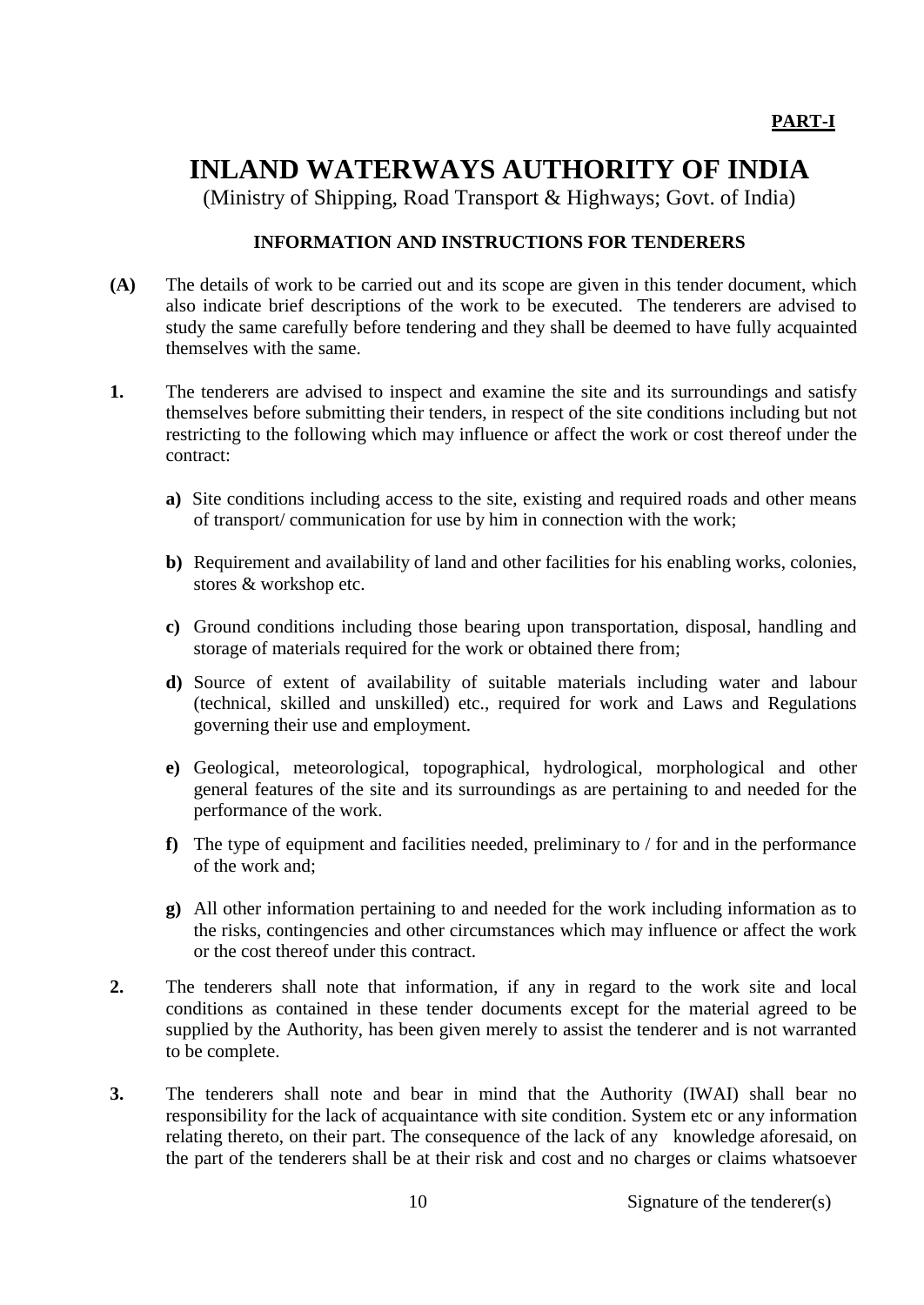consequent upon the lack of any information, knowledge or understanding shall be entertained or payable by the Authority.

**4.** Immediately upon receipt of the Tender documents from the authority, the tenderers are urged to submit a written request at least two days prior to the date fixed for pre tender conference to the Engineer-in-Charge issuing the tender, on matters where clarifications or additional information is desired, if needed. This clause however will be applicable only in the case, if pre bid conference is stipulated.

# **(B) INSTRUCTIONS FOR SUBMISSION OF BID**

- 1.0 All covering letters and information to be included in the bid shall be submitted along with the bid itself.
- 2.0 This tender schedule is only for the work of **"Operation and Maintenance of floating terminal at Bateshwarasthan, Bhagalpur, Munger and Ramnagar (Varanasi) during the period from September'2013 to March'2014 on National Waterways No-1. (River Ganga.)**
- 3.0 Terminal location wise total estimated cost of works is as under:

| Sl. | <b>Terminal location of NW-1</b> | <b>Estimated cost</b> |
|-----|----------------------------------|-----------------------|
| No. |                                  | (Rs. In lakh)         |
|     | <b>Bateshwarnath</b>             | 5.97                  |
|     | <b>Bhagalpur</b>                 | 10.31                 |
|     | <b>Munger</b>                    | 5.97                  |
|     | <b>Ramnagar (Varanasi)</b>       | 6.22                  |

4.0 Tender should be submitted in two covers viz. separate sealed Envelope-1 and Envelope-2 and both of these covers should be placed in an envelope duly super scribing clearly the name of the work " **Operation and maintenance of floating terminal at ---------------------- ---------- in National Waterway No-1 (River Ganga)**." and the note TENDERS TO BE OPENED BY THE ADDRESSEE ONLY" written prominently. The full name, postal address and phone/ Fax of the Bidder shall be written on the bottom left hand corner of each of the sealed envelopes. Further, envelope containing each part shall be superscripted as under:

| Envelope -1          | Technical & Commercial Bid. |
|----------------------|-----------------------------|
| $\Gamma$ 1 $\Lambda$ | ית יחיד                     |

Envelope -2 : Price Bid of offer.

Bidders may quote rate for any one or more than one up to maximum of three schedules only i.e. from Schedule V (C, D, E & I) as per their choice and to be submitted under Envelope -2. No other document other than the Price schedule should be placed inside Envelope – 2 containing price bid otherwise tender will be summarily rejected. If any bidder quote the rate more than three schedules, then three schedules strictly only from the top as per part-I (form of tender at page -8) will be considered. The bidder shall submit each BOQ in separate cover only.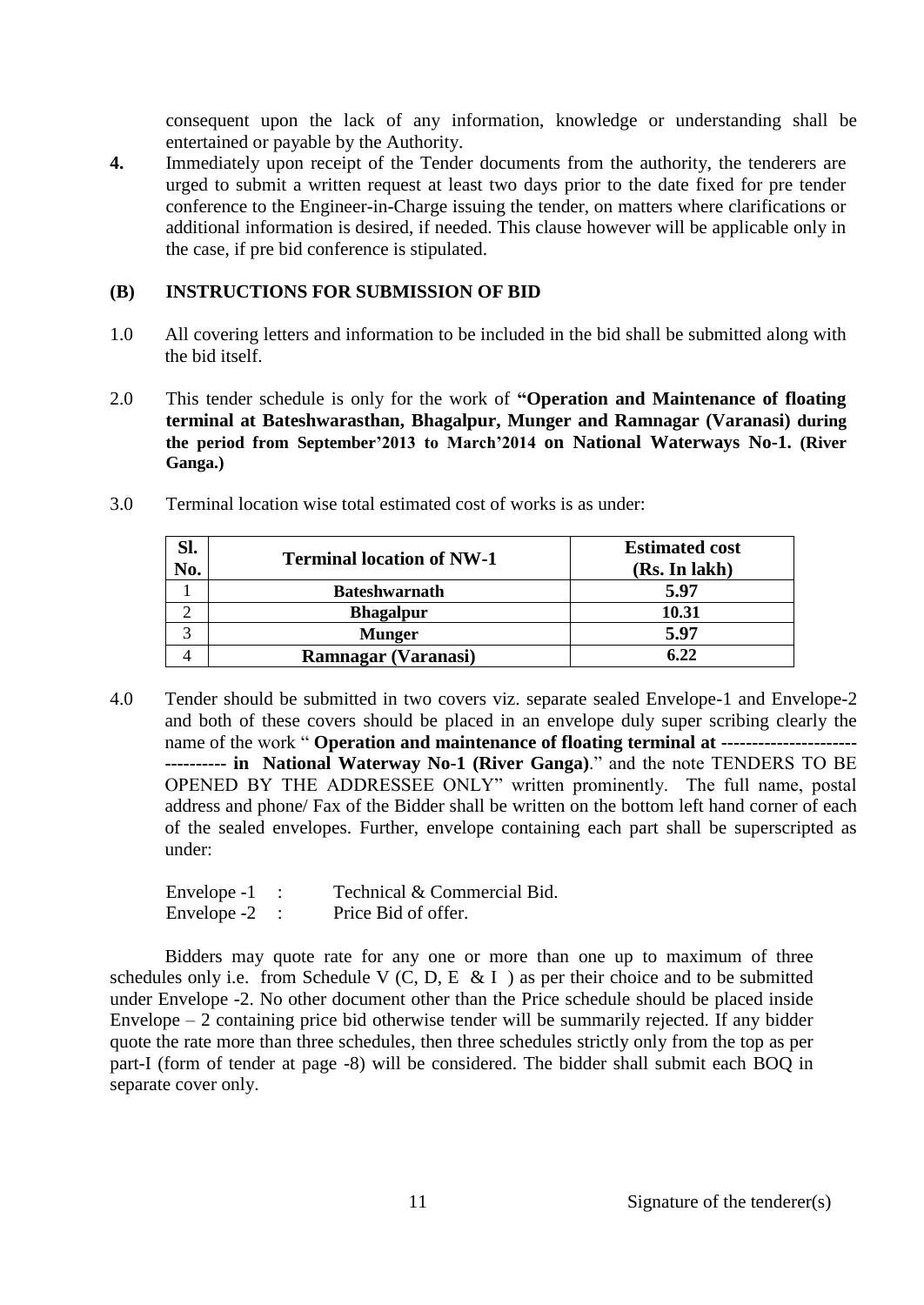Further, it is to inform that the bidders should strictly quote the rate as followed -:

- b) If any bidder was awarded the work for one terminal, then he can participate for two terminals only,
- c) If any bidder was awarded the work for two terminals, then he can participate for one terminal only
- c) Similarly, if any bidder has not been awarded any terminal work, then he can participate for three terminals only.
- **Envelope –1** : The first cover shall be submitted along with the following documents and the cover should be super scribed with **"**ENVELOPE-1 : TECHNICAL/ COMMERCIAL BID FOR **Operation and Maintenance of floating terminal at -------------------------- in National Waterways No-1. (River Ganga.)**
- a) Bid document marked Original duly completed and signed on every page except prices.
- b) Blank Performa of Schedule of Prices (prices not to be filled)
- c) Earnest Money Deposit (Demand Draft as prescribed)
- d) Experience certificate
- e) Bank solvency certificate.
- f) Permanent Account Number (PAN) issued by Income Tax Department.
- g) Letter of Authority for signing and negotiation of tender (as the case may be).
- h) Audited balance sheets along with turn over, profit and loss account for the last 3 years.
- i) Relevant information on the capacity; financial resources and experience about contractor himself.
- j) Cancelled cheque for E-payment (as per annexure III)
- k) A signed declaration stating that no alteration has been made in any form in the downloaded tender document to be attached
- l) The bidder shall give a declaration that they have not been banned or black-listed by any Govt. or Quasi Govt. Agency or public sector undertaking (PSU)
- **Envelope-2:** The second cover shall be submitted along with the following documents and the cover should be super scribed with "and the cover should be super scribed with "ENVELOPE-2: PRICE BID for **Operation and Maintenance of floating terminal at -------------------------- in National Waterways No-1. (River Ganga.)**
	- (i) Schedule of Prices duly filled in the specified form, i.e. "Schedule of Quantities"
	- (ii) It may please be noted that this part shall not contain any terms  $\&$  conditions. Any condition given in the price bid (envelope-2) will be a sufficient cause for rejection of bid.
	- (iii) The bidder must ensure to quote the rate of each item of Bill of Quantities. If the bidder has omit/left some items then the rate of such items shall be treated as zero value.
- 5.0 Bidders are advised to submit quotation strictly based upon technical specification, terms and conditions contained in technical specifications, terms and conditions contained in documents and not to stipulate any deviations. Any change in this may lead to rejection of bid.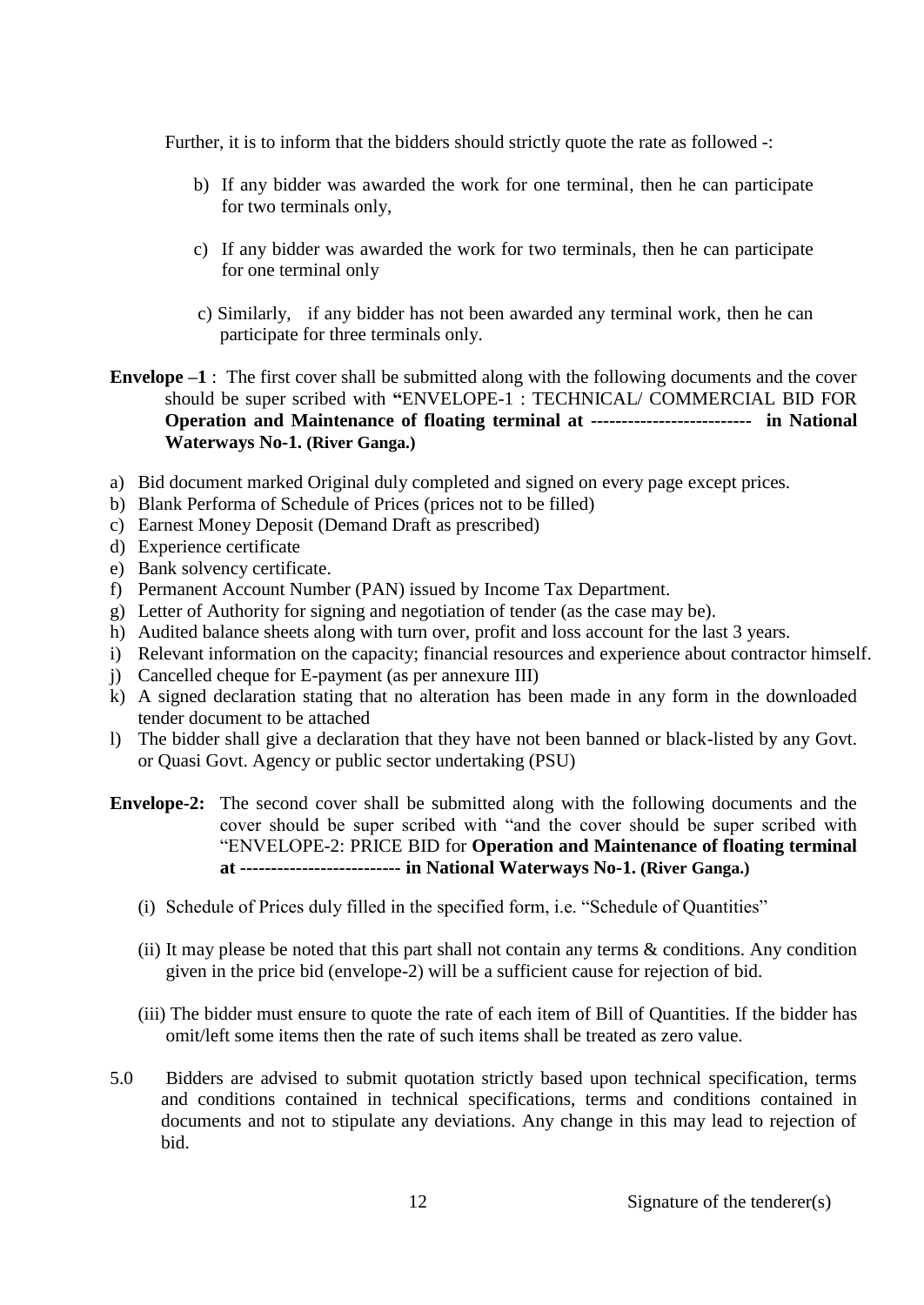- 6.0 Earnest Money Deposit separately for each stretch as indicated against stretch in NW-1 in the Notice inviting tender should be submitted by Demand Draft drawn in favour of "IWAI-Fund" payable at **PATNA** on any Nationalised/ Scheduled Bank of India for each stretch. Bids not accompanied with EMD in form of Demand Draft are liable for rejection.
- 7.0 In case the purchaser of the tender document decide not to quote for this work, then the complete set of bid document may kindly be returned to the IWAI.
- 8.0 The bids can only be submitted in the name of the bidder in whose name the bid documents were issued by the IWAI.
- 9.0 Any annotations or accompanying documentation in the bid shall be in Hindi or English language only and in metric system. Tenders filled in any other language will be summarily rejected.
- 10.0 Bidders shall sign their proposal with the exact name of the firm to whom the bid document has been issued. The bid shall be duly signed and sealed by an authorized person of the bidder's organization as following:
- 10 (a) If the Tender is submitted by an individual, it shall be signed by the proprietor above his full name and full name of his firm with its current business address.
- 10 (b) If the Tender is submitted by the proprietary firm, it shall be signed by the proprietor above his full name and full name of his firm with its name and current business address.
- 10 (c) If the Tender is submitted by a firm in partnership, it shall be signed by all the partners of the firm above, their full names and current business address, or by a partner holding the power of attorney for the firm for signing the Tender in which cases a certified copy of the power of attorney shall accompany the Tender. A certified copy of the partnership deed and current business address of all the partners of the firm shall also accompany the Tender.
- 10 (d) If the Tender is submitted by a limited company, or a limited Corporation, it shall be signed by a duly authorized person holding the power of attorney for signing the tender in which case a certified copy of the power of attorney shall accompany the Tender. Such limited company or corporation may be required to furnish satisfactory evidence of its existence before the contract is awarded. 'Satisfactory evidence' means the certificate of incorporation of the limited company or corporation under Indian Companies Act, 1956.
- 10 (e) If the Tender is submitted by a group of firms, the sponsoring firm shall be submit complete information pertaining to each firm in the group and state along with the bid as to which of the firm shall have the responsibility for tendering and for completion of the contract document and furnish evidence admissible in law in respect of the authority assigned to such firm on behalf of the group of firms for tendering and for completion of the contract document. The full information and satisfactory evidence pertaining to the participation of each member of the group of firm in the firm in the Tender shall be furnished alongwith the Tender.
- 10 (f) All witnesses and sureties shall be persons of status and their full names, occupations and addresses shall be stated below their signatures. All signatures affixed in each pate in the tender will be dated.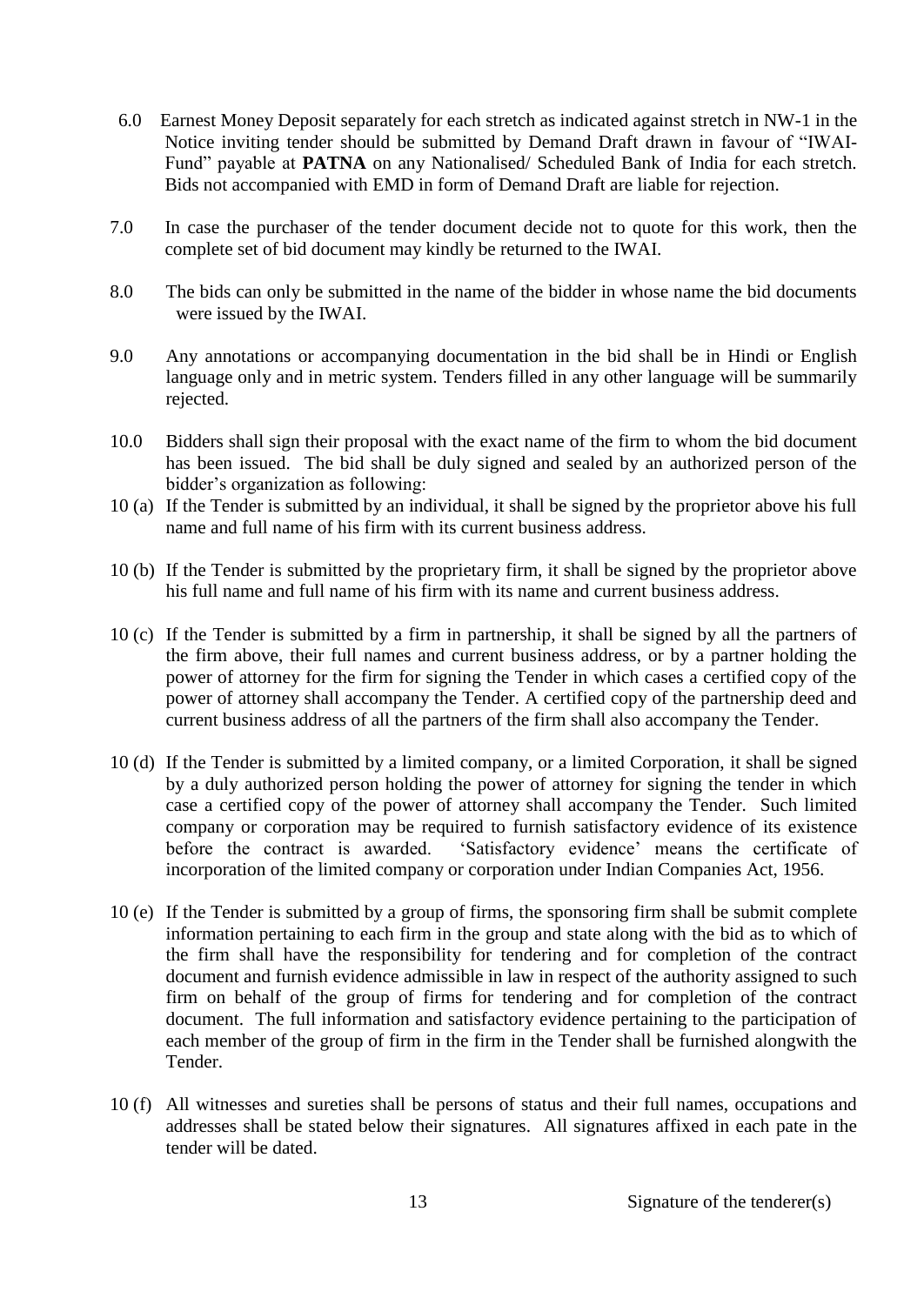- 11.0 Bidders shall clearly indicate their legal constitution and the person signing the tender shall state his capacity and also the source of his ability to bind the bidder. The power of attorney or authorization or any other document constituting adequate proof of the ability of the signatory to bind the bidder shall be annexed to the bid. The Owner may reject outright any bid unsupported by adequate proof of the signatory's authority.
- 12.0 The bid document shall be completed in all respects and shall be submitted together with the requisite information and appendices. They shall be complete and free from ambiguity, change or inter-lineation. In case IWAI requires any information/ clarification(s) from the Bidder in respect of the bid documents, the bidder shall be required to furnish the same in writing, to IWAI at the earliest where no time is specified by IWAI to furnish the same. A failure to furnish the same shall entitle IWAI to cancel/ reject the bid.
- 13.0 If the space in the bid form or in the Appendices thereto is insufficient, additional pages shall be separately added. These pages shall be consecutively page numbered and shall also be signed by the Bidder.
- 14.0 The Bid documents shall be signed by the bidder on each page.
- 15.0 Bidders should indicate at the time of quoting against this bid their full postal addresses, telephone numbers and other communication details enabling IWAI to contact the bidder in case the need so arise.
- 16.0 Bidder shall set their quotations in firm figures and without qualification. Each figure stated should also be repeated in words and in the event of any discrepancy between the amounts stated in figures and words; the amount quoted in words shall be deemed the correct amount. Bid containing qualifying expressions such as "subject to minimum acceptance" or "subject to availability of material/ equipment" etc. is liable to be rejected.
- 17.0 IWAI shall have an unqualified option under the said bid bond to claim the amount there under in the event of the Bidder failing to keep the bid valid up to the date specified or refusing to accept work or carry it out in accordance with the bid if the IWAI decides to award the Work to the Bidder.
- 18.0 The EMD shall be retained with the IWAI until finalization of tenders. Further, security deposit as per the clause of Security shall be payable by the successful bidder. If the tenderer fails to furnish the security deposit in accordance with tender conditions EMD shall be forfeited. In the event of the Bidder becoming the successful Contractor. The amount of EMD would be adjusted against the Security deposit.
- 19.0 IWAI shall, however, arrange to release the EMD in respect of unsuccessful bidders within 30 (thirty) days of placement of order to successful bidder. No interest shall be payable on EMD by IWAI.
- 20.0 Late bids, delayed bids received after the stipulated last date and time for receipt of bids, due to any reasons whatsoever will not be considered.
- 21.0 The Tender Evaluation Committee (TEC) shall open the tenders in the presence of the intending tenderers who may be present at the date and time of opening informed in the bid document or subsequently. If any of the tenderer or his agent is not present at the time of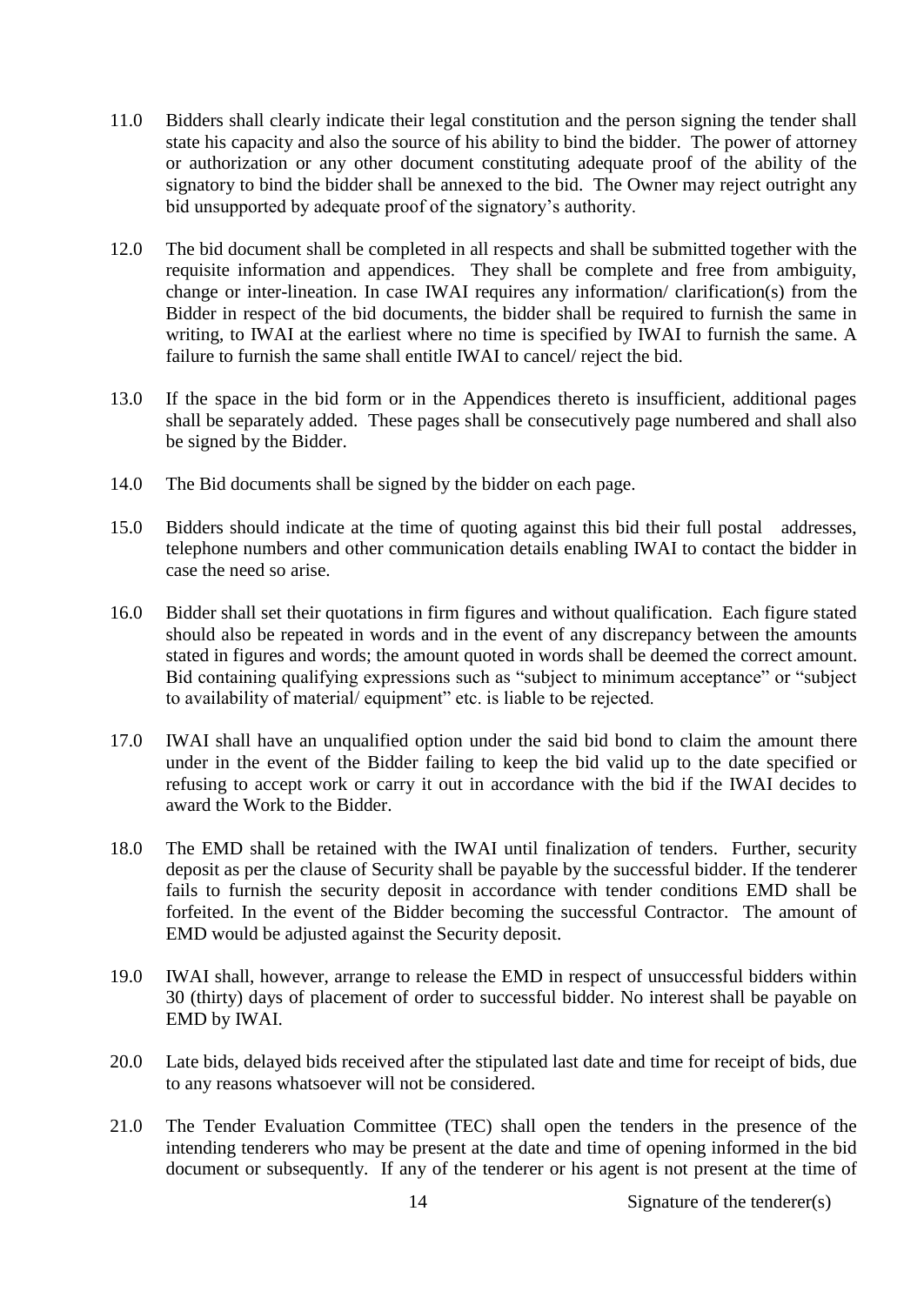opening of tender, the TEC shall, on opening of tenders of the absentee tenderer, prepare a statement of the attested and unattested corrections in the tender over their signature. Such a list shall then be binding on the absentee tenderer.

22 Even after award of contract and subsequent execution of agreement any information/facts/documents submitted by the contractor if found misleading, incorrect, false/fake etc. IWAI reserve the right to terminate the contract without giving any prior notice and the EMD/SD amount submitted for this work will be forfeited by IWAI.

#### 23 **Banned or Blacklisted Contractors**

The bidder shall give a declaration that they have not been banned or black-listed by any Govt. or Quasi Govt. Agency or Public Sector Undertaking (PSU)

If a bidder has been banned by any Govt. or Quasi Govt. Agency or PSU, this fact must be clearly stated and it may not necessarily be a cause of disqualifying the firm. If this declaration is not given, the bid shall be rejected as non-responsive

#### 24 LAST DATE AND TIME FOR SUBMISSION AND OPENING

The tender shall be received upto 15.00 hrs on 13.09.2013 and shall be opened at 15.30 hrs. on the same day in the presence of authorized representatives of the tenderers who would like to be present at the time of opening. No late tenders shall be considered.

#### 25 EARNEST MONEY DEPOSIT

The tender shall be accompanied with a crossed Bank Draft as specified in NIT/as mentioned in the NIT for respective places, drawn on any Nationalised Bank in Favour of "INLAND WATERWAYS AUTHORITY OF INDIA FUND" payable at Patna.

# 26 VALIDITY OF PRICES

The tenderer should quote the rate for various items of work in prescribed schedule. The rates quoted should be firm and should be kept valid for consideration for at least 90 days from the date of opening of price bids or extension thereto as required by the IWAI and not to make any modifications in its terms and conditions.

#### 27 DETAILS OF OFFER

- i. IWAI reserves the right to segregate the work to one or more parties without assigning any reason thereof.
- ii. IWAI has the right to reject any or all of the tenders without assigning any reasons and will not be bound to accept the lowest or any other tender or to give any reason for such decision.

\*\*\*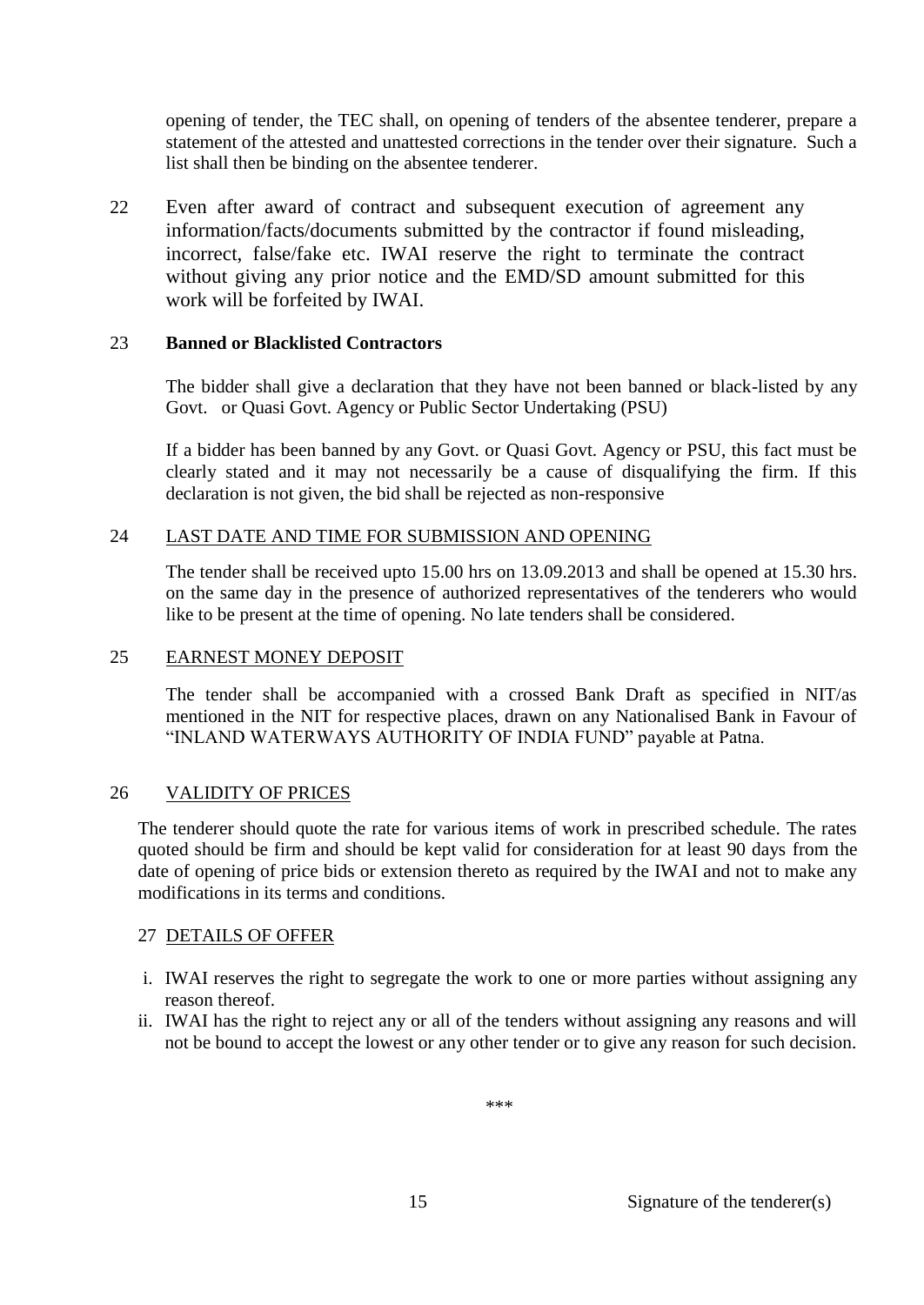#### **PART-II**

# **GENERAL CONDITIONS OF CONTRACT**

# **C O N T E N T S**

| CLAUSE-1                              | <b>DEFINITIONS</b>                                                     |
|---------------------------------------|------------------------------------------------------------------------|
| CLAUSE-2<br>$\ddot{\cdot}$            | <b>INTERPRETATIONS</b>                                                 |
| CLAUSE-3                              | <b>SECURITY DEPOSIT FOR PERFORMANCE</b>                                |
| CLAUSE-4                              | REFUND OF SECURITY DEPOSIT                                             |
| CLAUSE-5                              | <b>SUFFICIENCY OF TENDER</b>                                           |
| CLAUSE-6                              | <b>CONTRACT DOCUMENTS</b>                                              |
| CLAUSE-7                              | DISCREPANCIES AND ADJUSTMENT OF ERRORS                                 |
| CLAUSE-8                              | DUTIES AND POWERS OF ENGINEER-IN-CHARGE'S REPRESENTATIVE               |
| CLAUSE-9                              | ASSIGNMENT AND SUB-LETTING                                             |
| CLAUSE-10                             | <b>FACILITIES TO OTHER CONTRACTORS</b>                                 |
| CLAUSE-11                             | <b>CHANGE IN CONSTITUTION</b>                                          |
| CLAUSE-12                             | <b>COMMENCEMENT OF WORK</b>                                            |
| CLAUSE-13                             | WORKS TO BE CARRIED OUT IN ACCORDANCE WITH SPECIFICATION DRAWINGS      |
|                                       | AND ORDERS ETC.                                                        |
| CLAUSE-14                             | <b>SETTING OUT THE WORKS</b>                                           |
| CLAUSE-15                             | <b>URGENT WORKS</b>                                                    |
| CLAUSE-16                             | <b>DEVIATIONS</b>                                                      |
| CLAUSE-17                             | <b>CONTRACTORS SUPERVISION</b>                                         |
| CLAUSE-18                             | <b>INSTRUCTION AND NOTICE</b>                                          |
| CLAUSE-19                             | PLANT AND EQUIPMENT                                                    |
| CLAUSE-20                             | <b>PATENT RIGHTS</b>                                                   |
| CLAUSE-21                             | <b>MATERIALS</b>                                                       |
| CLAUSE-22                             | LAWS GOVERNING THE CONTRACT                                            |
| CLAUSE-23                             | <b>WATCHING AND LIGHTING</b>                                           |
| CLAUSE-24                             | WORK DURING NIGHT OR ON SUNDAYS AND HOLIDAYS                           |
| CLAUSE-25                             | <b>LABOUR</b>                                                          |
| CLAUSE-26                             | MATERIALS OBTAINED FROM EXCAVATION AND TREASURE TROVE, FOSSILS ETC.    |
| CLAUSE-27                             | <b>FORCE MAJEURE</b>                                                   |
| CLAUSE-28                             | LIABILITY FOR DAMAGE, DEFECTS OR IMPERFECTIONS & RECTIFICATION THEREOF |
| CLAUSE-29                             | CONTRACTOR'S LIABILITY AND INSURANCE                                   |
| CLAUSE-30                             | <b>SUSPENSION OF WORKS</b>                                             |
| CLAUSE-31                             | FORE CLOSURE OF CONTRACT IN FULL OR IN PART DUE TO ABANDONMENT OR      |
|                                       | REDUCTION IN SCOPE OF WORK                                             |
| CLAUSE-32<br>$\ddot{\cdot}$           | TERMINATION OF CONTRACT ON DEATH                                       |
| CLAUSE-33                             | CORRUPT PRACTICE & TERMINATION OF CONTRACT IN FULL OR IN PART          |
| CLAUSE-34                             | <b>COMPLETION TIME AND EXTENSIONS</b>                                  |
| CLAUSE-35                             | <b>COMPENSATION FOR DELAY</b>                                          |
| CLAUSE-36<br>$\ddot{\cdot}$           | LIOUIDATED DAMAGES                                                     |
| CLAUSE-37                             | <b>INSPECTION AND APPROVAL</b>                                         |
| CLAUSE-38                             | <b>COMPLETION CERTIFICATE</b>                                          |
| CLAUSE-39<br>$\ddot{\cdot}$           | <b>MEASUREMENTS</b>                                                    |
| CLAUSE-40                             | $:$ PAYMENT ON ACCOUNT                                                 |
| CLAUSE-41<br>$\ddot{\phantom{a}}$     | TAXES, DUTIES AND LEVIES ETC                                           |
| CLAUSE-42<br><b>Contract Contract</b> | TAX DEDUCTION AT SOURCE                                                |
| CLAUSE-43                             | PAYMENT ON FINAL BILL                                                  |
| CLAUSE-44                             | OVER PAYMENTS AND UNDER PAYMENTS                                       |
| CLAUSE-45                             | CONTRACT MATTERS TO BE TREATED AS CONFIDENTIAL                         |
| CLAUSE-46                             | <b>FINALITY CLAUSE</b>                                                 |
| CLAUSE-47                             | SUM PAYABLE BY WAY OF COMPENSATION TO BE CONSIDERED IS REASONABLE      |
|                                       | WITHOUT PREFERENCE TO ACTUAL LOSS                                      |
| CLAUSE-48                             | <b>ARBITRATION</b>                                                     |
| CLAUSE-49                             | VALIDITY OF TERMS & CONDITIONS                                         |
|                                       |                                                                        |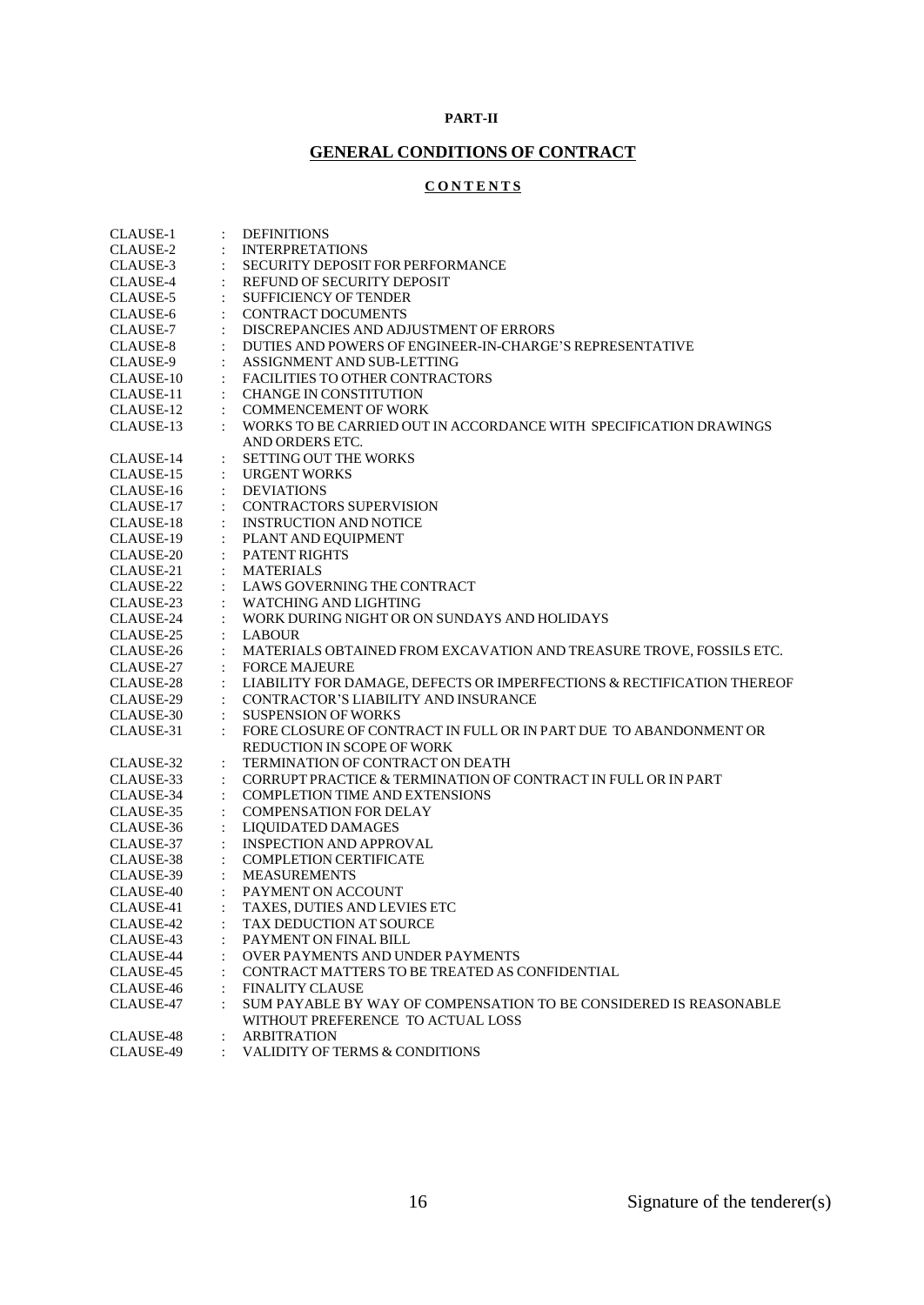#### **PART - II**

# **GENERAL CONDITIONS OF CONTRACT**

#### **CLAUSE - 1: DEFINITIONS**

In the contract, the following words  $\&$  expressions shall, unless context otherwise requires, have the meaning thereby respectively assigned to them:

- i) **Contract**: means the documents forming the tender and acceptance thereof and the formal agreement executed between the competent authority on behalf of the Chairman, Inland Waterways Authority of India and the contractor, together within the documents referred to therein including these conditions, the specifications, designs, drawings and instructions issued from time to time by the Engineer-in-charge and all these documents taken together shall be deemed to form one contract and shall be complementary to one another
- ii) **Contract sum**; means the amount arrived at by multiplying the quantities shown in the schedule of quantities and price by the respective item rates as allowed.
- iii) **Contractor:** means the successful tenderer who is awarded the contract to perform the work covered under this tender documents and shall be deemed to include the contractor's successors, executors, representatives or assign approved by the Engineer-in-charge.
- iv) **Employer** means the Chairman, Inland Waterways Authority of India and his successors.
- v) **IWAI/ Authority/ Department/ Owner** shall mean the Inland Waterways Authority of India, which invites tenders on behalf of the Chairman, IWAI and includes therein-legal representatives, successors and assigns.
- vi) **Engineer-In-Charge (EIC)** means the Engineer officer authorised to direct, supervise and be In-charge of the works for the purpose of this contract who shall supervise and be in charge of the work.
- vii) **Engineer-in-charge representative** shall mean any officer of the Authority nominated by the Engineer-in-charge for day to day supervision, checking, taking measurement, checking bills, ensuring quality control, inspecting works and other related works for completion of the project.
- viii) **Chairman**: means Chairman of Inland Waterways Authority of India.
- ix) **Chief Engineer:** means the Chief Engineer of the Authority.
- x) **Director** means the Director of the Authority, as the case may be.
- xi) **Deputy Director** means the Deputy Director of the Authority, as the case may be.
- xii) **Assistant Director** means the Asstt. Director of the Authority, as the case may be.
- xiii) **Assistant Hydrographic Surveyor** means the Assistant Hydrographic Surveyor of the Authority, as the case may be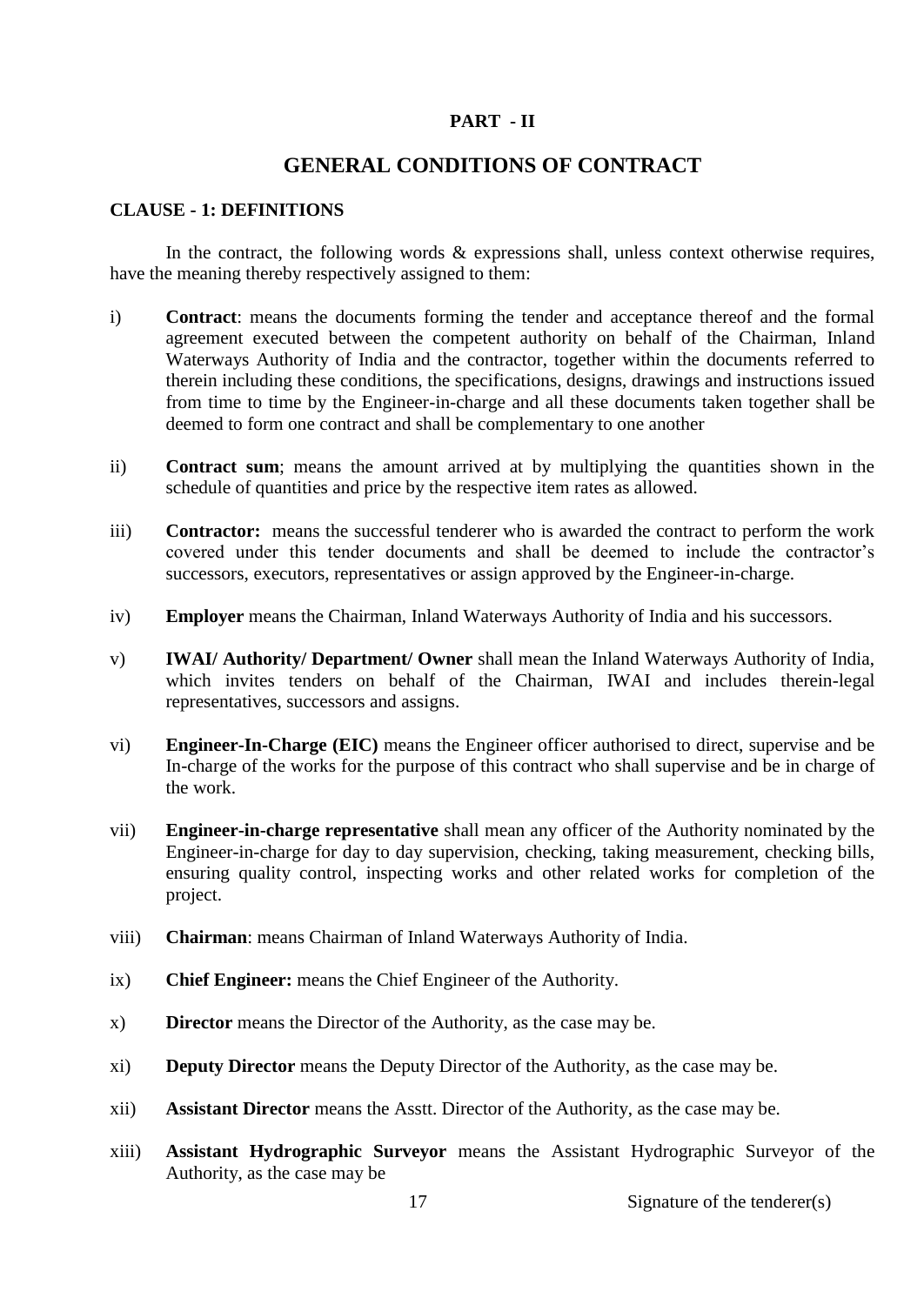- xiv) **Work Order** means a letter from the Authority conveying the acceptance of the tender/offer subject to such reservations as may have been stated therein.
- xv) **Day** : means a calendar day beginning and ending at mid-night.
- xvi) **Week** : means seven consecutive calendar days
- xvii) **Month** : means the one Calendar month.
- xviii) **Site** means the waterway and / or other places through which the works are to be executed.
- xix) **Vessel** : means the vessel/craft belonging to the Contractor for carrying out the work.
- xx) **Drawings** : means the drawings referred to in the specifications and / or appended with the tender document, any modifications of such drawings approved in writing by the Engineerin-Charge and shall also include drawings issued for actual execution of the work time to time by the Engineer-in-Charge.
- xxi) **Urgent Works**: means any urgent nature which in the opinion of the Engineer-In-Charge become necessary at the time of execution and / or during the progress of work to obviate any risk or accident or failure or to obviate any risk of damage to the vessel structure, or required to accelerate the progress of work or which becomes necessary for security or for any other reason the Engineer-in-Charge may deem expedient.
- xxii) **Work/ works**: means work / works to be executed in accordance with the contract.
- xxiii) Schedules referred to in these conditions shall mean the relevant schedules annexed to the tender papers or the standard schedule of rates of the govt. mentioned with the amendments thereto issued up to the date of receipt of the tender.
- xxiv) District specifications means the specifications followed by the State Government in the area where the work is to be executed.
- xxv) Tendered value means the value of the entire work as stipulated in the letter of award.

# **CLAUSE – 2: INTERPRETATIONS**

2.1 Words imparting the singular only shall also include the plural; he includes she and vice-versa unless this is repugnant to the context.

Heading and marginal notes in these General Conditions shall not be deemed to form part thereof or be taken into consideration in the interpretation of construction thereof of the contract.

#### **CLAUSE – 3: PERFORMANCE GURANTEE & SECURITY DEPOSIT**

#### 3.1 **PERFORMANCE GURANTEE**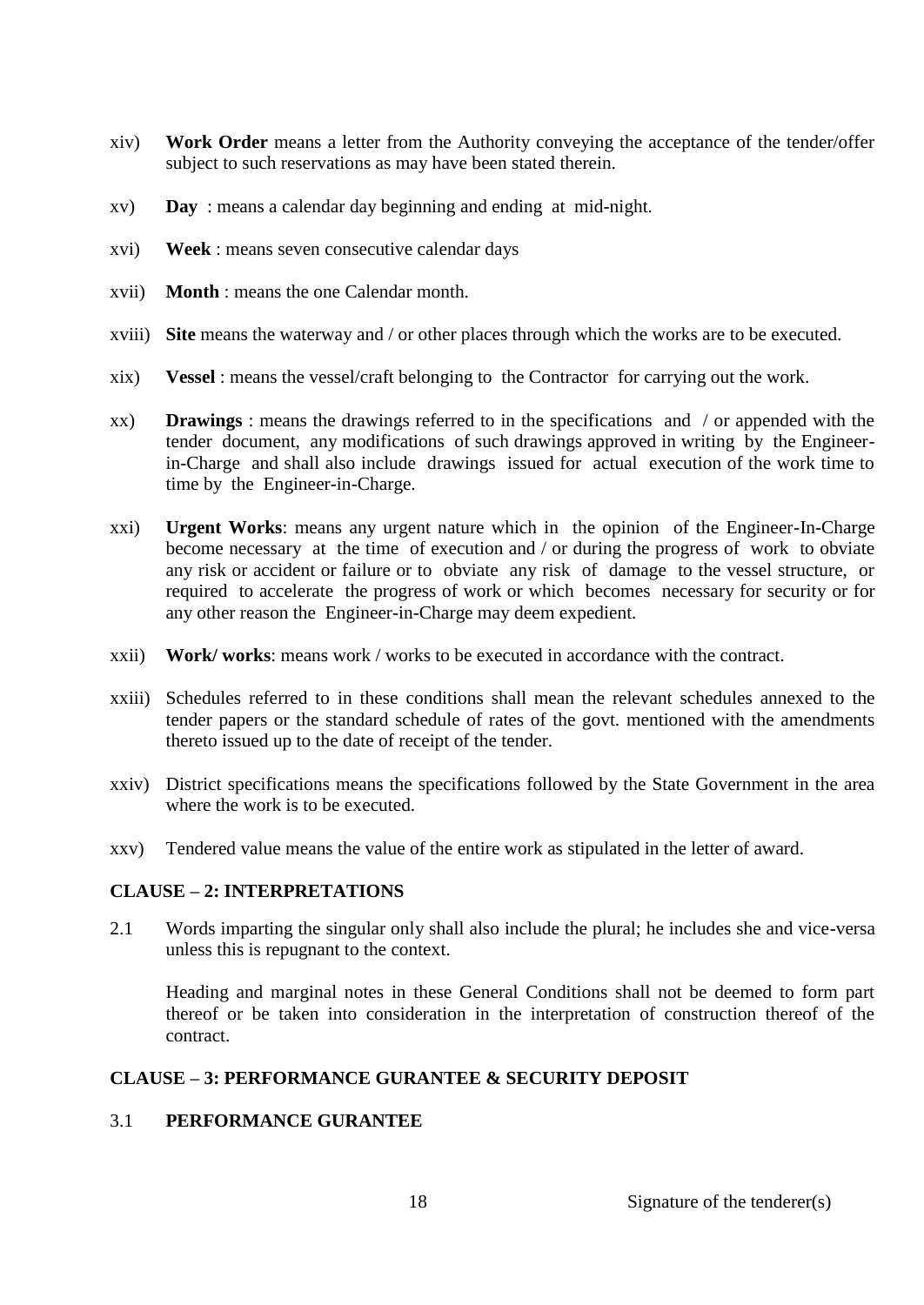The contractor shall be required to deposit an amount equal to 5% of the tendered value of the work as performance guarantee in the form of either demand draft payable at any nationalized /schedule bank within 15 days of the issue of the work order.

The bank guarantee shall be valid till expiry of 90 days after the end of 'Period of liability' defined in the contract document.

# 3.2 **SECURITY DEPOSIT**

A sum @ 10% of the gross amount of the bill shall be deducted from each running bill of the contractor till the sum along with sum already deposited as earnest money will amount to security deposit of 5 % of the contract value of the work. Bank guarantee will not be accepted as security deposit.

- 3.3 The contractor whose tender is accepted has to enter into an agreement with IWAI for the due fulfillment of the contract. The security amount will be accepted in form of demand draft in favour of Inland Waterways Authority of India – Fund only payable at PATNA.
- 3.4 The total performance guarantee/security deposit shall remain with IWAI till defect liability period after satisfactory completion of work.
- 3.5 Interest will not be paid on security deposit or performance guarantee.
- 3.6 If the contractor having been called upon by the Engineer in charge to furnish the security fails to do so within the specified period, the EMD submitted by the contractor shall be forfeited. It shall be lawful for the Employer:
	- i) To recover the amount of balance security deposit by deducting the amount from the pending bills of the contractor under this contract or any other contract with the Authority, OR
	- ii) To cancel the contract or any part thereof and to carry out the work or authorise to carry out the work/ works at the risk and cost of the contractor.
- 3.7 No claim shall lie against the authority either in respect of interest or any depreciation in value of any security.
- 3.8 The Contractor shall guarantee the execution of the terms of the Contract within stipulated period of time from the date of acceptance of the bid and in order to execute the work uniformly the contractor will ensure deployment of adequate number of equipment through out the contract period. Any damage or defect that may arise or lie undiscovered at the time of the final payment connected in anyway with the work done by him or in the workmanship, shall be rectified by the contractor at his own expenses as deemed necessary by the engineer or in default, the engineer may cause the same to be made good by other agencies and deduct expenses (of which the certificate of the Engineer shall be final) from any sums that may be then or at any time thereafter, become due to the contractor under the Contract or from the amount released by encashing the contract performance guarantee or recover otherwise from the contractor.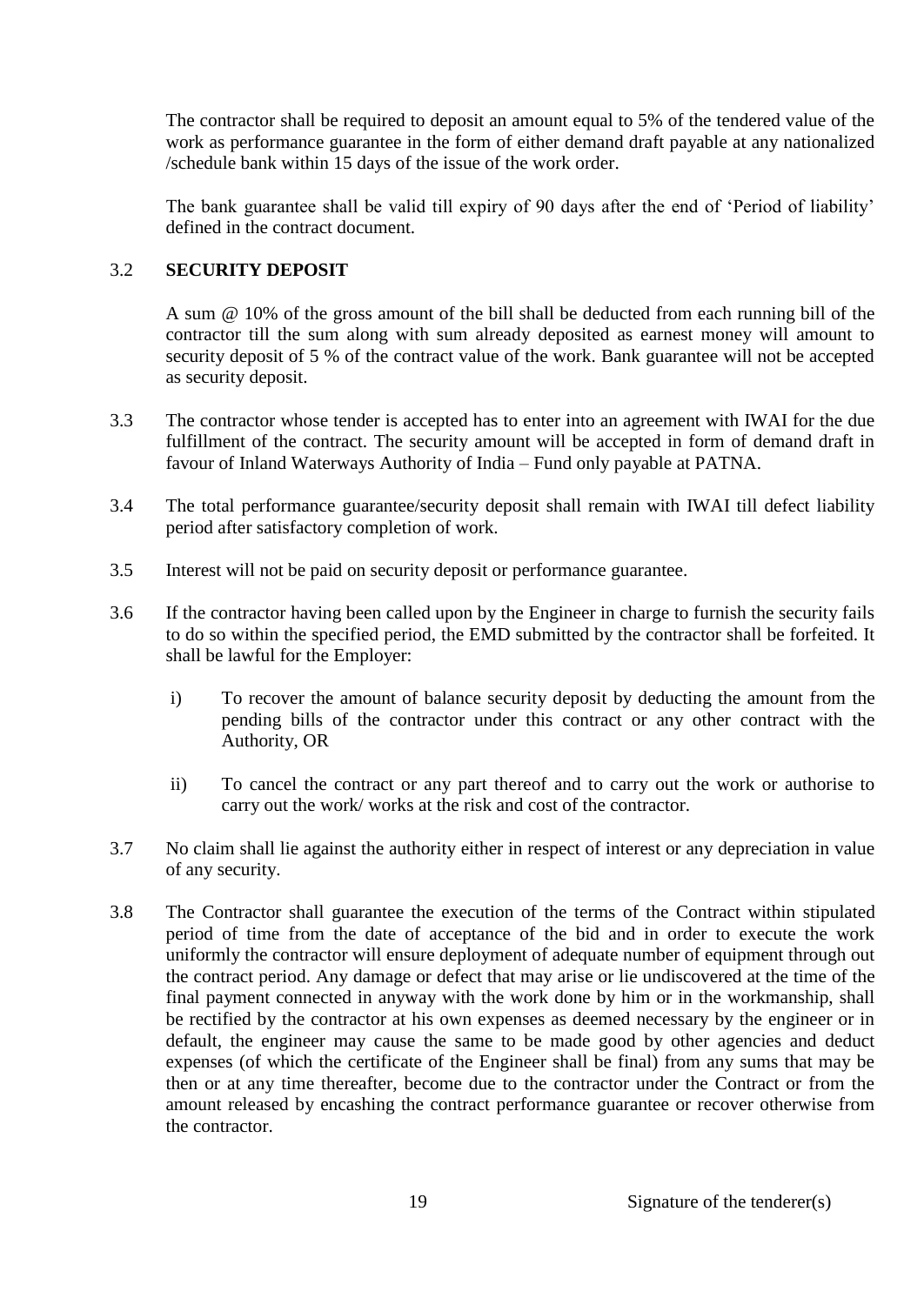- 3.9 If the Contractor feels that any variation in work or in quantity of work be beneficial or necessary to fulfill the guarantees called for, he shall bring to this notice of the Engineer in charge in writing, at appropriate time but prior to the execution of the work and take written acceptance of same from the engineer before proceedings with the works.
- 3.10 From the commencement of completion of work, contractor shall take full responsibility for the care of work including all temporary works, or to any part thereof or to any temporary works from any cause whatsoever, shall at his own cost repair and make good the same so that at completion, work shall be in good order and in conformity, in every respect, with the requirements of contract and Engineer's instruction.
- 3.11 If the contractor neglects to observe or fails to perform any of his obligations under the contract, it shall be lawful for the Employer/ EIC to forfeit either in whole or in part, the security deposit furnished by the contractor. However, if the contractor duly performs and completes the contract in all respects and presents in absolute "NO DEMAND CERTIFICATE" in the prescribed form, the IWAI shall refund the security deposit to the contractor after deduction of cost and expenses that the Authority may have incurred and other money including all losses and damages which the Authority is entitled to recover from the Contractor.
- 3.12 In case of delay in the progress of work, the Engineer- in-Charge shall issue to the contractor a memo in writing pointing out the delay in progress and calling upon the contractor to explain the causes for the delay within 3 days of receipt of the memo and 10 days from issuance of memo whichever is earlier. If the Engineer-in-Charge is not satisfied with the explanations offered, he may forfeit the security deposit and / or withhold payment of pending bills in whole or in part and/ or get the measures of rectification of progress of work accelerated to the pre-defined level at the risk and cost of the contractor.
- 4.13 All compensation or other sums of money payable by the contractor under the terms of the contract or any other contract or on any other account whatsoever, may be deducted from or paid by the sale of a sufficient part of his security or from the interest arising there from or from any sums which may be due or may become due to the contractor by the Authority on any account whatsoever. Also in the event of the contractor's security deposit being reduced by reasons of such deductions or sale, as aforesaid the contractor shall, within 14 days of receipt of notice of demand from the Engineer-in-Charge make good the deficit in his security deposit.

#### **CLAUSE – 4: REFUND OF SECURITY DEPOSIT**

The security deposit less any amount due shall, on demand, be returned to the contractor on the expiry of defects liability period or on payment of the amount of the final bill payable in accordance with the agreement conditions, whichever is later, provided the engineer-in-charge is satisfied that there is no demand outstanding against the contractor.

# **CLAUSE – 5 : SUFFICIENCY OF TENDER**

5.1 The contractor shall be deemed to have satisfied himself before tendering as to the correctness and sufficiency of his tender for the works and of the rates quoted in the schedule of Quantities and Prices which shall (except as otherwise provided in the contract) cover all his obligations under the contract and all matters and things necessary for the proper execution

20 Signature of the tenderer(s)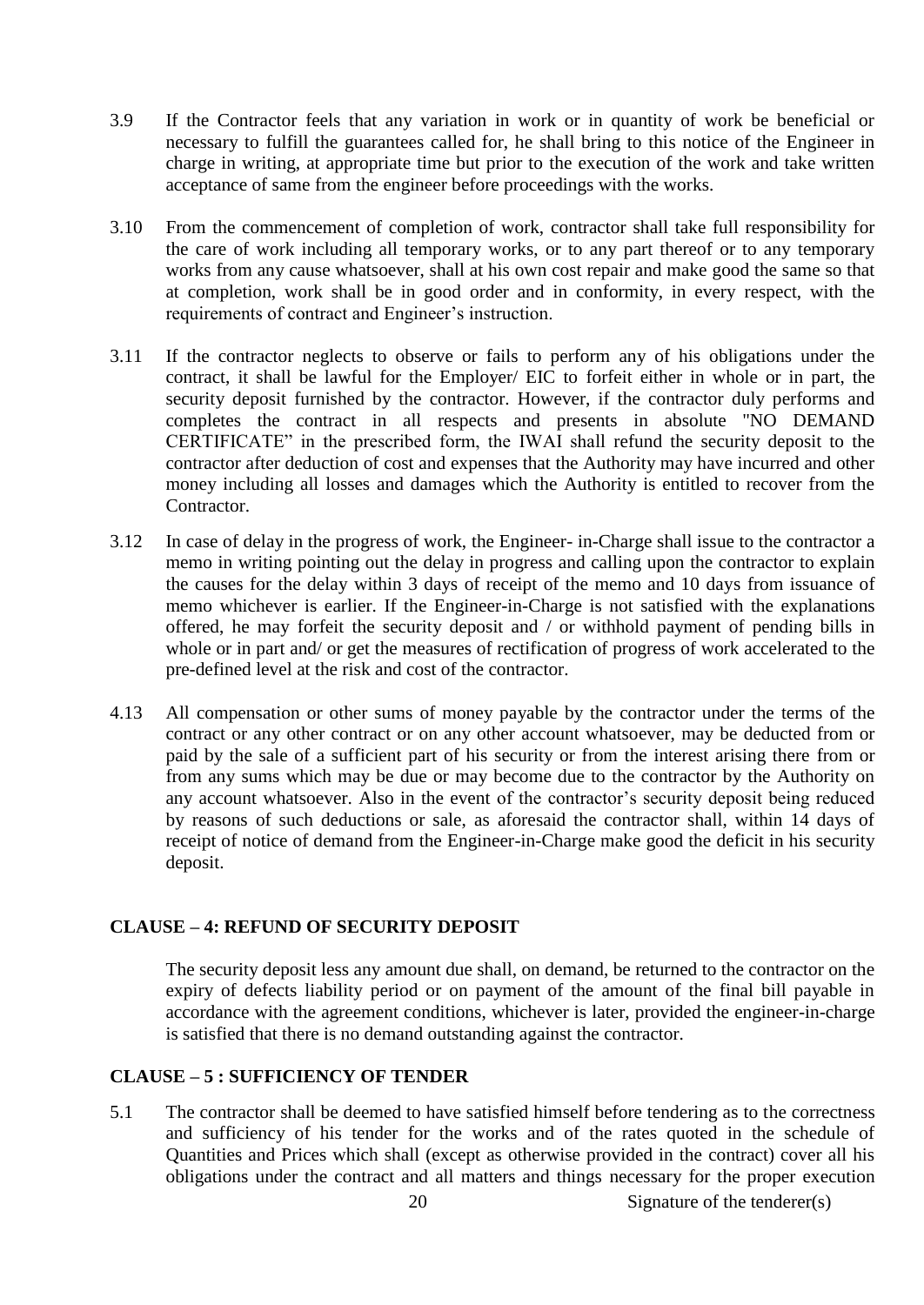and completion of the works in accordance with the provisions of the contract and its operation during execution of work.

- 5.2 The Contractor is deemed to have independently obtained all necessary information for the purpose of preparing the bid and his bid as accepted shall be deemed to have taken into account all contingencies as may arise due to such information or lack of the same.
- 5.3 The Contractor shall be deemed to have examined, visited and acquainted himself with the site and the surroundings to have satisfied himself to the nature contract and as to the nature and conditions of means of transport and communication, whether by land, to have made local independent inquires as to the soil/sub soil conditions variations thereof, storms, prevailing winds, climatic conditions and all other matter effecting the work.
- 5.4 Any neglect or omission or failure on the part of the contractor in obtaining necessary and reliable information upon the forgoing or any other matter affecting the contract shall not relieve the Contractor, of his responsibility/any risk/liability for completion of the work in strict accordance with the terms of the Contract.

# **CLAUSE – 6 : CONTRACT DOCUMENTS**

- 6.1 The language in which the contract documents shall be drawn up shall be English and if the said documents are written in more than one languages, the language according to which the contract is to be constructed and interpreted shall be English and designated as the 'Ruling Language'.
- 6.2 The Contractor shall be furnished free of charge certified true copy of the contract document.
- 6.3 A copy of the Contract Documents furnished to the Contractor as aforesaid shall be kept by the Contractor on the Site in good order and the same shall at all reasonable time be available for inspection and use by the Engineer-in-Charge, his representatives or by other Inspecting officers of the Authority.
- 6.4 None of these Documents shall be used by the Contractor for any purpose other than that of this contract.

# **CLAUSE – 7 : DISCREPANCIES AND ADJUSTMENT OF ERRORS**

- 7.1 Detailed drawings shall be followed in preference to small-scale drawings and figured dimensions in preference to scaled dimensions. The case of discrepancy between the Schedule of Quantities and prices, the Specifications and/ or the drawings, the following order of precedence shall be observed : -
	- (a) Description in the Schedule of Quantities and Prices.
	- (b) Relevant Specifications and Special Conditions, if any.
	- (c) Drawings.
	- (d) General Specifications.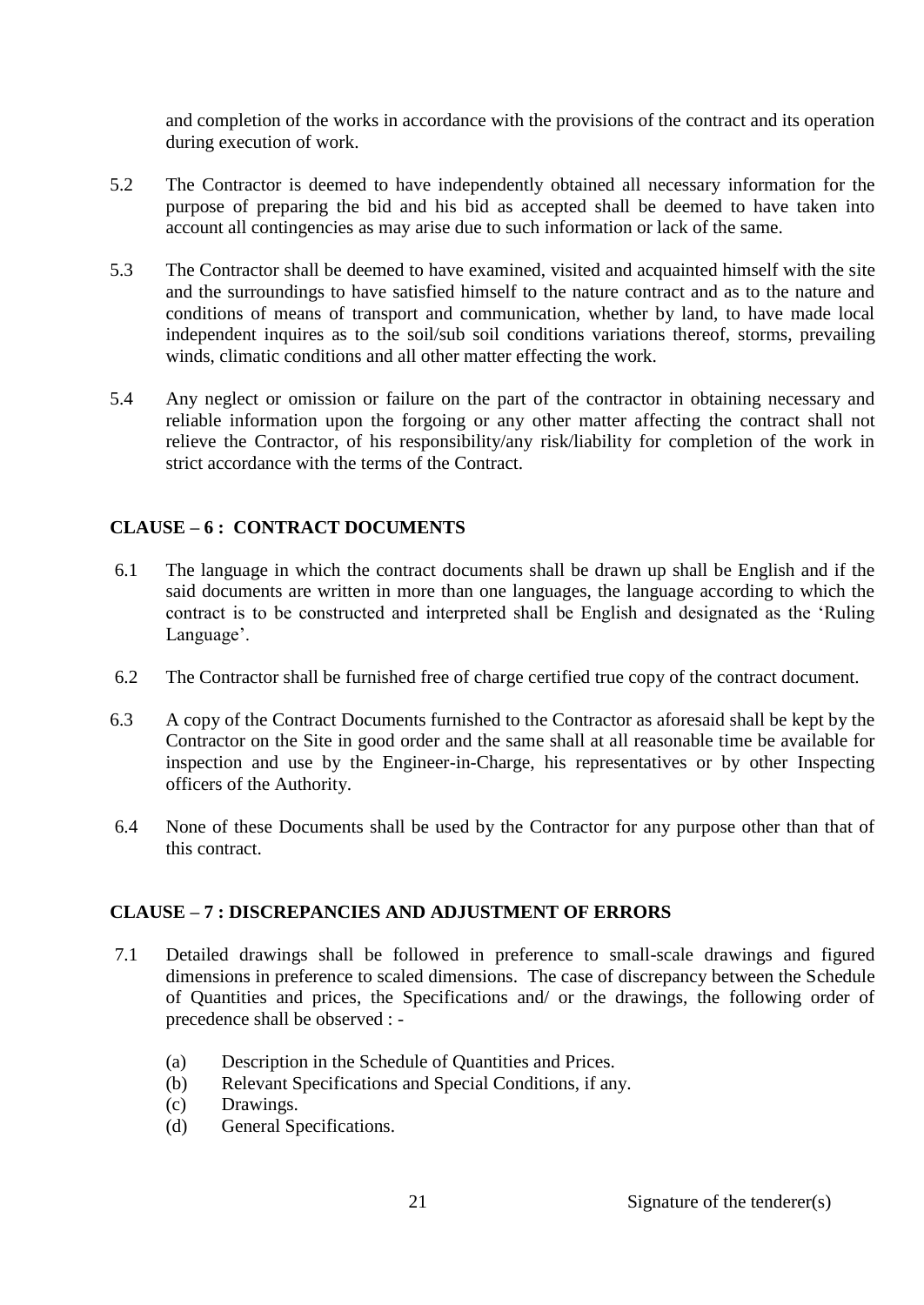- 7.2 The contractor shall study and compare the drawings, specifications and other relevant information given to him by the Engineer-in-Charge and shall report in writing to the Engineer-in-Charge any discrepancy and inconsistency which he notes. The decision of the Engineer-in-Charge regarding the true intent and meaning of the drawings and specifications shall be final and binding.
- 7.3 Any error in description, quantity or price in Schedule of Quantities and Prices or any omission therefrom shall not vitiate the Contract or release the Contractor from the execution of the whole or any part of the Works comprised therein according to drawings and specifications or from any of his obligations under the contract.
- 7.4 If on check there is difference in the amount worked out by contractor in the schedule of quantities and prices and General summary the same shall be adjusted in accordance with the following rules :
	- (a) In the event of error occurring in the amount column of schedule of quantities and prices as result of wrong multiplication of unit price and quantity, the unit price shall be regarded, as firm and multiplication shall be amended on the basis of the quoted unit price.
	- (b) All errors in totaling in the amount column and in carrying forward totals shall be corrected.
	- (c) The totals of various sections of schedule of quantities and price amended shall be carried over to the General Summary and the tendered sum amended accordingly. The tendered sum so altered shall, for the purpose of tender, be substituted for the sum originally tendered and considered for acceptance instead of the original sum quoted by the tenderer. Any rounding off of quantities or in sections of schedule of quantities and prices or in General summary by the tenderer shall be ignored.

#### **CLAUSE–8: DUTIES AND POWERS OF THE ENGINEER–IN-CHARGE REPRESENTATIVE**

- 8.1 The duties of the representative of the Engineer-in-Charge are to watch and supervise the works and to test and examine any materials/ parts to be used or workmanship employed in connection with the works.
- 8.2 The Engineer-in-Charge may, from time to time in writing, delegate to his representative any of the powers and authorities, vested in the Engineer-in- Charge and shall furnish to the contractor a copy of all such written delegation of powers and authorities. Any written instruction or written approval given by the representative of the Engineer-in-Charge to the contractor within the terms of such delegation shall bind the contractor and the Authority as though it has been given by the Engineer-in-Charge.
- 8.3 Failure of the representative of the Engineer-in-Charge to disapprove any work or materials shall be without prejudice to the power of the Engineer-in-Charge thereafter to disapprove such work or materials and to order the pulling down, removal or breaking up thereof. The contractor shall, at his own expense, again carry out such works as directed by the Engineerin-Charge.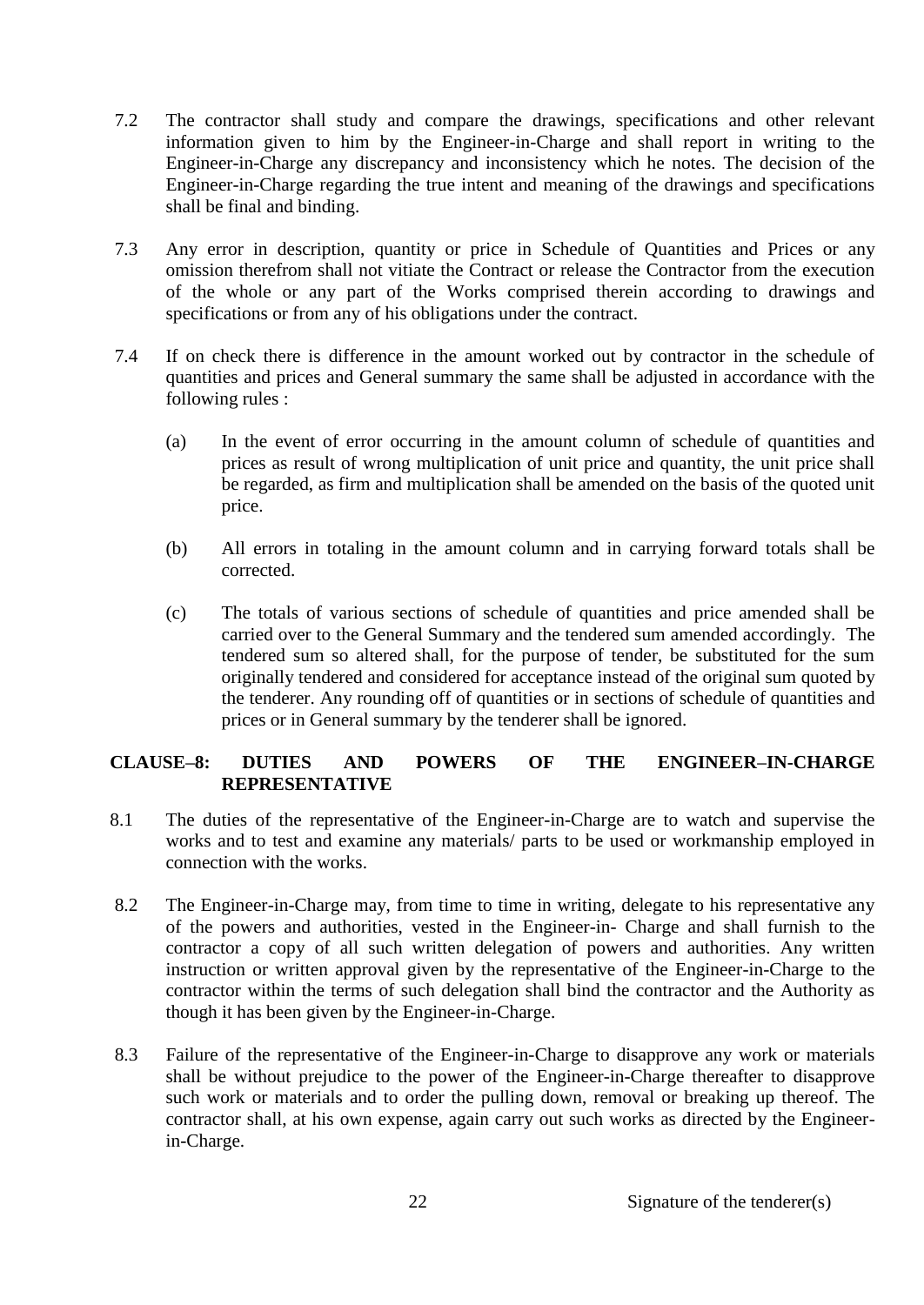8.4 If the Contractor is dissatisfied with any decision of the representative of the Engineer-in-Charge, he will be entitled to refer the matter to the Engineer-in- Charge who shall thereupon confirm, reverse or vary such decision and the decision of the Engineer-in- Charge in this regard shall be final and binding on the contractor.

#### **CLAUSE – 9: ASSIGNMENT AND SUB-LETTING**

The Contractor shall not sub-let, transfer or assign the whole or any part of the work under the contract. Provided that the Engineer-in-Charge may at his discretion, approve and authorize the Contractor to sub-let any part of the work, which in his opinion, is not substantial, after the contractor submits to him in writing the details of the part of the work(s) or trade proposed to be subject, to name of the sub-contractor thereof together with his past experience in the said work/trade and the form of the proposed sub-contract. Nevertheless any such approval or authorization by the Engineer-in-Charge shall not relieve the contractor from his any or all liabilities, obligations, duties and responsibilities under the contract. The contractor shall also be fully responsible to the Authority for all the acts and omissions of the sub-contractor, his employees and agents or persons directly employed by the contractor. However, the employment of piece rate works shall not be construed as sub-letting.

# **CLAUSE – 10: FACILITIES TO OTHER CONTRACTORS**

The contractors shall, in accordance with the requirements of the work as decided by the Engineer-in- Charge, afford all reasonable facilities to other contractors engaged contemporaneously on separate contracts and for departmental labour and labour of any other agency properly authorised by Authority or any statutory body which may be employed at the site for execution of any work not included in the contract which the Authority may enter into in connection with or ancillary to the works. In all matters of conflict of interest, the Engineerin-Charge shall direct what compromise should be made and his decision shall be final and binding on the parties.

#### **Clause – 11 : CHANGE IN CONSTITUTION**

Where the contractor is a partnership firm, prior approval in writing of the Engineer-in-Charge shall be obtained before any change is made in the constitution of the firms, where the contractor is an individual or a Hindu Undivided Family business concern, such approval, as aforesaid, shall like-wise be obtained before the contractor enters into any partnership firm which would have the right to carryout the work undertaken by contractor. If prior approval as aforesaid is not obtained the contractor shall be deemed to have been assigned in contravention to Clause 32 hereof and the same action will be taken and the same consequences shall ensure as provided for in the said clause-33.

#### **CLAUSE – 12 : COMMENCEMENT OF WORK**

The contractor shall commence the work at the respective sites within 10 days of the issue of Letter of Award. If the contractor commits default in mobilization of resources, and equipment as aforesaid, the Engineer-in-Charge shall without prejudice to any other right or remedy be at liberty to cancel the contract and forfeit the earnest money/security deposit.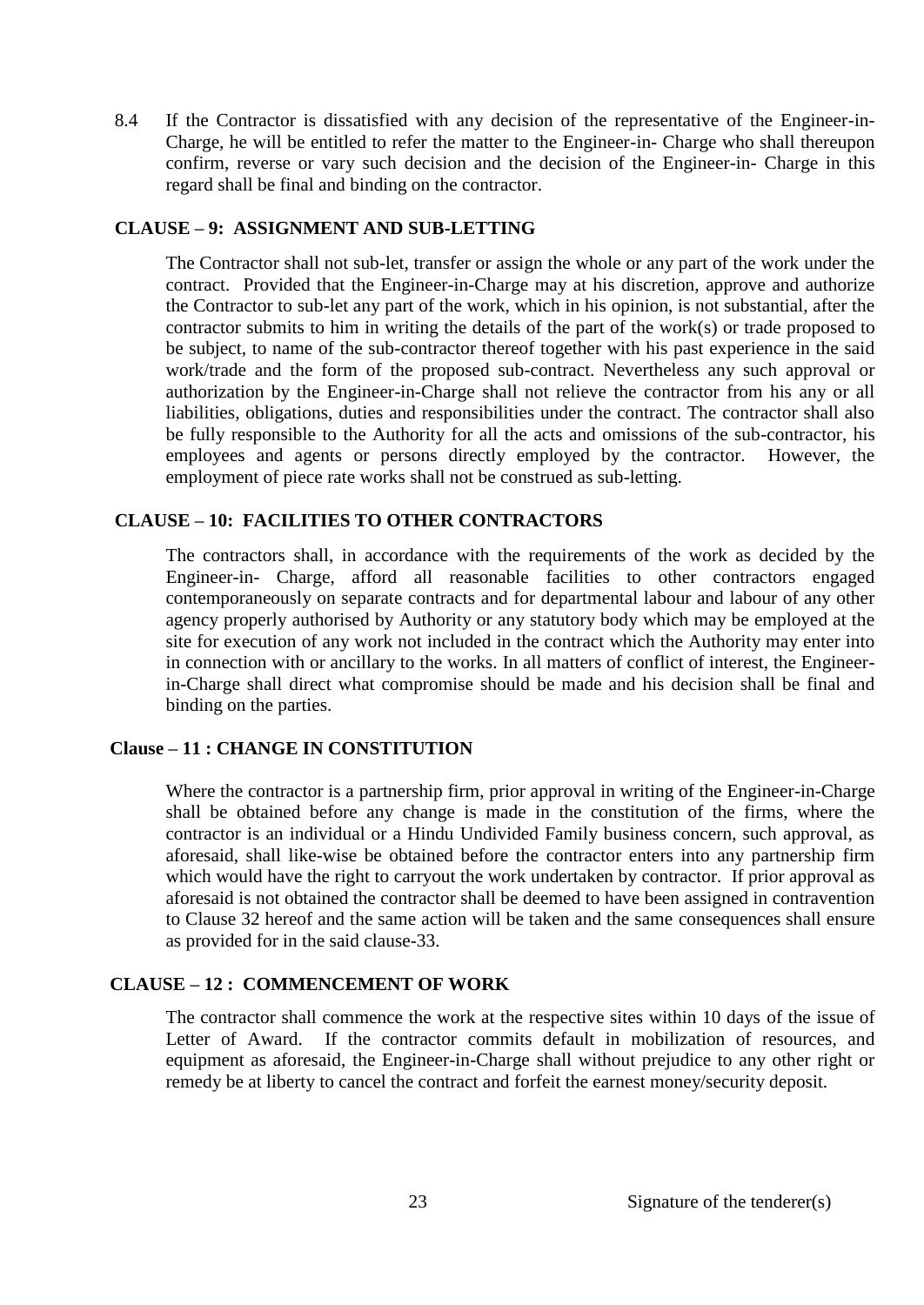# **CLAUSE – 13 : WORKS TO BE CARRIED OUT IN ACCORDANCE WITH SPECIFICATION DRAWINGS AND ORDERS ETC.**

- 13.1 The contractor shall execute the whole and every part of the work in the most substantial and workman like manner and both as regards material and otherwise in every respect in strict conformity with the specification laid down or as may be laid down by the Engineer-in-Charge under the terms of the contract. The contractor shall also conform exactly, fully and faithfully to the designs, drawings specifications and instructions in writing in respect of the work, duly signed by the Engineer-in-Charge as may be issued from time to time.
- 13.2 The contractor shall be entitled to receive, on demand, in addition to the contract documents, in accordance with the provisions of contract, the documents set forth herein in respect of the work on commencement or during the performance of the contract:
	- (a) Specifications or revisions thereof other than standard printed specifications
	- (b) Explanations, instructions etc.

Such further drawings, explanation, modifications and instruction, as the Engineer-in-Charge may issue to the contractor from time to time in respect of the work shall be deemed to form integral part of the contract and the contractor shall be bound to carry out the work accordingly.

- 13.3 All instructions and orders in respect of the work shall be given by the Engineer-in-Charge in writing. However, any verbal instructions or order shall be confirmed by the Engineer-in-Charge as soon as practicable without loss of time and only such written instruction shall be deemed to be valid.
- 13.4 The Contractor shall not be entitled to any right or claim whatsoever by reason of any representation/ explanation/ statement/ directions/ instructions or alleged representations/ explanation/ statement/ directions/ instructions, promises or guarantees given or alleged to have been given to him by any person other than what has been stated in the contract in his personal capacity.

#### **CLAUSE – 14 : SETTING OUT THE WORKS**

The contractor shall provide all assistance and adhere to the instruction of E.I.C during the course of surveying, inspection, etc.

#### **CLAUSE – 15 : URGENT WORKS**

If any urgent work (in respect where the decision of the Engineer-in-Charge shall be final and binding) becomes necessary, the contractor shall execute the same as may be directed, provided the directions are in accordance and confirmatory with provisions in Clause – 8.

## **CLAUSE – 16 : DEVIATIONS**

16.1 The Engineer-in-Charge shall have powers to make any deviations in the original specifications of the works or any part thereof that are in his opinion, necessary at the time of or during the course of execution of the works for the aforesaid purpose or for any other reason, if it shall, in the opinion of the Engineer-in-Charge, be desirable, he shall also have the powers to make Deviations, such as (i) Variations (ii) Extra (iii) Additions / Omissions and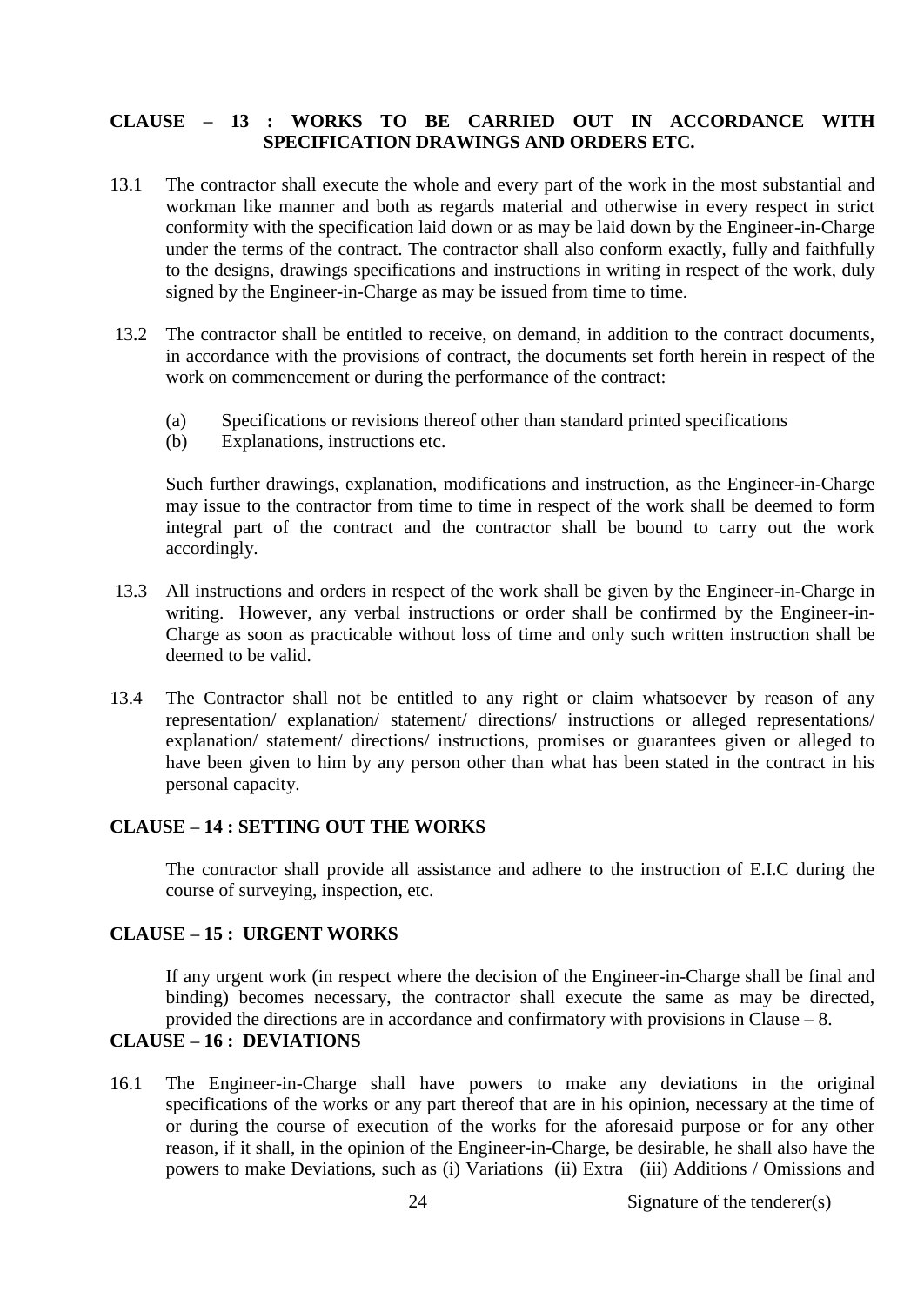(iv) Alterations or Substitutions of any kind. No such Deviations in the specification or drawings or designs or Schedule of Quantities, as aforesaid, shall in any way vitiate or invalidate the contract and any such Deviations which the contractor may be directed to do shall form integral part of the contract as if originally provided therein and the contractor shall carry out the same on the same conditions in all respects on which he agreed to do the works under the contract.

- 16.2 Such items of work, as are required, to be executed at the rates already provided in the schedule of quantities, shall apply in respect of the same item(s) of work to be executed due to Variation.
- 16.3 If requested by the contractor the time for completion of the work shall, in the event of any deviation resulting in additional cost over the contract sum be extended in the proportion which altered, additional or substituted work bears to the original contract sum plus such further additional time as may be considered reasonable by the Engineer-in-Charge whose decision shall be conclusive as to such provision:
- 16.4 Under the circumstances, the contractor shall at any stage not suspend the work on account of non-settlement of rates of such Deviated items.

# **CLAUSE - 17: CONTRACTORS SUPERVISION**

- 17.1 The contractor shall either himself supervise the execution of the works or shall appoint at his own expense, an Engineer as his accredited agent approved by the Engineer-in-Charge, if contractor has himself not sufficient knowledge or experience to be capable of receiving instruction or cannot give his full attention to the works. The contractor or his agent shall be present at the site(s) and shall superintend the execution of the works with such additional assistance in each trade, as the work involved shall require and considered reasonable by the Engineer-in-Charge, directions/instructions given by the Engineer-in-Charge to the contractor's agent shall be considered to have the same force as if these had been given to the contractor himself.
- 17.2 If the contractor fails to appoint a suitable agent as directed by the Engineer-in-Charge, the Engineer-in- Charge shall have full powers to suspend the execution of the works until such date as a suitable agent is appointed by the contractor and takes over the supervision of the work. For any such suspension, the contractor shall be held responsible for delay so caused to the works.

#### **CLAUSE - 18 : INSTRUCTION AND NOTICE**

- 18.1 Except as otherwise provided in this contract, all notices to be given on behalf of the Authority and all other actions to be taken on its behalf may be given or taken by the Engineer-in-Charge or any officer for the time being entrusted with the functions duties and powers of the Engineer-in-Charge.
- 18.2 All instructions, notices and communications etc. under the contract shall be given in writing and any such oral orders / instructions given shall be confirmed in writing and no such communication which is not given or confirmed in writing shall be valid.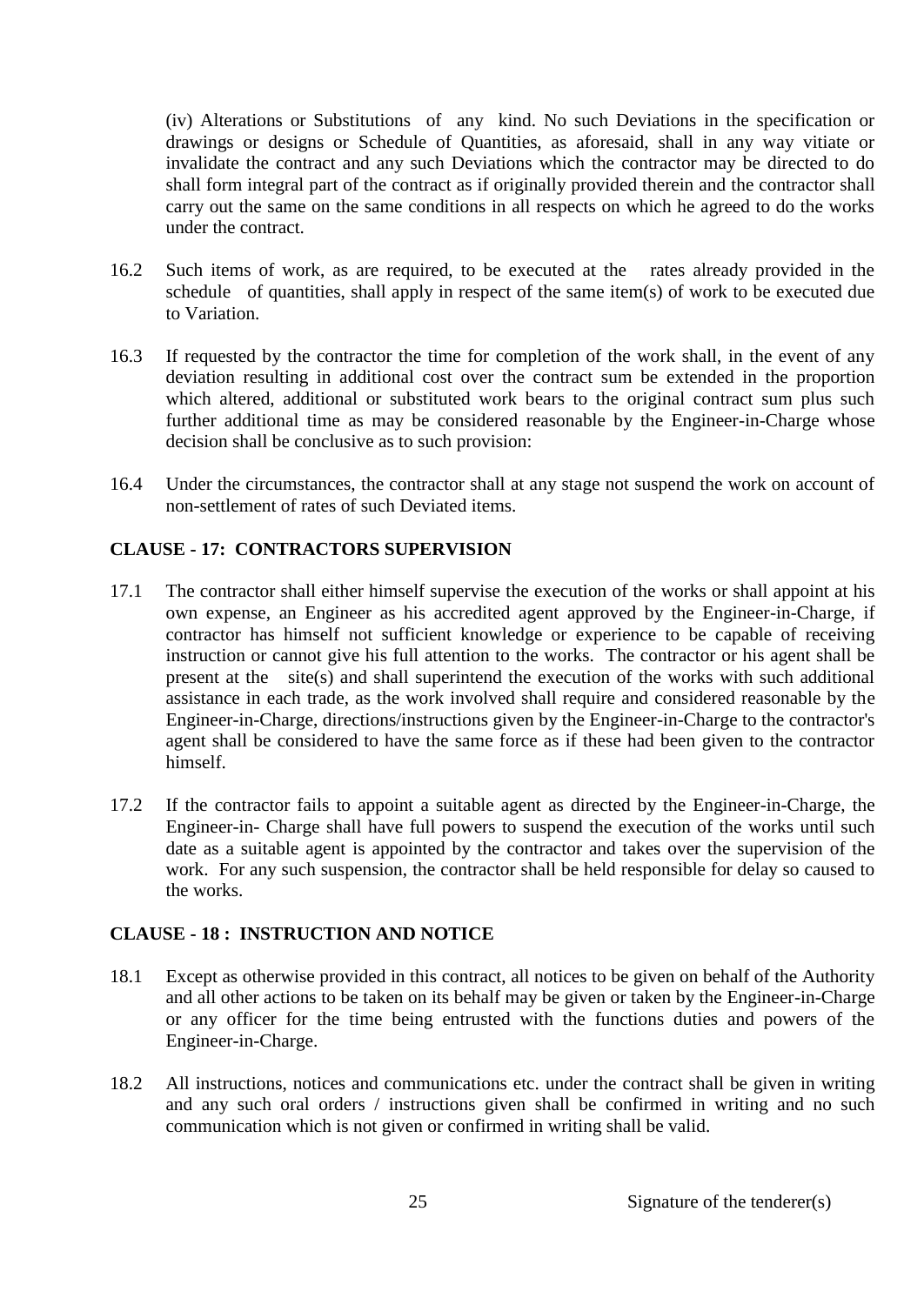- 18.3 All instructions, notices and communications shall be deemed to have been duly given or sent to the contractor, if delivered to the contractor, his authorized agent, or left at, or posted to, the address given by the contractor or his authorized agent or to the last known place of abode or business of the contractor or his agent of services by post shall be deemed to have been served on the date when in the ordinary course of post these would have been delivered to him and in other cases on the day on which the same were so delivered or left.
- 18.4 The Engineer-in-Charge shall communicate or confirm the instructions to the contractor in respect of the execution of work in a work site order book maintained in the office of the Engineer-in-Charge and the contractor or his authorized representative shall confirm receipt of such instructions by signing the relevant entries in this book. If required by the Contractor, he shall be furnished a certified true copy of such instruction(s).

# **CLAUSE -19: PLANT AND EQUIPMENT**

- 19.1 The Contractors shall provide and install all necessary plant; equipment and machinery required for the execution of the work under the contract, at his cost and shall use such methods and appliances for the purpose of all the operations connected with the work covered by the contract, which shall ensure the completion of work(s) within the specified time.
- 19.2 Subject to the availability of any item(s), plant, equipment and machinery the Authority at the written request of the contractor, may issue to the contractor on hire for being deployed on the work contracted for, at pre- determined rates, terms and conditions at the sole discretion of the Engineer-in-Charge.

# **CLAUSE – 20 : PATENT RIGHTS**

- 20.1 The contractor shall indemnify the Authority, its representatives or its employees against any action, claim or proceeding relating to infringement or use of any patent or design or any alleged patent or design rights and shall pay any royalties or other charges which may be payable in respect of any article or material or part thereof included in the contract. In the event of any claim being made or action being brought against the Authority or any agent, servant or employee of the Authority in respect of any such materials as aforesaid the contractor shall immediately be notified thereof. Provided that such indemnity shall not apply when such infringement has taken place in complying with the specific directions issued by the Authority but the contractor shall pay any royalties or other charges payable in respect of any such use, the amount so paid being reimbursement to the contractor only if the use was the result of any drawings and or specifications issued after submission of the tender.
- 20.2 The contractor shall at his own cost and expense, defend all suits or proceedings that may be instituted for alleged infringement of any patents involved in the works and in case of an award of damages, the contractor shall pay for such award. In the event of any suit or proceedings instituted against the owner, the same shall be defended at the cost and expense of the contractor who shall also satisfy/ comply any decree, order or award made against the owner.
- 20.3 Neither the contractor nor through any counsel engaged by the contractor shall defend himself in the name of the Authority in any suit or proceedings.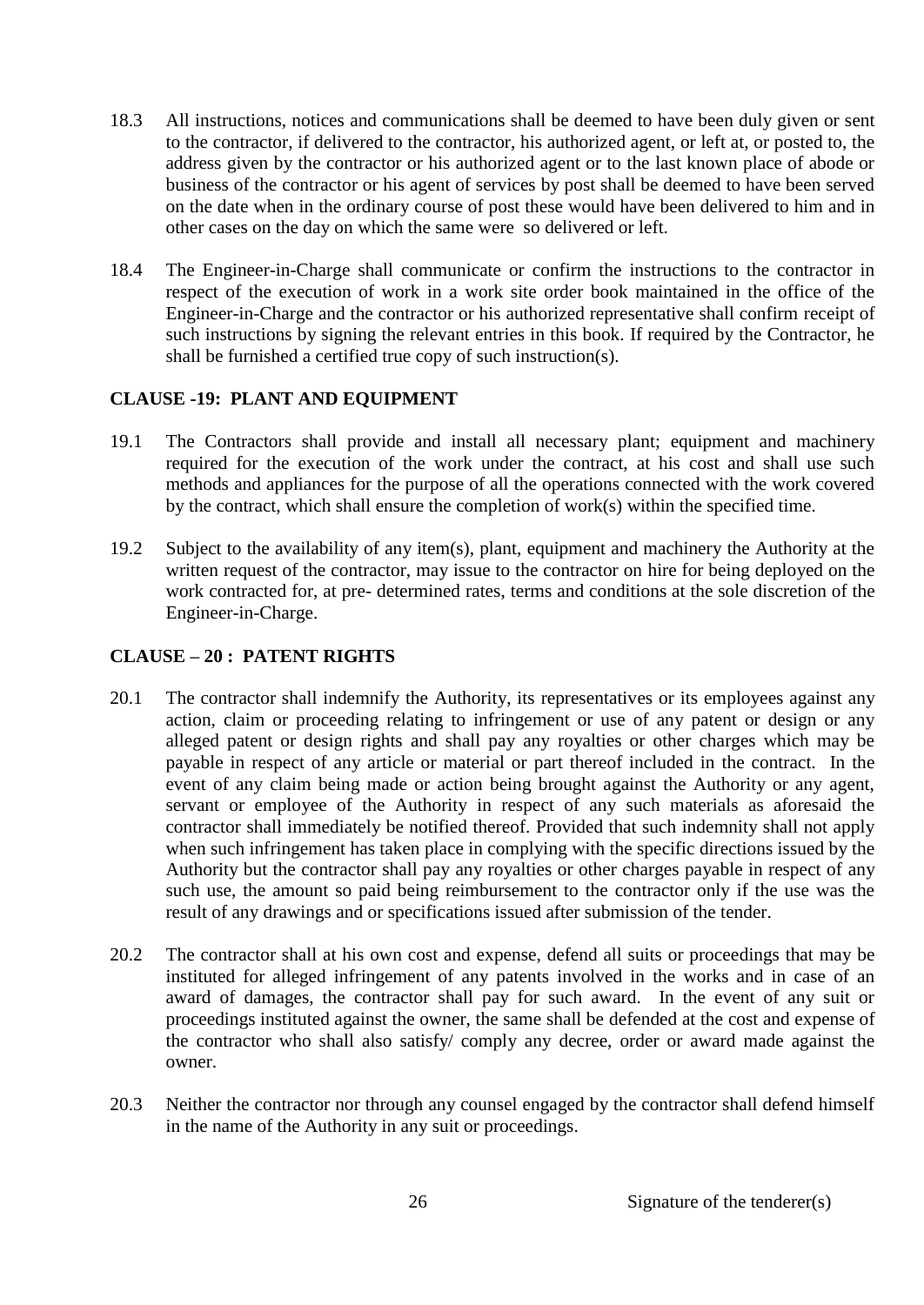20.4 The Authority shall not be under any obligation to make the final payments to the contractor till any such suit or claim remains unsettled.

# **CLAUSE – 21 : MATERIALS**

- 21.1 The contractor shall at his own expenses provide / arrange all materials required for the bonafide use on work under the contract.
- 21.2 All materials parts to be provided by the contractor shall be in conformity with the specifications laid down in the contract and the contractor shall furnish from time to time proof and samples, at his cost, of the materials parts as may be specified by the Engineer-in-Charge shall also have powers to have such tests, in addition to those specified in the contract, as may be required and the contractor shall provide all facilities to carry out the same. The cost of materials parts consumed in such tests and also expenses incurred thereon shall be borne by the contractor in all cases and also where such tests which are in addition to those provided in the contract disclose that the materials are in conformity with the provisions of the contract.
- 21.3 The Engineer-in-Charge or his representative shall be entitled at any time to inspect and examine any materials parts intended to be used in or the works, either on the site or at factory or workshop or other place(s) where such materials are assembled, fabricated, manufactured or any place where these are lying or from where these are being obtained. For this, purpose, the contractor shall afford such facilities as may be required for such inspection and examination.

# **CLAUSE - 22: LAWS GOVERNING THE CONTRACT**

The Courts at Patna only shall have the jurisdiction for filing the award of the arbitration and for any other judicial proceedings.

# **CLAUSE - 23: WATCHING AND LIGHTING**

The Contractor shall provide and maintain at his expense all lights, guards, fencing and watching when and where necessary or as required by the Engineer-in- Charge for the protection of the works or for the safety and convenience of those employed on the works or the public.

# **CLAUSE - 24: WORK DURING NIGHT OR ON SUNDAYS AND HOLIDAYS**

- 24.1 Subject to any provisions to the contrary contained in the contract, none of the works shall be carried out during national holidays without the permission in writing of the Engineer-in-Charge. However, when work is unavoidable or necessary for safety of life, property or works, contractor shall take necessary action immediately and advise the Engineer-in-Charge accordingly.
- 24.2 The Engineer-in-Charge at its discretion may, however, direct the contractor that the work may be carried out on holidays, Sundays and/ or extra shifts to ensure completion of works under the contract as scheduled.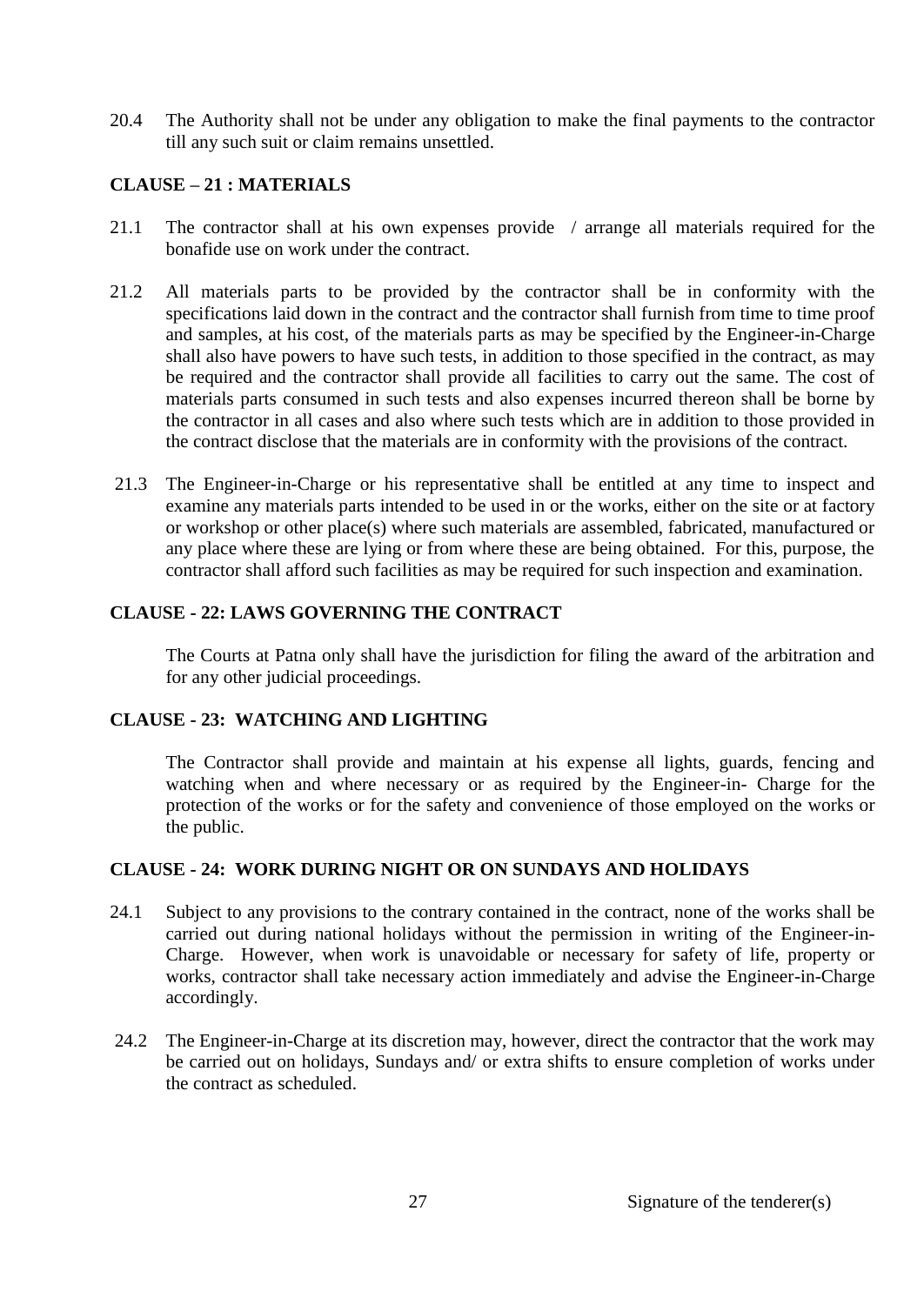# **CLAUSE - 25 : LABOUR**

- 25.1 (a) The contractor shall employ labour in sufficient numbers to maintain the required rate of progress and of quality to ensure workmanship of the degree specified in the contract and to the satisfaction of the Engineer-in-Charge. The Contractor shall not employ in connection with the works any person who has not completed eighteen years of age the minimum age specified in Indian Labour Law.
	- (b) If any foreigner is employed by the contractor to work within the site the later shall ensure that such foreigner possesses the necessary special permit issued by the civil Authorities in writing and also comply with the instructions issued therefore from time to time. In the event of any lapse in this regard on the part of such foreigner the contractor shall be personally held responsible for the lapse & Authority shall not be liable in any event.
	- (c) The Contract is liable for cancellation if either the contractor himself or any of his employee is found to be a person who has held class-I post under the Authority immediately before retirement and has within two years of such retirement accepted without obtaining the previous permission of the Authority or of the Chairman as the case may be and employment as contractor for, or in connection with the execution of the public works, or as an employee of such contractor. If the contract is terminated on account of the failure of the contractor to comply with the above clause, The Authority shall be entitled to recover from him such damages as may be determined by the Engineer-in-Charge with due regard to the inconvenience caused to the Authority on account of such termination without prejudice to the Authority's right to proceed against such officer.
- 25.2 The contractor shall furnish and deliver fortnightly to the Engineer-in-Charge, a distribution return of the number and description by trades of the works of people employed on the works. The contractor shall also submit on the 4th and 19th of every month for the period of second half of the preceding month and first half of the current month respectively to the Engineer-in-Charge, a true statement in respect of the following.
	- i) Any accidents if occurred during the said fortnight showing the circumstances under which they happened and the extent of damage and injury caused by them and.
	- ii) the number of female workers who have been allowed maternity benefit as provided in the Maternity Benefit Act 1961 or Rules made thereunder and the amount paid to them.
- 25.3 The Contractor shall pay to labourer employed by him either directly or through subcontractors wages not less than wages as defined in Minimum Wages Act and amendments made from time to time.
- 25.4 The Contractor shall in respect of labour employed by him either directly or though subcontractor comply with or cause to be complied with the contract labour (Regulation and Abolition) Act 1970 and Rules framed thereunder in regard to all matters provided therein.
- 25.5 The Contractor shall comply with the provision of all the Acts Laws, any Regulation or Bye Laws of any Local or other Statutory Authority applicable in relation to the execution of works such as :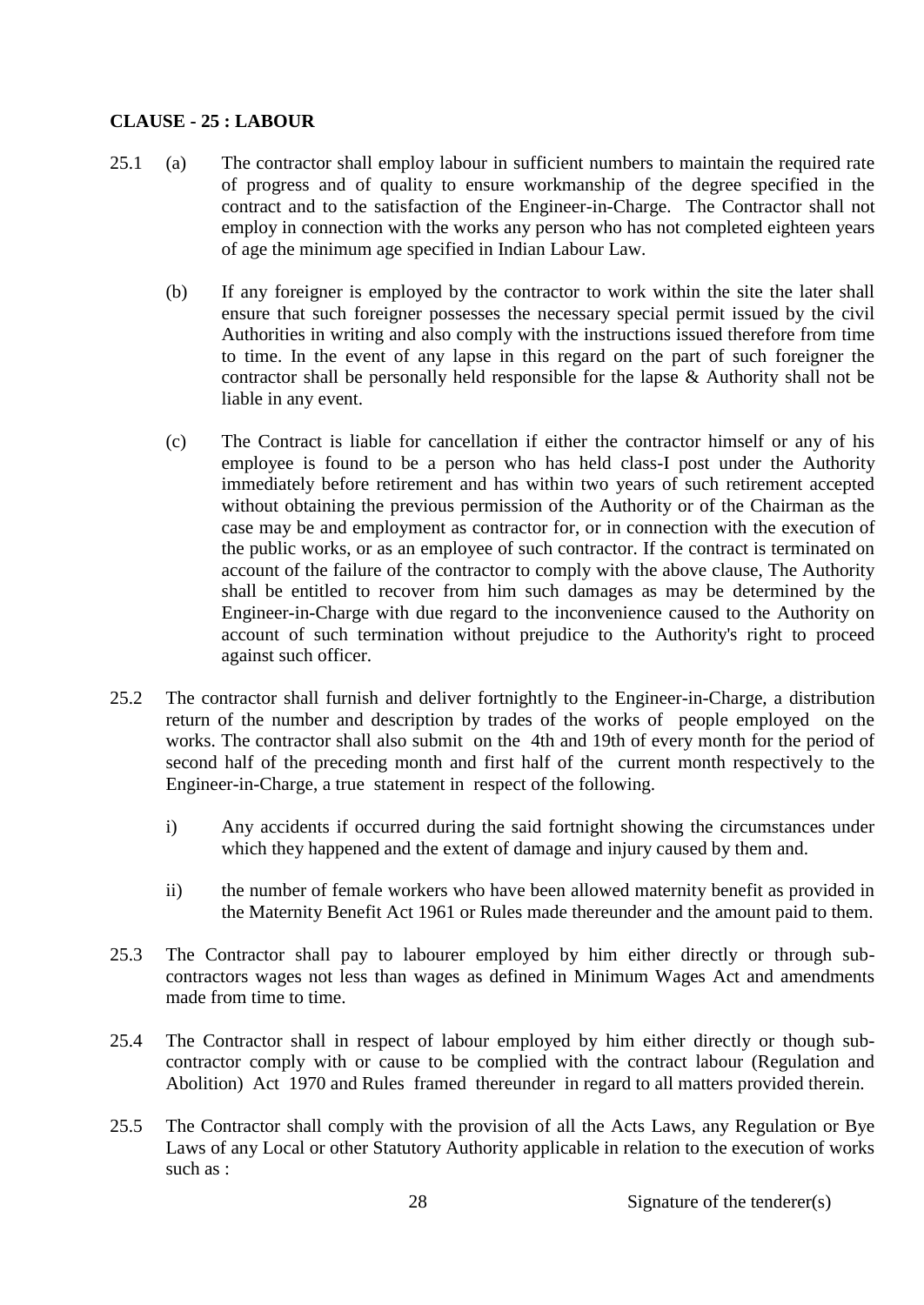- i) Payment of wages Act.1936 (Amended)
- ii) Minimum wages Act. 1948 (Amended).
- iii) The Contract Labour (Regulation & Abolition) Act, 1970 with Rules framed there under as amended.
- iv) Workmen Compensation Act. 1923 as amended by Amendment Act No. 65 of 1976.
- v) Employer's Liability Act 1938 (Amended)
- vi) Maternity Benefit Act. 1961 (Amended)
- vii) The Industrial Employment (Standing orders) Act 1946 (Amended).
- viii) The Industrial Disputes Act. 1947 (Amended)
- ix) Payment of bonus Act.1965 and Amended Act No. 43 of 1977 and No. 48 of 1978 and any amended thereof:
- x) The Personal Injuries (Compensation Insurance) Act 1963 and any modifications thereof and rules made there under from time to time. The Contractor shall take into account all the above and financial liabilities in his quoted rates and nothing extra, whatsoever, shall be payable to him on this account.
- 25.6 The Contractor shall be liable to pay his contribution and the employees contribution to the State Insurance Scheme in respect of all labour employed by him for the execution of the contract, in accordance with the provision of "the Employees State insurance Act 1948" as amended from time to time. The contractor agrees to indemnify and hold the owner harmless from any liability or penalty which may be imposed by any central or state Authority and also of any claims, suits or proceedings that may be brought against the Authority arising under, growing out of or by reasons of work proved by this contract whether brought by employees of the Contractor, by third parties or by Central or State Authority or any political sub division thereof. In case the Contractor fails to submit full details of his account of labour employed and the contribution payable the Engineer-in- Charge shall recover from the running bills of the contribution an amount of contribution as assessed by him. The amount so recovered shall be adjusted against the actual contribution payable for Employees State Insurance.
- 25.7 The Engineer-in-Charge shall on a report having been made by an inspecting officer as defined in the Contract Labour (Regulation and Abolition) Act and Rules or on his own in his capacity as Principal Employer, have the power to deduct from the amount due to the contractor any sum required on estimated to be required for making good the loss suffered by worker(s) by reason of non-fulfillment of the conditions of the Contract for the benefit of Workers, nonpayment of wages or of deduction made from him for wages which are not justified by the terms of the contract or non- observance of the said Act and Rules framed there under with amendments made from time to time.
- 25.8 The Contractor shall indemnify the Authority against any payments to be made under and for observance of the Regulation Laws, Rules as stipulated in Clause-25.5 above without prejudice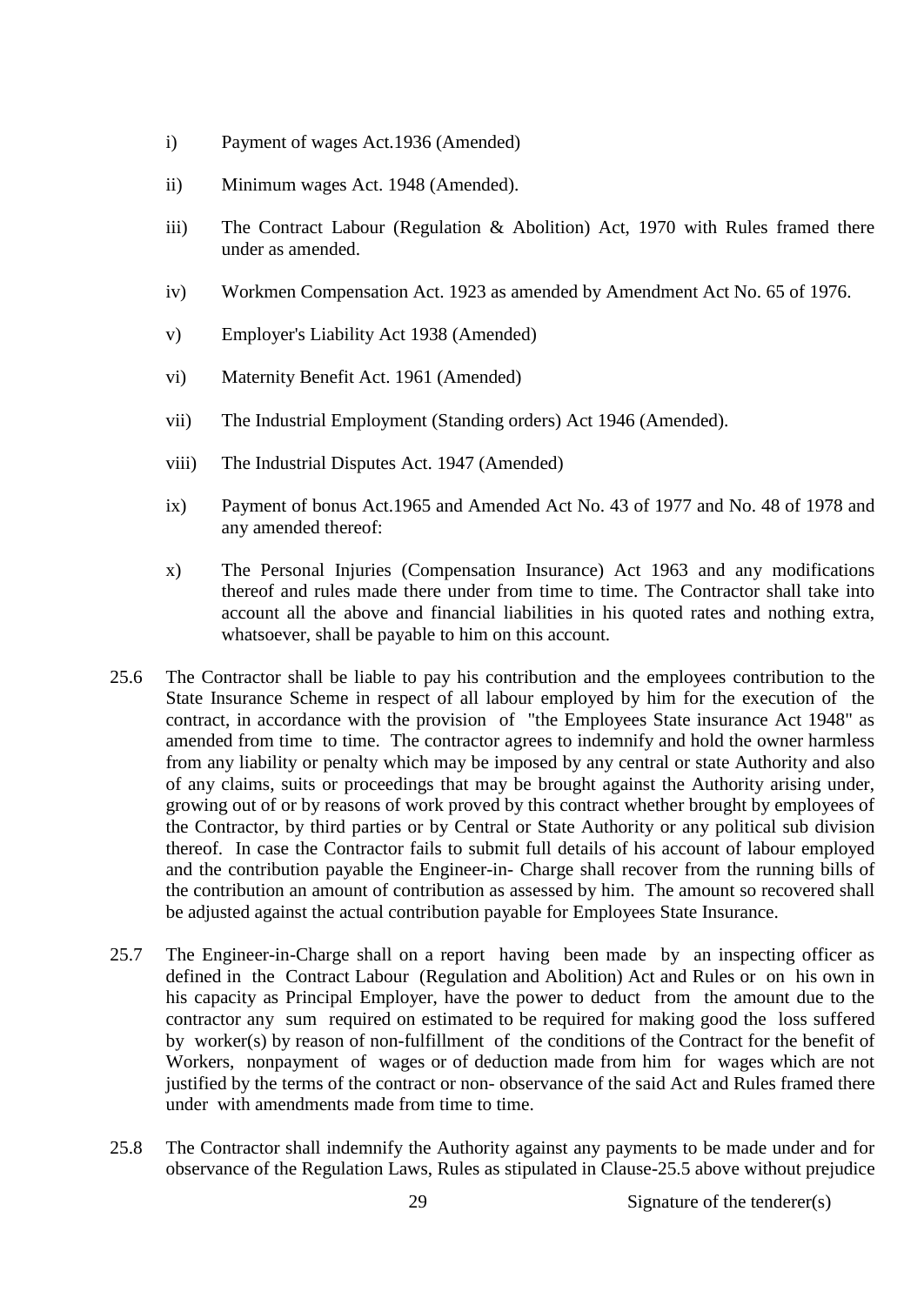to his right to claim indemnity from his sub-contractors. In the event of the contractor's failure to comply with the provisions of all the Act/Laws stipulated in Clause-25.5 or in the event of decree or award or order against the contractor having been received from the competent authority on account of any default or breach or in connection with any of the provisions of the Act/Law/Rules mentioned in Sub-Clause 25.5 above , the Engineer-in-Charge without prejudice to any other right or remedy under the contract shall be empowered to deduct such sum or sums from the Bill of the contractor or from his security deposit or from other payment due under this contract or any other contract to satisfy within a reasonable time the provisions of the various Act/Laws/Rules/Codes as mentioned under Sub-Clause 25.5 above, on the part of the contractor under the contract on behalf of and at the expenses of the contractor and make payment and /or provide amenities/facilities/services accordingly. In this regard, the decision of the Engineer-in-Charge shall be conclusive and binding on the contractor.

- 25.9 In the event or the Contractor committing a default or breach of any of the provisions of the aforesaid Contract's Labour (Regulation and Abolition) Act and Rules as amended from time to time or furnishing any information or submit ting or filling any form/Register/Slip under the provisions of these Regulations which is materially incorrect then on the report of the Inspecting officer as defined in the relevant Acts and Rules as referred in Clause 25.5 above , the Contractor shall without prejudice to any other liability pay to the Authority a sum not exceeding Rs.50/- (Rs. fifty only) as liquidated damages for every default, breach or furnishing, making , submitting, filling materially incorrect statement as may be fixed by the Engineer-in-Charge. The decision of the Engineer-in-Charge in this respect shall be final & binding.
- 25.10 The Contractor shall at his own expenses Comply with or cause to be complied with the Provisions/ Rules provided for welfare and health of Contract Labour in the Contract Labour (Regulation and Abolition) Act and other relevant Acts and Rules framed there under or any other instructions issued by the Authority in this regard for the protection of health and for making sanitary arrangements for workers employed directly or indirectly on the works. In case, the contractor fails to make arrangements as aforesaid, the Engineer-in- Charge shall be entitled to do so and recover the cost thereof from the contractor.
- 25.11 The Contractor shall at his own expense arrange for the safety or as required by the Engineerin-Charge, in respect of all labour directly or indirectly employed for performance of the Works and shall provide all facilities in connection therewith. In case the contractor fails to make arrangements and provide necessary facilities as aforesaid, the Engineer-in- Charge shall be entitled to do so and recover the cost thereof from the Contractor. But this will not absolve the contractor of his responsibility or otherwise thereof.
- 25.12 Failure to comply with "Provisions/Rules made for Welfare and Health of Contract Labour" Safety Manual, or the provisions relating to report on accidents and grant of maternity benefits to female workers and the relevant Act/Rules referred in clause 25.5 above shall make the contractor liable to pay to the Authority as liquidated damages an amount not exceeding Rs. 50/- for each default or materially incorrect statement. The decision of the Engineer-in-Charge in such matters based on reports from the inspecting Officers as defined in the relevant Acts and Rules as referred in clause 25.5 above shall be final and binding and deductions for recovery of such liquidated damages may be made from any amount payable to the contractor. In the event of any injury, disability or death of any workmen in or about the work employed by the contractor either directly or through his sub-contractor,

30 Signature of the tenderer(s)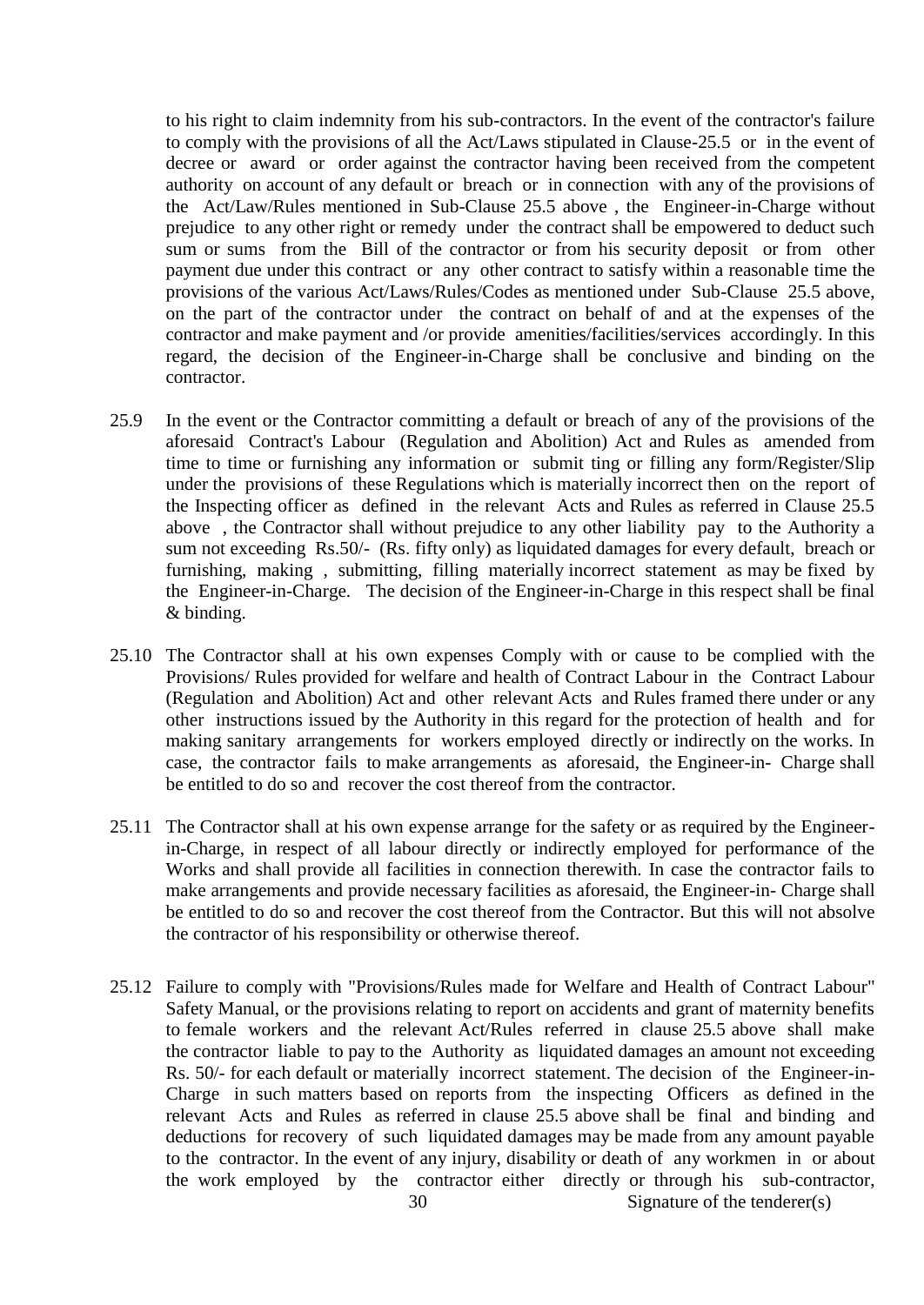contractor shall at all time indemnify and save harmless the Authority against all claims, damages and compensation under the Workmen Compensation Act. 1923 as amended from time to time or in other Law for the time being in force and Rules there-under from time to time and also against all costs, charges and expenses of any smooth action by proceedings arising out of such accidents or injury, disability or death of a workmen and against all sum or sums which may with the consent of the contractor be paid to compromise or compound any claim in this regard. If any award, decree or order is passed against the contractor for recovery of any compensation under the Workmen Compensation Act, 1923, for any injury, disability or death of a workman by any competent court, the said sum or sums shall be deducted by the Engineer-in-Charge from any sum then due or that may become due to the contractor or from his security deposit or sale thereof in full or part under the contract or any other contract with the Authority towards fulfillment of the said decree, award or orders.

25.13 Provided always that the contractor shall have no right to claim payments/claims whatsoever on account of his compliance with his obligations under this clause and Labour Regulation.

#### 25.14 A**LCOHOLIC LIQUOR OR DRUGS.**

The contractor shall not otherwise than in accordance with the statutes ordinance and Government Regulations or orders for the time being in force import, sell, give, barter or otherwise dispose of any alcoholic liquor or drugs to permit or suffer any such import, sale, gift, barter or disposal by his sub-contractor, agent or employees.

#### **25.15 ARMS AND AMMUNITION**

The contractor shall not give, barter or otherwise dispose of to any person or persons any arms or ammunition of any kind or permit to suffer the same as aforesaid.

#### **25.16 REMOVAL OF CONTRACTOR'S MEN**

The Contractor shall employ for the execution of the works only such persons as are skilled and experienced in their respective trades and Engineer-in-Charge shall be at liberty to object to and require the contractor to remove from the works any persons employed by the Contractor for the execution of the works who, in the opinion of the Engineer-in-Charge, misconduct himself or is incompetent or negligent in the proper performance of his duties. The contractor shall forthwith comply with such requisition and such person shall not be again employed upon the works without written permission of the Engineer-in-Charge. Any person so removed from the work shall be immediately replaced at the expense of the contractor by a qualified and competent substitute. Should the contractor be requested to repatriate any person removed from the work, he shall do so and shall bear all costs in connection herewith.

# **CLAUSE – 26 : MATERIALS OBTAINED FROM EXCAVATION AND TREASURE TROVE, FOSSILS, ETC.**

- 26.1 Materials of any kind obtained from excavation on the site shall remain the property of the Authority and shall be disposed off as directed by the Engineer-in-Charge.
- 26.2 However if any of the materials thus obtained from excavation on the site is such as can be used in the execution of the work under the contract, the contractor will be allowed to use the same free of cost (except that any amount of royalty paid for in this regard by the Authority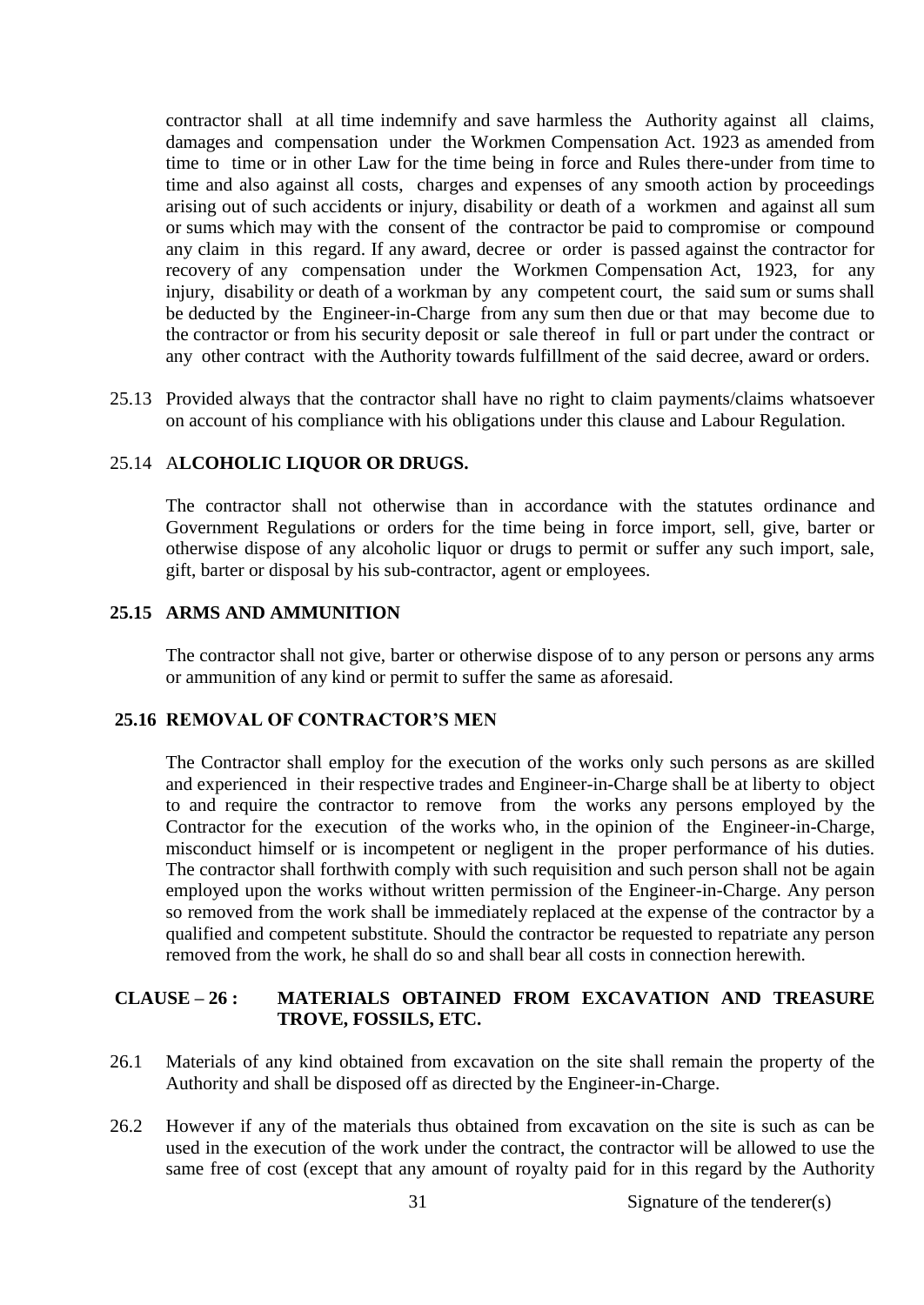shall be recoverable from the contractor) for the aforesaid purpose provided the same is found suitable and is approved by the Engineer-in-Charge.

26.3 Fossils, coins, articles of value, structures and other remains or things of geological or Archeological interest discovered on the site shall be the absolute property of the Authority. The contractor shall take reasonable precautions to prevent his labour or any other person from removing or damaging any such article or thing and shall acquaint the Engineer-in-Charge with such discovery and carryout the Engineer-in-Charge's directions as to the disposal of the same at the expense of the Authority.

#### **CLAUSE – 27: FORCE MAJEURE**

- 27.1 The term Force Majored shall herein mean Riots (other than among the contractor's employees), Civil Commotion (to the extent no insurable), war (whether declared or not), invasion, act of foreign enemies, hostilation, civil war, rebellion, revolution, insurrection, military or usurped power, damage from aircraft, nuclear fission, acts of God, such as earthquake (above 7 magnitude on Richter Scale), lightning, unprecedented floods, fires not caused by contractor's negligence and other such causes over which the contractor has no control and are accepted as such by the Engineer-in-Charge, whose decision shall be final and binding. In the event of either party being rendered unable by Force Majeure to perform any obligation required to be performed by them under this contract, the relative obligation of the party affected by such Force Majeure shall be treated as suspended for the period during which such Force Majeure cause lasts, provided the party allowing that it has been rendered unable as aforesaid, thereby shall notify within 15 days of the alleged beginning and ending thereof giving full particulars and satisfactory evidence in support of such cause.
- 27.2 For delays arising out of Force Majeure, the bidder shall not claim extension in completion date for a period exceeding the period of delay attributable to the causes of Force Majeure and neither the Authority nor the bidder shall be liable to pay extra costs provided it is mutually established that Force Majeure conditions did actually exist.
- 27.3 If any of the Force Majeure conditions exists in the places of operation of the bidder even at the time of submission bid, he shall categorically specify in his bid and state whether they have been taken into consideration in their quotations.

# **CLAUSE - 28 : LIABILITY FOR DAMAGE, DEFECTS OR IMPERFECTIONS AND RECTIFICATION THEREOF**

- 28.1 If the contractor or his labour or sub-contractor, injure destroy or damage, Battery, Solar panel, lighting system, road, fence, enclosures, water pipe, cables, buildings, drains, electricity or telephone posts, wires, trees, grass line, cultivated land in the area in which they may be working or in the area contiguous to the premises on which the work or any part of it is being executed or if any damage is caused during the progress of work, the Contractor shall upto receipt of a notice in writing in that behalf from the Engineer-in-Charge, make the same good at his cost.
- 28.2 If it appears to the Engineer-in-Charge or his representative at any time during to or prior to the expiration of the Defects Liability period that any work has been executed with unsound, imperfect or unskilled workmanship or that any materials or articles provided by the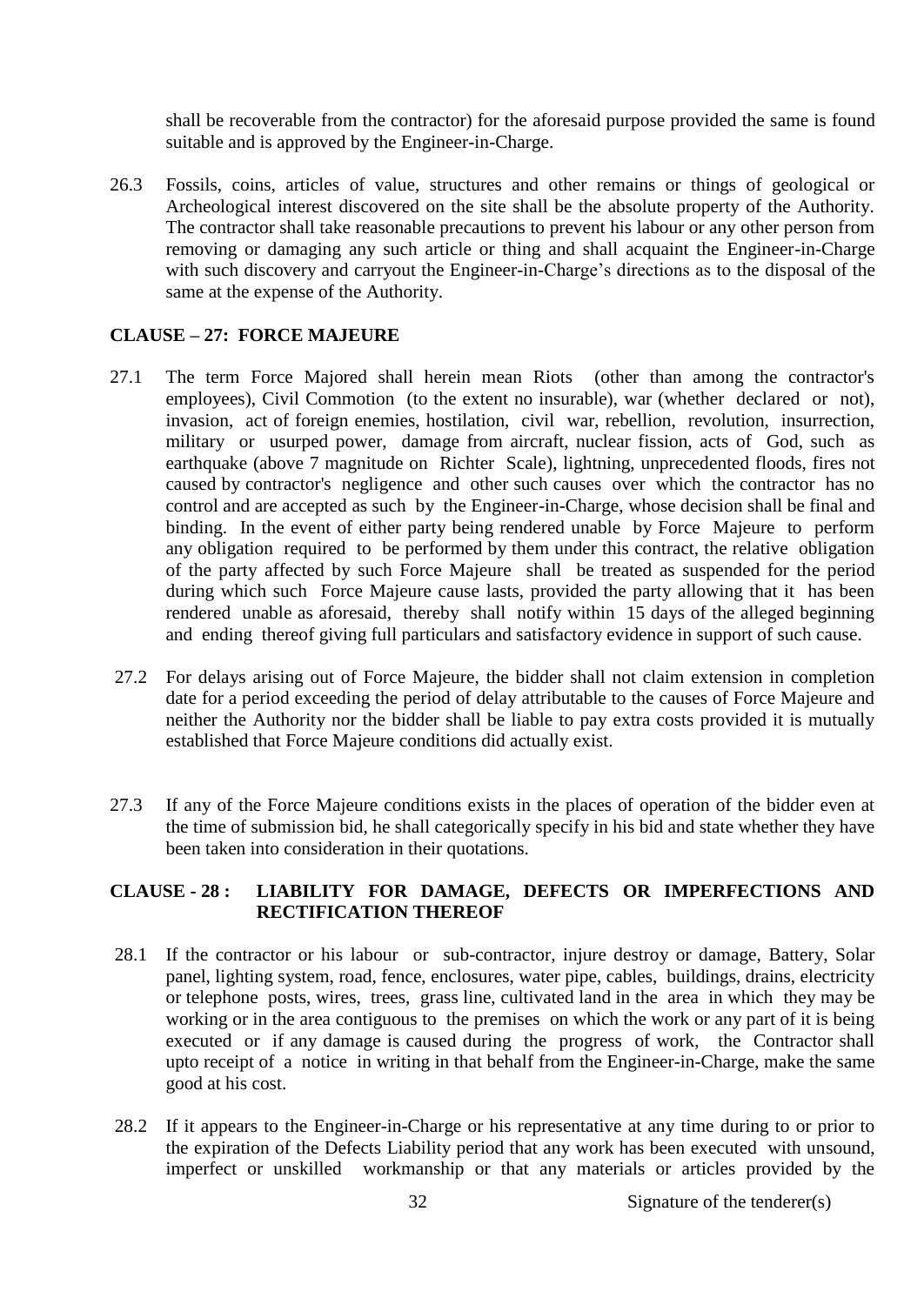Contractor for execution of the work are unsound or of a quality inferior to that contracted for, or otherwise not in accordance with the Contract, or that any defect, shrinkage or other faults found in the work arising out of defective or improper materials or workmanship, the Contractor shall, upon receipt of a notice in writing in that behalf from the Engineer-in-Charge forthwith rectify or remove and reconstruct the work so specified in whole or in part, as the case may be, and/or remove the materials/articles so specified and provide other proper and suitable materials at his expense.

28.3 All damages caused by accidents or carelessness of the contractor or any of his employees or any property belonging to the Authority is wasted or is misused by the contractor or any of his employee shall be to the account of the contractor, who shall make good the loss.

# **CLAUSE – 29 : CONTRACTOR'S LIABILITY AND INSURANCE**

- 29.1 From commencement to completion of the work(s) as a whole, the Contractor shall take full responsibility for the care thereof and for taking precautions to prevent loss or damage. He shall be liable for any damage or loss that may happen to the works or any part thereof and to the Authority's Plant, Equipment and Material (hired or issued to the Contractor) shall be in good order and condition and in conformity in every respect with the requirements of the Contract and instructions of the Engineer-in-Charge.
- 29.2 i) Neither party to the contract shall be liable to the other in respect of any loss or damage which may occur or arise out of "Force Majeure" to the works or any part thereof on to any material or article at site but not incorporated in the works or to any person or anything or material whatsoever or either party provided such a loss or damage could not have been foreseen or avoided by a prudent person and the either party shall bear losses and damages in respect of their respective men and materials. As such liability of either party shall include claims/ compensations of the third party also.
	- ii) Provided, however, in an eventuality as mentioned in sub-clause 29.2 (i) above, the following provisions shall also have effect :
		- (a) The Contractor shall, as may be directed in writing by the Engineer-in-Charge proceed with the completion of the works under and in accordance with the provisions and conditions of the contract, and
		- (b) The Contractor shall, as may be directed in writing by the Engineer-in-charge, re-execute the works lost or damaged, remove from the site any debris and so much of the works as shall have been damaged and carry the Authority's  $T \&$ P, Plant and Equipment, Material etc. to the Authority's store. The cost of such re-execution of the works, removal of damaged works and carrying of Authority's store shall be ascertained in the same manner as for deviations and this shall be ascertained in the same manner as for deviations and this shall be added to the contract sum. Provided always that the Contractor shall, at his own cost, repair and make good so much of the loss or damage as has been occasioned by any failure on his part to perform his obligations under the contract or not taking precautions to prevent loss or damage or minimise the amount of such loss or damage, Final assessment of loss or damage shall be decided by the Engineer-in-Charge and his decision shall be final and binding.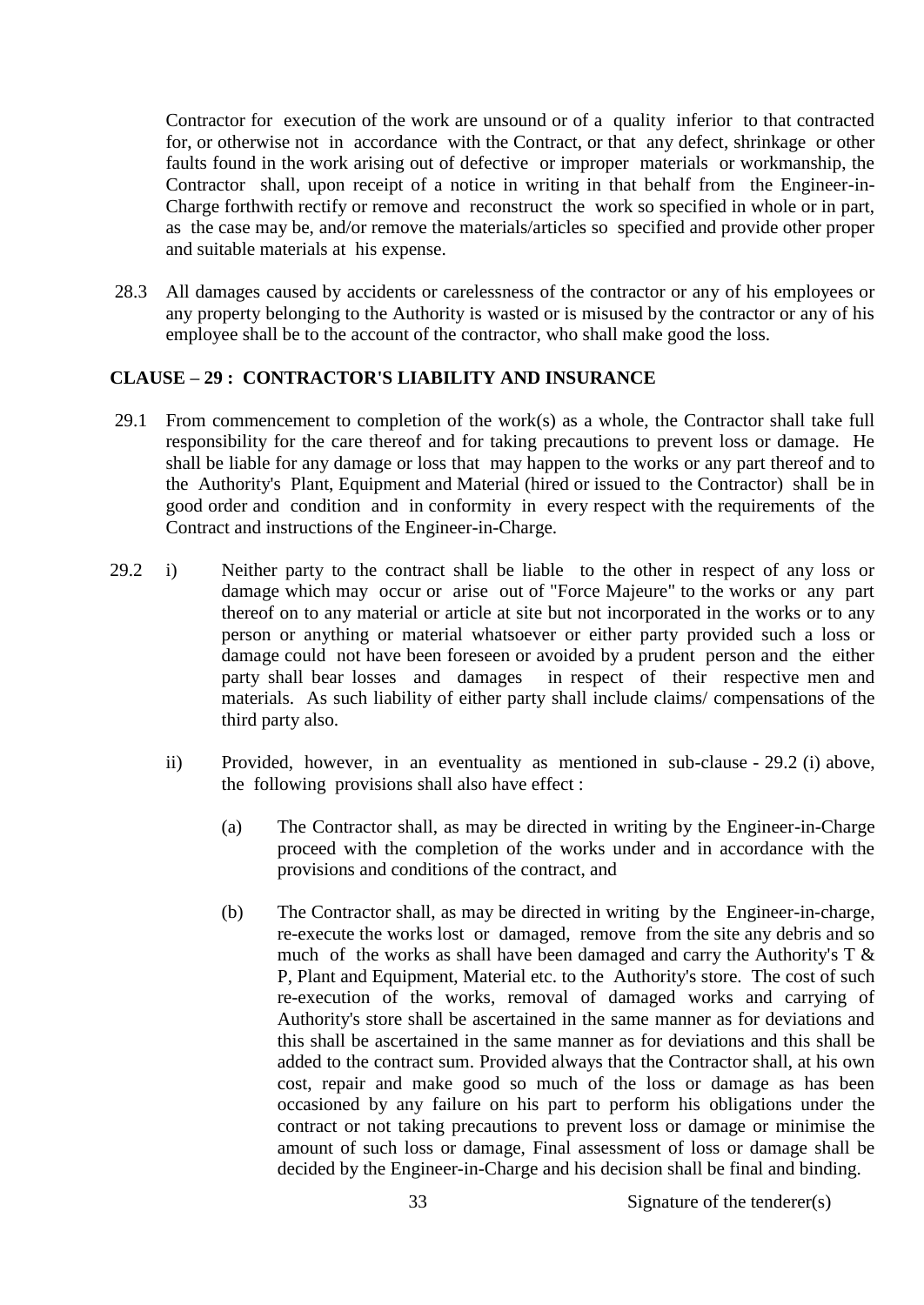- 29.3 The contractor shall take special precautions to see that public places and roads adjacent to contractor's yard are not blocked at anytime either by his material or by his workmen. The roads are to be kept always clear and no equipment/materials shall be stacked.
- 29.4 The navigable waterways shall not be blocked by Contractor. The anchors dropped in the waterways shall be properly marked and removed after done with.
- 29.5 The contractor shall indemnify and keep indemnified the Authority against all losses and claims for death, injuries or damage to any person or any property whatsoever which may arise out of or in consequence of the construction and maintenance, of works during the contract period and also against all claims, demands, proceedings, damages, costs, charges and expenses whatsoever in respect of or in relation thereto, and such liabilities shall include claims/compensations of the third party.
- 29.6 (a) Before commencing execution of the work, the Contractor shall without in any way limiting his obligations and responsibilities under this condition, insure against any damage, loss or injury which may occur to any property (excluding that of the Authority but including the Authority building rented to the contractor wholly or in part and any part of which is used in part and any part of which is used by him for storing combustible materials) public liability by arising out of the carrying out of the contract. For this purpose the contractor shall take out, pay all costs and maintain throughout the period of his contract public liability with the following coverage.
	- i) Public liability limits for bodily injury or death not less than Rs. 1,00,000 for one person and Rs. 2,00,000 for each accident.
	- ii) Property liability limits for each accident not less than Rs. 1,00,000 ;
	- iii) The Contractor shall prove to the Engineer-in Charge from time to time that he has taken out all the insurance policies referred to above and has paid the necessary premiums for keeping the policies alive till expiry of the Defects Liability Period.
	- (b) The Contractor shall ensure that similar insurance policies are taken out by his subcontractor (if any) and shall be responsible for any claims or losses to the Authority resulting from their failure to obtain adequate insurance protection in connection thereof. The Contractor shall produce or cause to be produced by his sub-contractors (if any) as the case may be, relevant, policy or policies and premium receipt as and when required by the Engineer-in-Charge.
	- (c) If the contractor and/or his sub- contractor (if any) shall fail to effect and keep in force the insurance referred to above or any other insurance which he/they may be required to effect under the term of the Contract then and in any such case the Authority may, without being bound to effect and keep in force any such insurance and pay such premium or premiums as may be necessary for that purpose and from time to time deduct the amount so paid by the Authority from any moneys due or which may become due to the contractor or recover the same as a debt due from the contractor.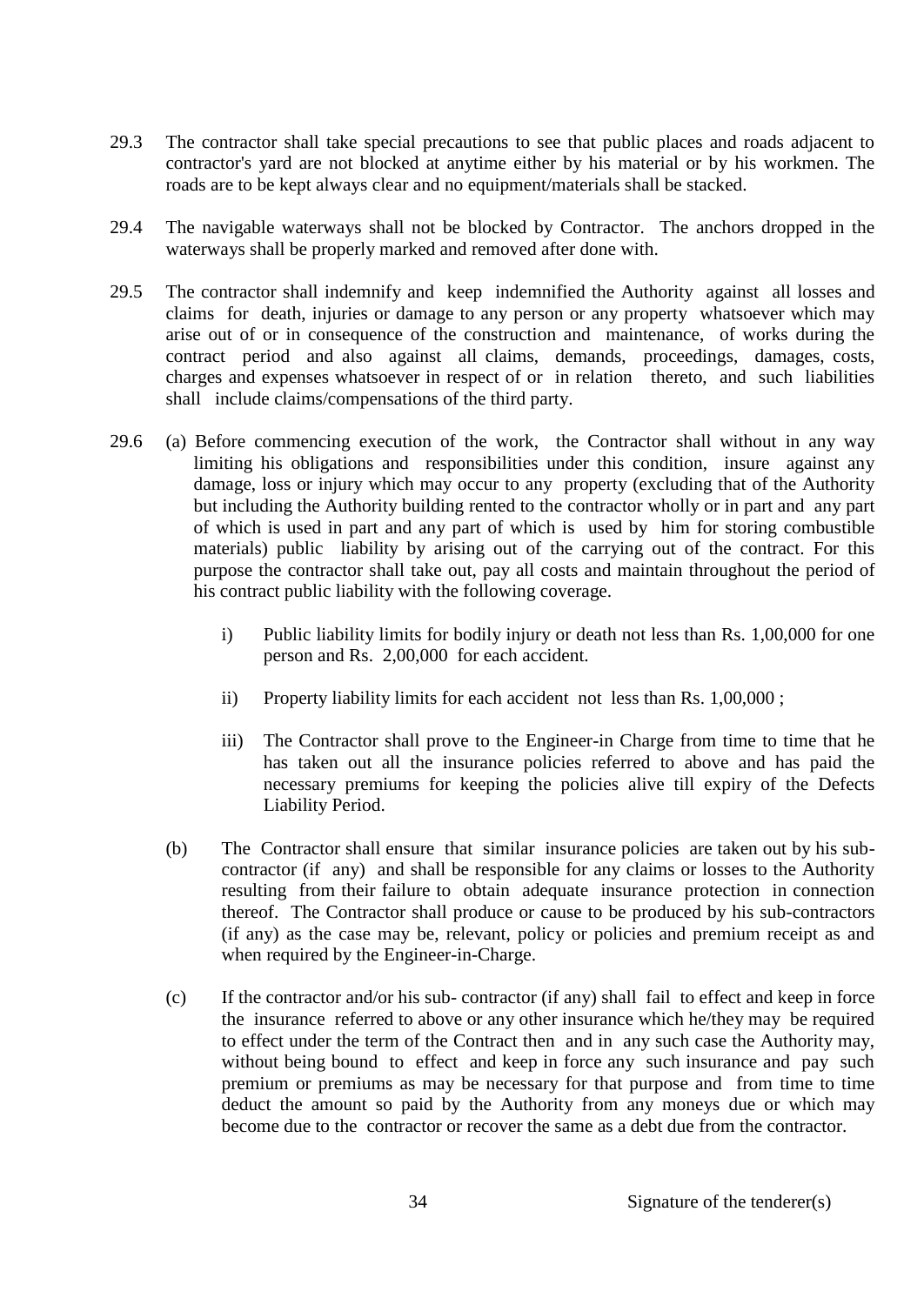(d) The contractor shall at his own expense arrange for the safety provisions as required in respect of the works covered under this contract as per the instruction of Engineer-incharge. In case, the contractor fails to comply with the provisions of the safety the Engineer- in-Charge shall be entitled to and make the necessary arrangements at the risk and cost of the contractor. This will, however, not absolve the Contractor of his overall responsibility to execute the works under the contract.

#### **CLAUSE – 30 : SUSPENSION OF WORKS**

30.1 The contractor shall on the order of the Engineer-in-Charge suspend the progress of the works or any part thereof for such time or times and in such manner as the Engineer-in-Charge may consider necessary and shall during such suspension properly protect and secure the work so far as is necessary in the opinion of the Engineer-in-Charge.

#### **CLAUSE – 31: FORECLOSURE OF CONTRACT IN FULL OR IN PART DUE TO ABANDONMENT OR REDUCTION IN SCOPE OF WORK**

If at any time after acceptance of the tender the Authority decides to abandon or reduce the scope of the works for reason whatsoever and hence does not require the whole or any part of the works to be carried out, the Engineer-in-Charge shall give notice in writing to that effect to the contractor and the Contractor shall have no claim to any payment of compensation or otherwise whatsoever, on account of any profit or advantage which he might have derived from the execution of the works in full but which he could not derive in consequence of the fore closure of the whole or part of the works.

# **CLAUSE – 32 : TERMINATION OF CONTRACT ON DEATH**

If the Contractor is an individual or a proprietary concern and the individual or the proprietor dies, or if the Contractor is a partnership concern and one of the partners dies, then, unless the Engineer-in-Charge is satisfied that the legal representatives of the individual contractor or of the proprietor of the proprietary concern and in the case of partnership, the surviving partners are capable of carrying out and completing the contract, the Engineer-in-Charge shall be entitled to terminate the Contract as to its incomplete part without the Authority being in anyway liable to payment of any compensation whatsoever on any account to the estate of the deceased Contractor and/or to the surviving partners of the Contractor's firm on account of termination of the Contract. The decision of the Engineer-in-Charge that the legal representatives of the deceased contractor or the surviving partners of the Contractor's firm cannot carry out and complete the works under the contract shall be final and binding on the parties. In the event of such termination, the Authority shall not hold the estate of the deceased Contractor and/or the surviving partners of the Contractor's firm liable for damages for not completing the contract. Provided that the power of the Engineer-in-Charge of such termination of contract shall be without prejudice to any other right or remedy which shall have accrued or shall accrue to him under the contract.

#### **CLAUSE– 33 : CORRUPT PRACTICE & TERMINATION OF CONTRACT IN FULL OR IN PART**

33.1 If the Contractor does not commence the work in the manner described in the Contract document or if he shall at any time in the opinion of the engineer.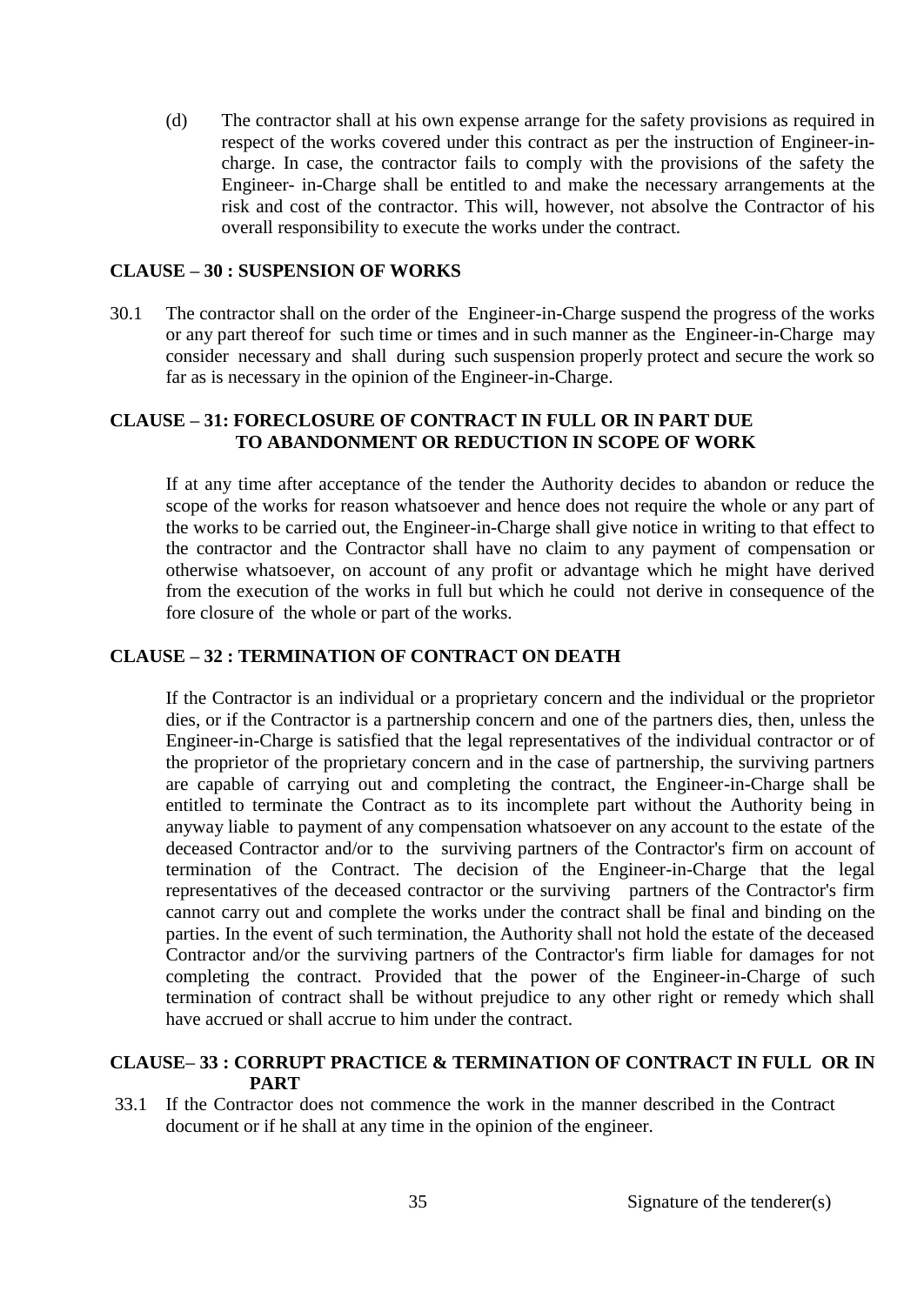- (i) Commits default in complying with or commits breach of any of the terms and conditions of the contract and does not remedy it or take effective steps to remedy it immediately and not later than 15 days in any case after a notice in writing is given to him in that behalf by the Engineer-in-Charge; or
- (ii) fails to complete the work (s) or any item of work (s) within the time or any extended time under the contract and does not complete the work (s) or any item of works within the period specified in a notice given in writing in that behalf by the Engineerin-Charge ; or
- (iii) Fails to carry on the work in conformity/ accordance with the contract document or mobilize/ supply suitable equipments, labour, materials or other equipments to the site as stipulated in the contract, or
- (iv) Fails to commence, carry and execute the work to the satisfaction of the EIC, or
- (v) Abandon the work, or
- (vi) Substantially suspend the work or the works for a minimum period of 30 days without any authority/ prior permission of EIC, or
- (vii) Commit or suffer or permit any other breach of any of the provisions and terms of the Contract to be performed by him or it is observed that the said breach persists 15 days, after notifying to the Contractor in writing by the engineer requiring such breach to be remedied or
- (viii) The contractor becomes bankrupt, insolvent or goes into liquidation whether compulsory or voluntary not being merely a voluntary liquidation for he purpose of amalgamation or reconstruction which amalgamations or reconstruction would assume complete responsibility and liability of the work with the prior approval of the owner and would furnish all guarantees by new formation.
- (ix) Assigns, transfers, sublets (engagement of labour on a piece-work basis or of labour with materials not being incorporated in the work shall not be deemed to be subletting) or attempts to assign, transfer or sublet the entire works or any portion thereof without the prior written approval of the Engineer-in-Charge. The Engineerin-Charge shall have powers to terminate the contract in full or in part as aforesaid without prejudice to any other right or remedy which shall have accrued or shall accrue of which cancellation notice in writing to the Contractor under the hand of the Engineer-in-Charge shall be conclusive evidence.

Then the Authority shall have the power to enter upon the work and take possession of all the equipments of the contractor thereon, and to remove the contractor's license to the same and to complete the work by his agents or other contractor or workmen or to relate the same upon any terms and conditions and so such other person, firm or corporation as the owner in his absolute discretion may think proper to employ and for the purpose of completion of the work specified in the contract, and without any payment/allowance to the contractor for the use or of the equipment or being liable for any loss or damage thereto the equipments. If the Authority shall by reason of its taking the possession of the works being completed by other contractors (due account being taken of such extra work or works which may be omitted) then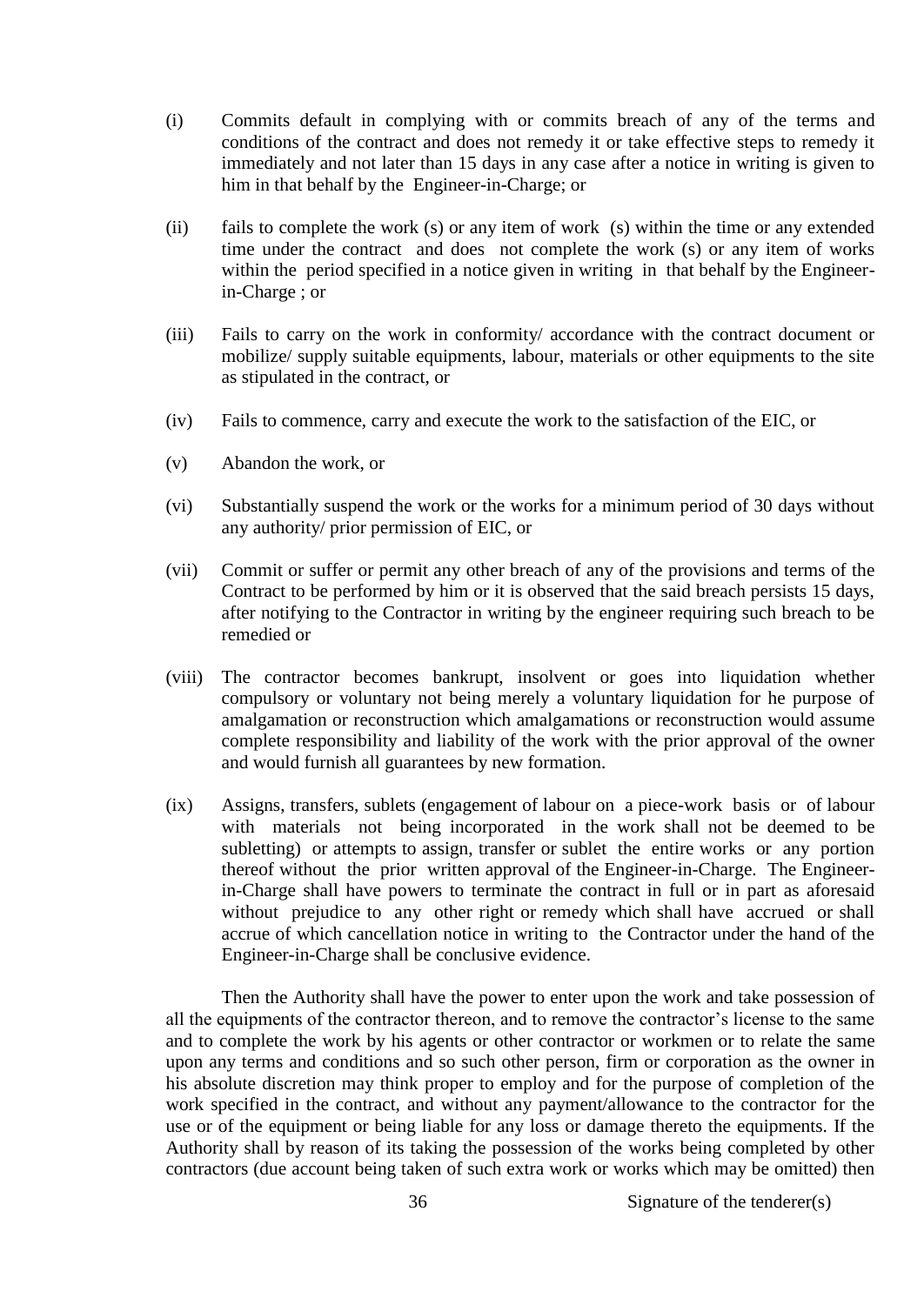the amount of such excess work or works which may be due for work done by the contractor under the contract and not paid for.

In case of any deficiency to be paid to the Authority by the contractor, the contractor shall make or incase of any deficiency remaining unsettled then the Authority shall have he power to sell in such a manner and for such a price as it may think fit all or any of the equipments belonging to the contractor and to recoup and retain the said deficiency or any part thereof out of the sale proceeds.

## **33.2 Corrupt Practice**

The Contractor shall not offer or to give to any person in the employment of the Authority or working under the orders of the Chairman any gift or consideration of any kind as an inducement or reward for doing or forbearing to do or for having done or forborne to do any act in relation to the obtaining or execution of the contract or any other contract with the purchaser or for showing or forbearing to show favour or disfavour to any person in relation to the contract or any other contract with the purchaser. Any breach of the aforesaid condition by the contract, or any one employed, by him or acting on his behalf (whether with or without the knowledge of the Contractor) or the commission of any offence by the Contractor or by any one employed by him or acting on his behalf under Chapter IX of the Indian Penal code 1860 or the Prevention of Corruption Act. 1947 or any other Act enacted for the prevention of corruption by Public Servant shall entitle the Chairman to cancel the contract and all or any other contracts with the Contractor and to recover from the Contractor the amount of any loss arising from such cancellation in accordance with the provisions of General condition and Special conditions.

- 33.3 The Engineer-in-Charge shall, on such termination of the contract, have powers
	- i) To take possession of the site of work under the contract as well as the land / premises allotted to the contractor for his preliminary, Enabling and Ancillary works and
	- ii) Also any materials, constructional plant, equipment, implements, stores, structures etc. thereon. The Engineer-in-Charge shall also have powers to carry out the incomplete work by any means or through any other agency or by himself at the risk and cost of the contractor. In such agencies shall be credited to the contractor at his contract prices and the contractor shall pay the excess amount, if any, incurred in completing the work as aforesaid, as stipulated under sub-clause 30.5 hereunder.
- 33.4 On termination of the contract in full or part, the Engineer-in-Charge may direct that a part or whole of such plant, equipment and materials, structures be removed from the site of the work as well as from the land/premises allotted to the contractor for his preliminary, enabling and ancillary works, within a stipulated period if the contractor shall fail to do so within the period specified in a notice in writing by the Engineer-in-Charge, the Engineerin-Charge may cause then to be sold, holding the net proceeds of such sale to the credit of the contractor, which shall be released after completion of works and settlement of amounts under the contract.
- 33.5 If the expenses incurred or to be incurred by the Authority for carrying out and completing the incomplete work or part of the same, as certified by the Engineer-in-Charge, are in excess of the value of the work credited / to be credited to the contractor, the difference shall be paid by the contractor to the Authority. If the contractor fails to pay such an amount , as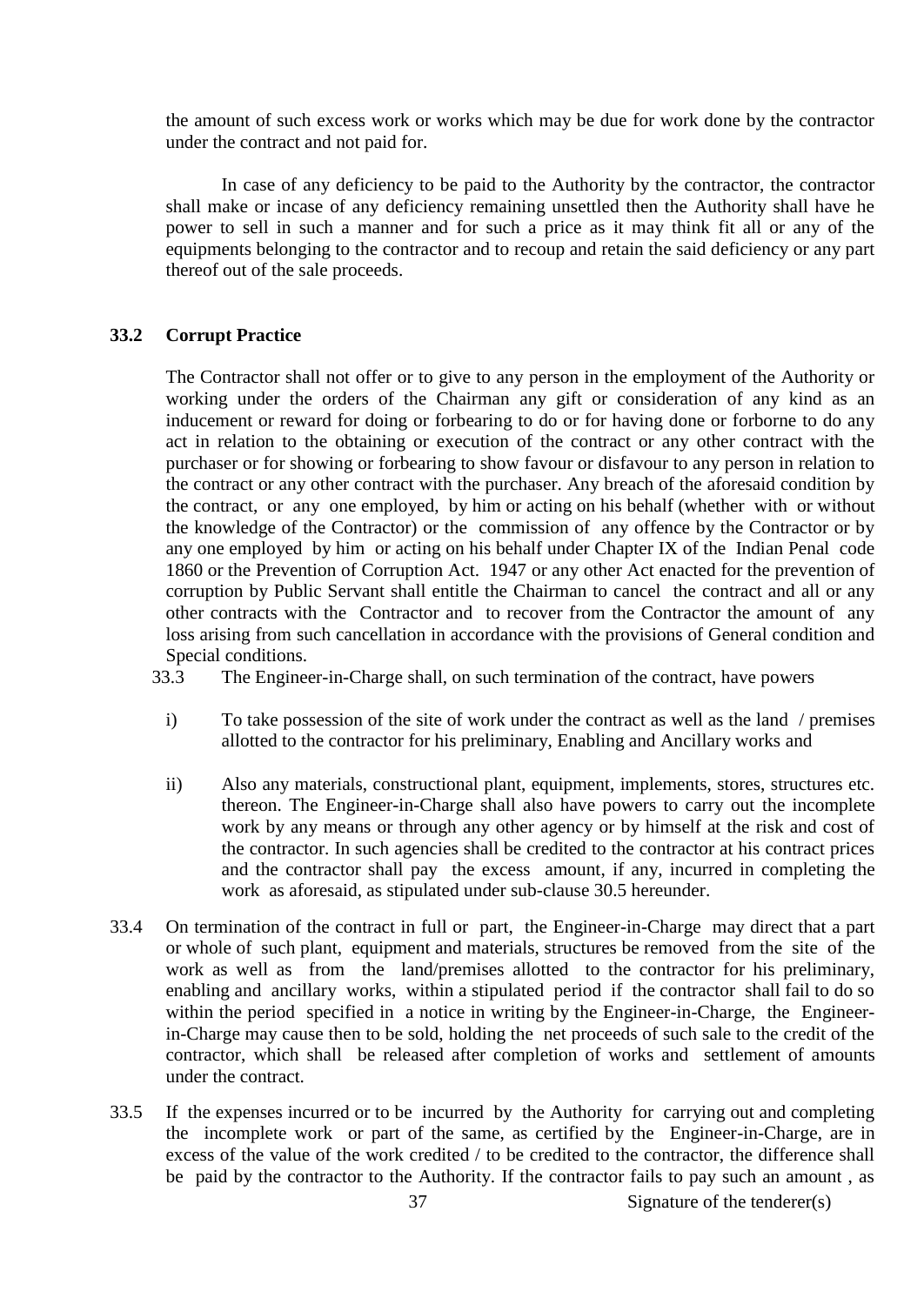aforesaid, within thirty days of receipt of notice in writing from the Engineer-in-Charge, the Engineer-in-Charge shall be empowered to recover such amount from any sum due to the contractor on any account under this or any other contract or from his security deposit or otherwise.

- 33.6 Also, the Engineer-in-Charge shall have the right to sell any or all of the contractor's unused materials, constructional plant, equipment, implements, temporary building / structures etc. and apply the proceeds of sale thereof towards the satisfaction of any sums due from the contractor under the contract and if thereafter there may be any balance outstanding from the contractor, the Engineer-in-Charge shall have powers to recover the same in accordance with the provisions of the contract.
- 33.7 The contractor shall not construct any structure even of a temporary nature for any other purpose on IWAI office premises & Engineer-in-Charge's representative's office or houseboat, or any such things except with the written permission of the EIC and any such construction, so put up shall be removed by the contractor whenever the EIC or his representative calls upon the contractor to remove. Any dispute or difference in respect of either the interpretation effect or application of the above conditions or of the amount recoverable there under by the purchaser from the Contractor, shall be decided by the Chairman.
- 33.8 IWAI also reserves its right to determine/ terminate the contract on following basis :
	- (i) Authority shall, at any time, be entitled to determine and terminate the contract, for any cause whatsoever. A notice in writing from the Owner to the Contractor shall be issued giving 15 (fifteen) days time for such determination and termination including the reason thereof.
	- (ii) The contractor upon receipt of such notice, shall discontinue the work on the date and to the extent specified in the notice, make all reasonable efforts to obtain cancellation of all orders and contracts to the extent they are related to work terminated, and upon terms satisfactory to the Authority, stop all further sub-contracting or purchasing activity, related to the work terminated and assist the Authority in maintenance, protection and disposition of the works acquired under the contract by the Authority.
		- (iv) Should the contract be determined under the sub-clause (i) of the said clause, the Contractor shall be paid compensation, equitable and reasonable dictated by the circumstances prevalent at the time of termination.".

# **CLAUSE - 34 : COMPLETION TIME AND EXTENSIONS**

- 34.1 Time allowed for execution of the work as specified or the extended time, if any, in accordance with these conditions shall be essence of the contract.
- 34.2 However, if the work is delayed on account of:
	- i) Increase in the quantity of work to be done under the contract as per clause 16, or
	- ii) Suspension of work as per clause 30 ; or
	- iii) Rebuilding of work as per clause 31; or
	- iv) "Force Majeure" as per clause 27; or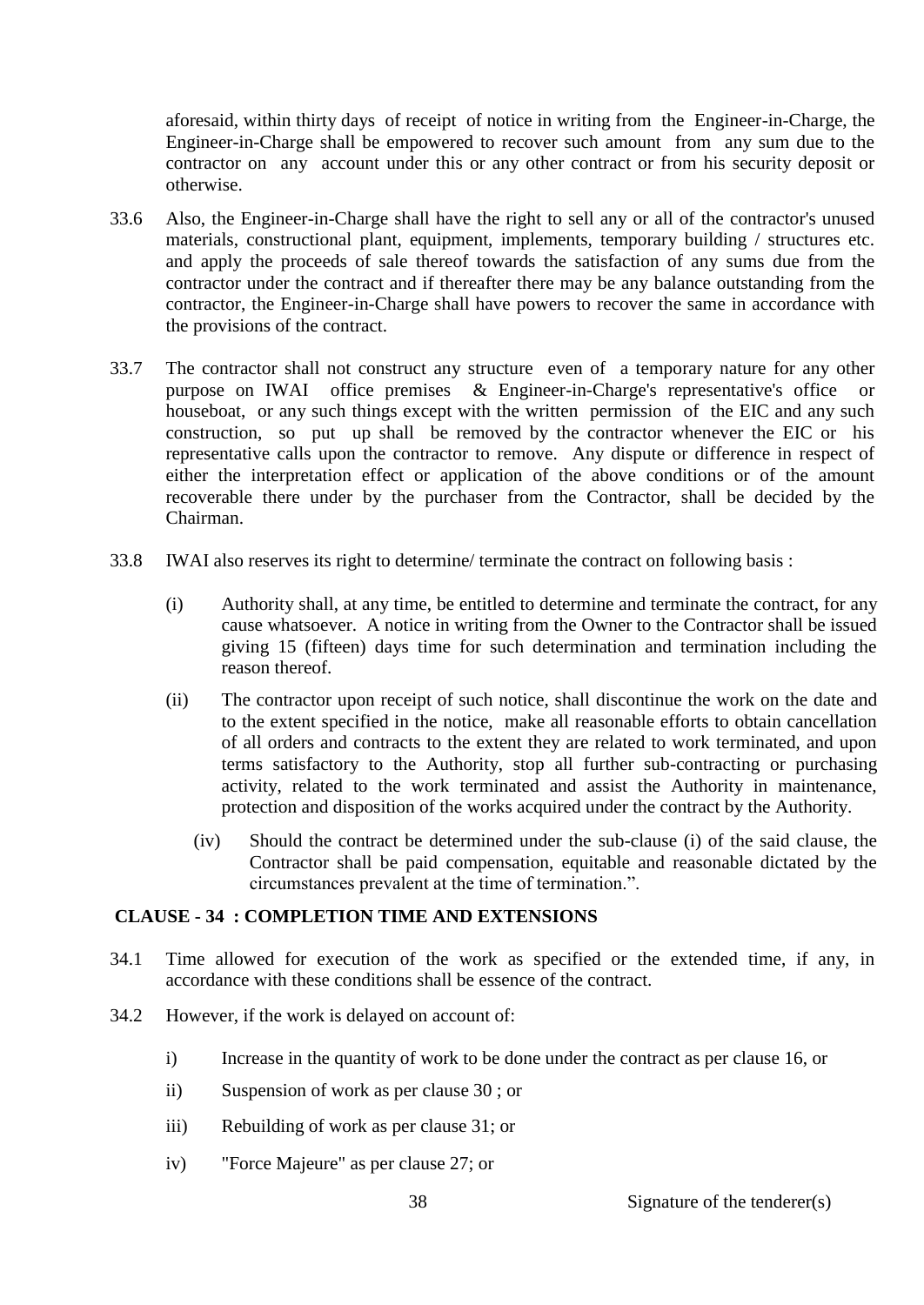- v) Any other cause which, in absolute discretion of the Engineer-in- Charge is beyond the contractor's control; then immediately upon the happening of any such events as aforesaid, the contractor shall inform the Engineer-in-Charge accordingly, but the contractor shall nevertheless use constantly his best endeavors to prevent and/or make good the delay and shall do all that may be required in this regard. The Contractor shall also request, in writing, for extension of time, to which he may consider himself eligible under the contract, within fourteen days of the date of happening of any such events as indicated above.
- 34.3 In any such case as may have arisen due to any of the events, as aforesaid, and which may have been brought out by the contractor in writing, the Engineer-in-Charge may give a fair and reasonable extension of time, after taking into consideration the nature of the work delayed and practicability of its execution during the period of extension. Provided in the event of non-receipt of a request for such extensions from the contractor for reasons whatsoever, the Engineer-in-Charge may, at his sole discretion and with due regard to the event, grant fair and reasonable extension of time not more than 1/3rd of the total completion period without any financial implication. Such extensions, if admissible, shall be communicated to the contractor by the Engineer-in-Charge in writing within one month of the date of receipt of such request or within one month of the occurrence of the event, but in any case before expiry of the contract period.

# **CLAUSE – 35 : COMPENSATION FOR DELAY**

35.1 If the contractor fails to complete all items of works in respect of any of the sub- group/group and/or work as a whole as the case may be and before the expiry of the period(s) of completion as stipulated in the aforesaid tender or any extended period (not due to the fault of the contractor) as may be allowed, he shall without prejudice to any other right or remedy of the Authority on account of such default, pay as an ascertained/agreed compensation as per Clause No. 36.

# **CLAUSE – 36 : LIQUIDATED DAMAGES**

- 36.1 If the contractor fails to complete all items of works within the period(s) of completion as stipulated in the aforesaid tender or any extended period (not due to the fault of the contractor) as may be agreed he shall without prejudice to any other right or remedy of the Authority on account of such default, pay compensation (not by way of penalty) at the rate of  $\frac{1}{2}$ % (half percent) per week on the total value of the contract subject to a maximum of 10% of the total value of the contract.
- 36.2 Should however, the contractor achieve the completion of the entire works as a whole under the contract within the time or in the extended time (not due to reasons of default on the part of the contractor) as may be accorded, the Authority will refund to him the amount of compensation recovered from him, if any, in respect of delay in the non completion of works(s) under the individual group/sub-group, as aforesaid in full, In this regard, the decision of the Engineer-in-Charge shall be final and binding.
- 36.3 The amount of compensation may be adjusted, withheld, deducted or set off against any sum due or payable to the contractor under this or any other contract with the Authority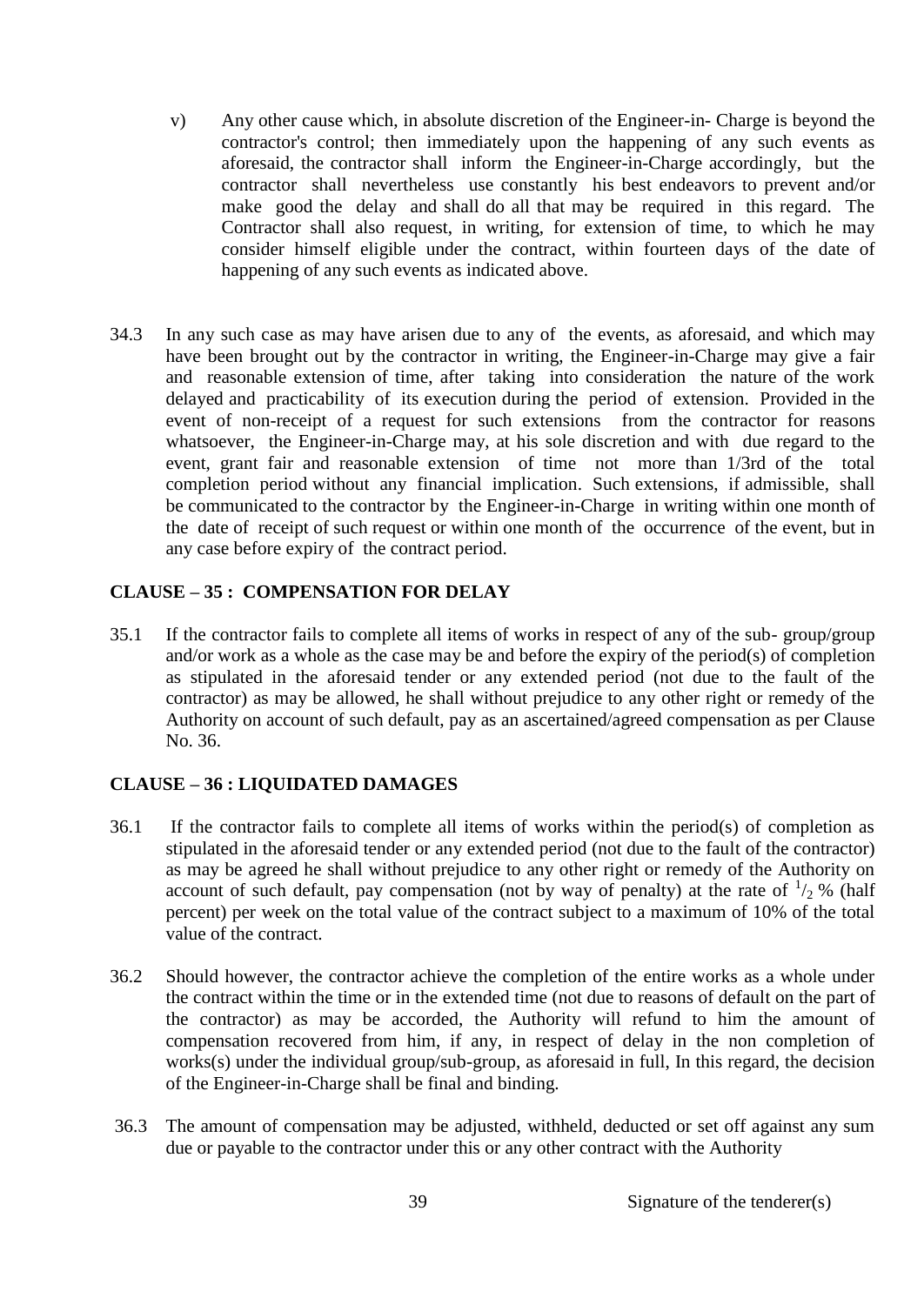- 36.4 All sums payable by way of compensation under any of the conditions will be considered as reasonable compensation without reference to the actual loss or damage, which will have been sustained.
- 36.5 Payment of such damages shall not relieve the contractor of his obligation to complete the work or from any other of his obligation or liabilities under the contract.

## **CLAUSE – 37 : INSPECTION AND APPROVAL**

- 37.1 All works involving more than one process shall be subject to examination and approval at each stage thereof and the contractor shall give due notice to the Engineer-in-Charge on his authorized representative, when each stage is ready. In default of such notice, the Engineer-in-Charge shall be entitled to appraise the quality and extent thereof and the decision of the Engineer-in-Charge in this regard shall be final and binding.
- 37.2 No work shall be put out of view without the approval of the Engineer-in-Charge or his authorized representative and the Contractor shall afford full opportunity for examination. The contractor shall give due notice to the Engineer-in-Charge or his authorized representative whenever any such work is ready for examination and the Engineer- in-Charge or his representative shall, without unreasonable delay, unless he consider it necessary and advise the contractor accordingly , examine and measure such work. In the event of the failure or the contractor to give such notice, he shall if required by the Engineer-in-Charge, uncover such work at the contractor's expenses.
- 37.3 Periodic inspection will be carried out by the EIC or his representative by their vessels. The contractor can have the inspection schedules finalized with the Engineer-in-charge. Generally all attempts should be made to have joint inspection and number of inspections be not less than three in a calendar month.

#### **CLAUSE – 38 : COMPLETION CERTIFICATE**

- 38.1 The work shall be completed to the entire satisfaction of the Engineer-in-Charge and with in the specified time limit and terms and conditions of the contract. As soon as the work under the contractor is completed as a whole the contractor shall give notice of such completion to the Engineer-in-Charge. The Engineer-in-Charge shall inspect the work and shall satisfy himself that the work(s) has been completed in accordance with the provisions of the contract and then issue to the Contractor a certificate of completion indicating the date of completion. Should the Engineer- in-Charge notice that there are defects in the works or the works are not considered to be complete, he shall issue a notice in writing to the Contractor to rectify / replace the defective work or any part thereof or complete the work, as the case may be within such time as may be notified and after the contractor has complied with as aforesaid and gives notice of completion the Engineer-in-Charge shall inspect the work and issue the completion certificate in the same manner as aforesaid.
- 38.2 No certificate of completion shall be issued as stipulated above and no work be considered to be completed unless the contractor shall have removed from the work site and / or premises all his belongings / temporary arrangements brought / made by him for the site and / or premises in all respects and made the whole of the site and / or premises fit for immediate occupation / use to the satisfaction of the Engineer- in-Charge. If the contractor fails to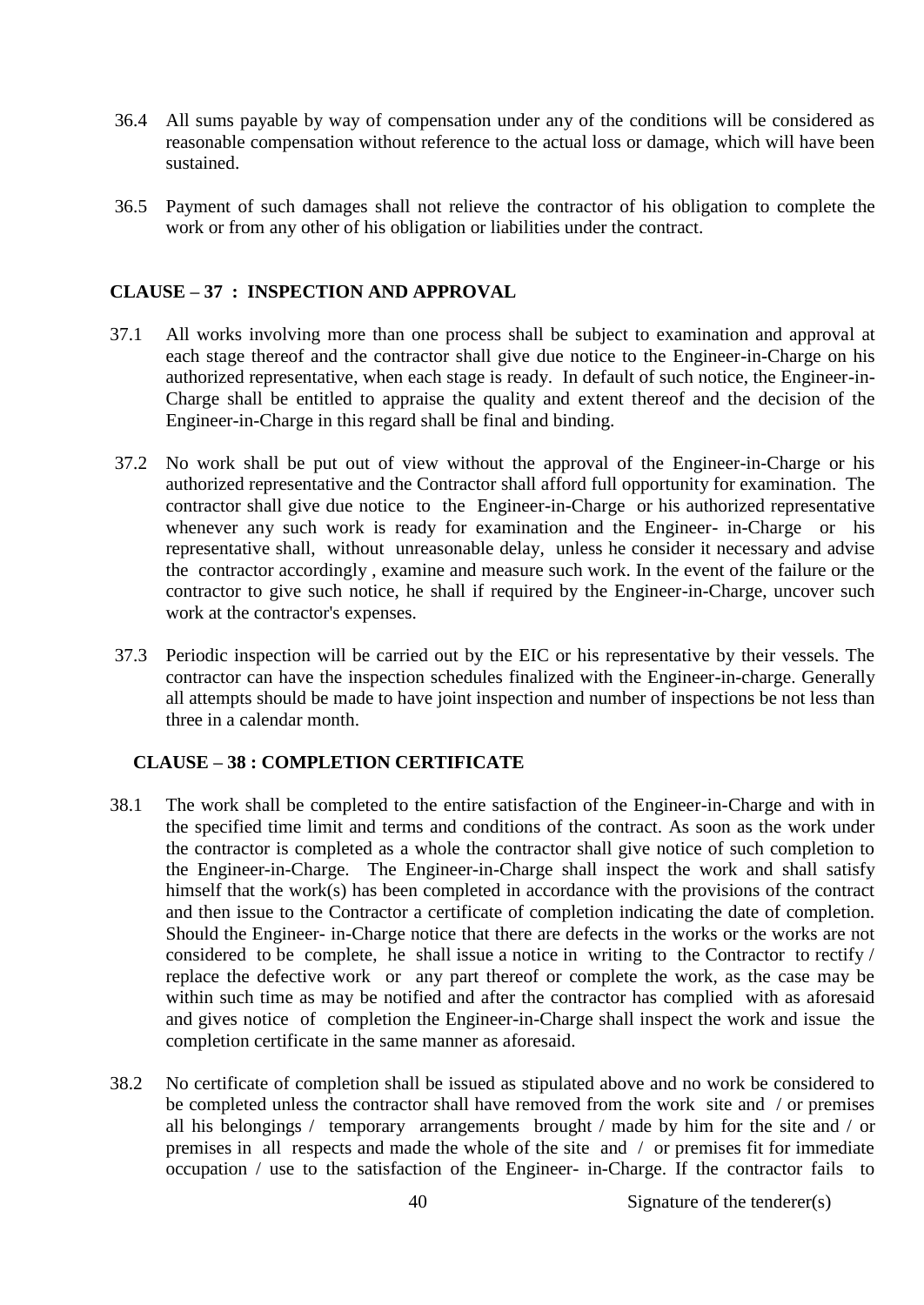comply with the above mentioned requirements on or before the date of completion of the work, the Engineer-in-Charge, may as he thinks fit and at the risk at cost of the contractor, fulfill such requirements and remove / dispose of the contractor's belongings / temporary arrangements , as aforesaid, and the contractor shall have no claim in this respect except for any sum realised by the sale of Contractor's belongings / temporary arrangements less the cost of fulfilling the said requirements and any other amount that may be due from the contractor. Should the expenditure on the aforesaid account exceed the amount realised by sale of such contractor's belongings / temporary arrangements then the contractor shall on demand pay the amount of such excess expenditure.

#### **CLAUSE - 39 : MEASUREMENTS**

- 39.1 The Engineer-in-charge shall expect as otherwise stated ascertain and determine by measurement the value of work done in accordance with the contract.
- 39.2 Notwithstanding any provision in the relevant standard method of measurement or any general or local custom, measurement of work done under the contract shall be taken in accordance with the procedure set forth in the Technical Specifications or Schedule of Quantities under the contract. In case of items of work which are not covered by the Technical Specifications or Schedule of Quantities measurement shall be taken in accordance with the relevant standard methods of measurement laid down by the Bureau of Indian Standard.
- 39.3 All items having a financial value shall be entered in daily log book/ measurement book prescribed by the Authority so that the complete work performed under the contract is duly accounted.
- 39.4 Measurement shall be taken jointly by the Engineer-in-Charge or his authorised representative and by the contractor or his authorised representative.
- 39.5 Before taking measurements of any works, the Engineer-in-Charge or representative deputed by him for the purpose, shall give a reasonable notice to the Contractor. If the Contractor fails to attend or send an authorised representative for measurement after such notice or fails to countersign or to record the objection within a week from the date of taking the measurements, taken by the Engineer-in-Charge shall be taken to be correct and final measurements of such works.
- 39.6 The contractor shall, without extra charge, provide assistance with every appliance, labour and other things necessary for measurement.
- 39.7 Measurements shall be signed and dated by both parties each day on the Site on completion of measurement. If the contractor objects to any of the measurement recorded by the representative of the Engineer-in- Charge a note to the effect shall be made in the item objected to and such note shall be signed and dated by both parties engaged in taking the measurement. The decision of the Engineer-in-Charge on any such dispute or difference or interpretation shall be final and binding on the contractor in respect of all contract items, substituted items, extra items and deviations.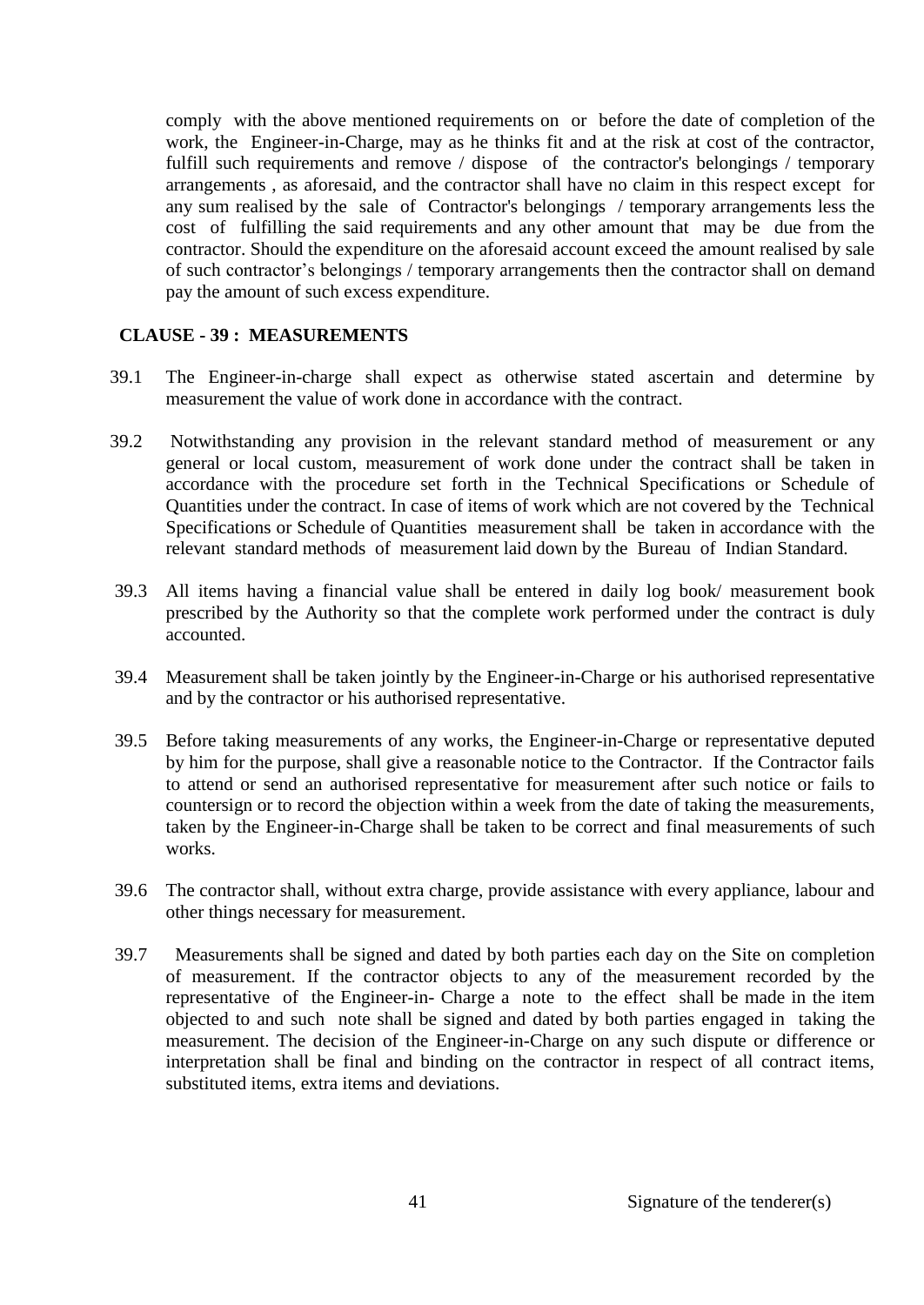# **CLAUSE – 40: PAYMENT ON ACCOUNT**

- 40.1 Interim bills shall be submitted by the contractor monthly on or before the date fixed by the Engineer-in- Charge for the items of work completed. The Engineer-in-Charge shall then arrange to have the bills verified with reference to the measurements recorded in the measurement book(s).
- 40.2 Payment on account for amount admissible shall be made by the Engineer-in-Charge certifying the sum to which the contractor is considered entitled by way of interim payment for the work executed, after deducting therefrom the amount already paid, the security deposit and such other amounts as may be withheld, deductible or recoverable in terms of the contract.
- 40.3 Payment of the contractor's bills shall be made by the Authority only in Indian Rupees within 30 days from the date of submission of the bill subject to the acceptance of the Engineer-in-Charge.
- 40.4 Payments due to the contractor shall be made by crossed cheque by the Engineer-in-Charge or his authorised representative. Such cheques shall be issued direct to the contractor on furnishing a stamped receipt for the amount of the cheque or to his constituted attorney duly authorised to receive such payments from the EIC.
- 40.5 Any interim certificate given relating to work done or materials delivered may be modified or corrected by any subsequent interim certificate or by the final certificate. No certificate(s) of the Engineer-in- Charge supporting an interim payment shall itself be conclusive evidence that any work or materials to which it relates is / are in accordance with the same.
- 40.6 Should there be a request for extension of date of completion, pending its consideration interim payments shall continue to be made as provided herein.
- 40.7 TDS at the applicable rates shall be deducted at source from any payment made to the contractor against this contract.

#### **CLAUSE – 41 : TAXES, DUTIES AND LEVIES ETC.**

41.1 The prices shall include all the taxes, levies, cess, octroi, royalty, excise service tax or any other local or central taxes as applicable/ charged by Center or State Government on all materials, including steel, wood, POL (and increase if any, on these during the currency of the contract) that the contractor has to purchase for the performance of the contract, shall be payable by the contractor and the Authority will not entertain any claim for compensation whatsoever in this regard. The rates quoted by the contractor shall be deemed to be inclusive of all such taxes, duties, levies, etc.

#### **CLAUSE-42 : TAX DEDUCTION AT SOURCE**

42.1 TDS at the applicable rate as per Income Tax Act/Rules shall be deducted from all the payment/advances made against the contract.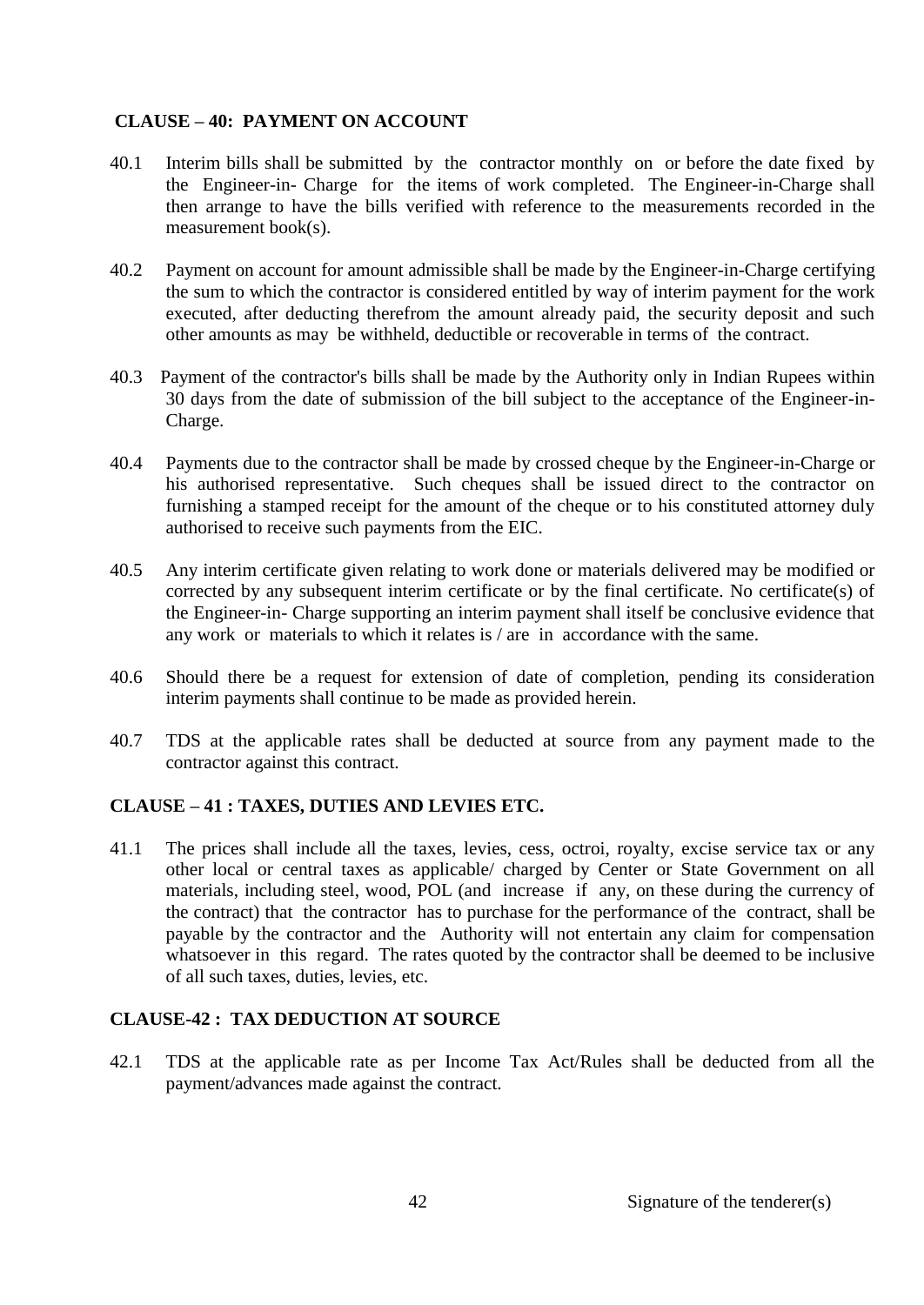#### **CLAUSE – 43 : PAYMENT OF FINAL BILL**

The final bill shall be submitted by the contractor within one month from the date of completion of the work or of the date the certificate of completion furnished by the Engineerin-Charge. No further claim in this regard unless as specified herein under shall be entertained. Payment shall be made within three months. If there shall be any dispute about any item or items of the work then the undisputed item or items only shall be paid within the said period of three months or six months, as the case may be. The contractor shall submit a list of the disputed items within thirty days from the disallowance thereof and if he fails to do so, his claim shall be deemed to have been fully waived and absolutely extinguished.

#### **CLAUSE - 44 : OVER PAYMENTS AND UNDER PAYMENTS**

- 44.1 Whenever any claim whatsoever for the payments of a sum of money to the Authority arises out of or under this contract against the contractor, the same may be deducted by the Authority from any sum then due or which at anytime thereafter may become due to the contractor under this contract and failing that under any other contract with the Authority or from any other sum whatsoever due to the contractor from the Authority or from the Authority or from his security deposit, or he shall pay the claim on demand.
- 44.2 The Authority reserves the right to carry out post- payment audit and technical examination of the final bill including all supporting vouchers, abstracts, etc. The authority further reserves the right to enforce recovery of any over payment when detected not- withstanding the fact that the amount of the final bill may be included by one of the parties as an item of dispute before an arbitrator appointed under clause 48 of this contract and notwithstanding the fact that the amount of the final bill figures in the arbitration award.
- 44.3 If as a result of such audit and technical examination any over payment is discovered in respect of any work done by the contractor or alleged to have been done by him under contract, it shall be recovered by the Authority from the contractor by any of all of the methods prescribed above, and if any under payment is discovered, the amount shall be duly paid to the contractor by the Authority.
- 44.4 Provided that the aforesaid right of the Authority to adjust over-payment against amount due to the contractor under any other contract with the Authority shall not extend beyond the period of two years from the date of payment of the final bill or in case the final bill is a MINUS bill, from the date the amount payable by the Contractor under the MINUS final bill is communicated to the contractor.
- 44.5 Any sum of money due and payable to the Contractor (including the security deposit returnable to him) under the contract may be withheld or retained by way of lien by the Engineer-in-Charge or Authority against any claim of the Authority or such other person or persons in respect of payment of a sum of money arising out of or under any other contract made by the contractor with the Engineer-in-Charge or Authority or with such other person or persons. The sum of money so withheld or retained under this clause by the Engineer-in-Charge or Authority will be kept withheld or retained as such by the Engineer-in- Charge or Authority or till his claim arising out of in the same contract or any other contract is either mutually settled or determined by the arbitrator, if the contract is governed by the arbitration clause under the clause 48 or by the competent court hereinafter provided, as the case may be,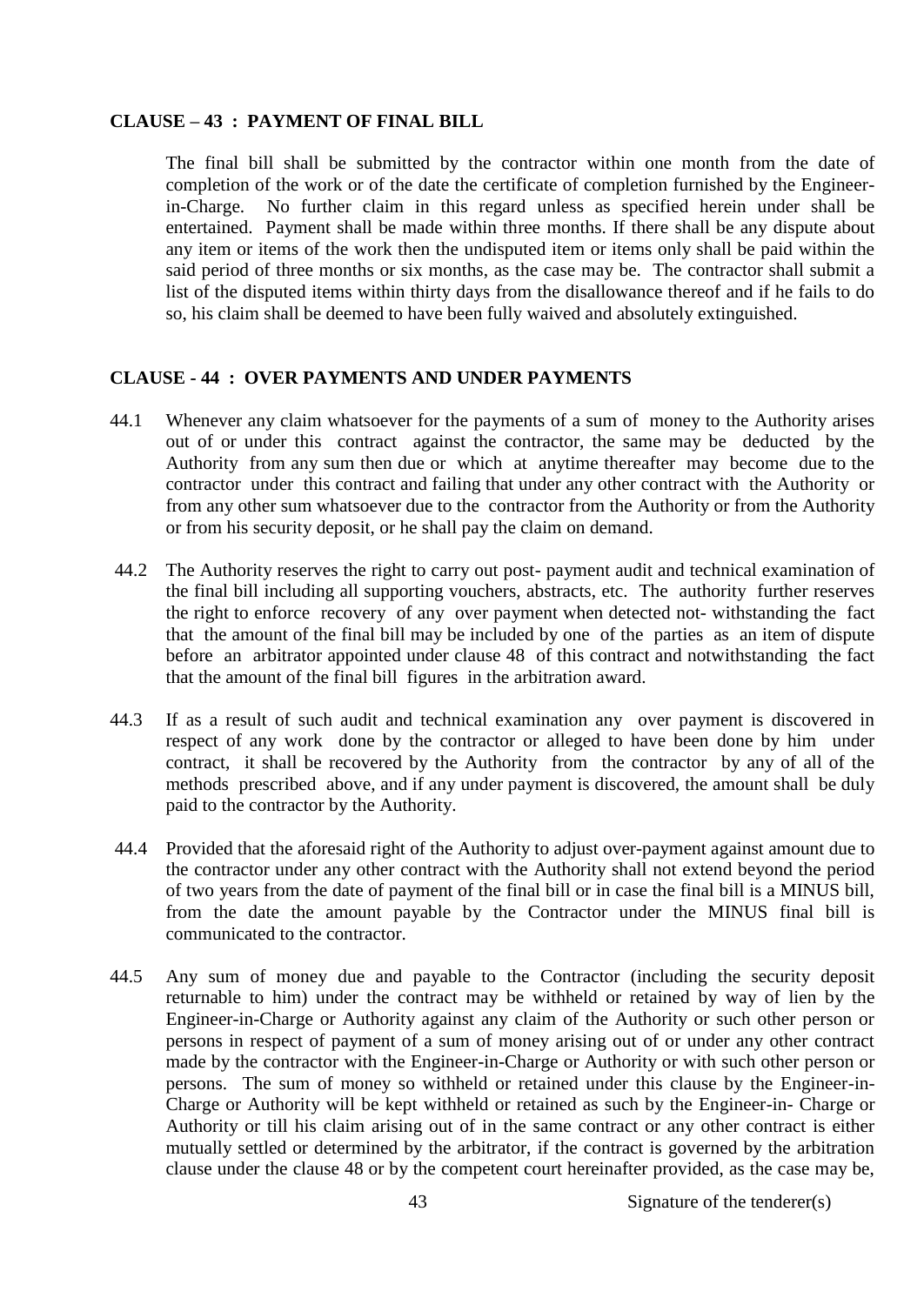and the contractor shall have no claim for interest or damages whatsoever on this account or any other ground in respect of any sum of money withheld or retained under this clause.

# **CLAUSE - 45 : CONTRACT MATTERS TO BE TREATED AS CONFIDENTIAL**

- 45.1 All documents, correspondence, decisions and orders concerning the contract shall be considered as confidential and/or restricted in nature by the contractor and he shall not divulge or allow access to them by any un-authorized person.
- 45.2 The contractor shall take necessary steps to ensure that all persons employed on any work in connection with this contract have noted that the Indian Official Secrets Act, 1923 (XIX of 1923) applies to them and shall continue so to apply even after the execution of such under the contract.

## **CLAUSE – 46 : FINALITY CLAUSE**

It shall be accepted as an inseparable part of the contract that in matters regarding materials, workmanship, removal of improper work, interpretation of the contract drawings and contract specifications, mode of procedure and the carryout out of the work the decision of the Engineer-in-Charge which shall be given in writing shall be final and binding on the contractor.

# **CLAUSE – 47 : SUM PAYABLE BY WAY OF COMPENSATION TO BE CONSIDERED IS REASONABLE WITHOUT PREFERENCE TO ACTUAL LOSS**

All sum payable by way of compensation to the Authority under any of these conditions shall be considered as reasonable compensation without reference to the actual loss or damage sustained and whether or not damage shall have been sustained.

#### **CLAUSE – 48: ARBITRATION**

- 48.1 Except as otherwise provided herein before, all questions, disputes or difference in respect of which the decision has not been final and conclusive arising between the Contractor and the Authority in relating to or in connection with contract shall be referred for arbitration in the manner provided as under and to the sole arbitrator appointed as follows:
	- (i) Either of the parties may give to the other notices in writing of the existence of such question dispute or difference.
	- (ii) Within thirty (30) days of receipt of such notice from either party the engineer-incharge of work at the time of such dispute shall send to the Contractor panel of three persons and there after the Contractor within fifteen (15) days of receipt of such panel communicate to the Engineer-in-charge the name of one of the persons from such panel and such a person shall then be appointed as sole arbitrator by the Chairman, IWAI. However, the arbitration so appointed shall not be an officer or the employee of Inland Waterways Authority of India.
	- (iii) Provided that if the Contractor fails to communicate the selection of a name out of the panel so forwarded to him by the Engineer-in-charge then after the expiry of the aforesaid stipulated period the Chairman, shall without delay select one person from the aforesaid panel and appoint him as the sole arbitrator.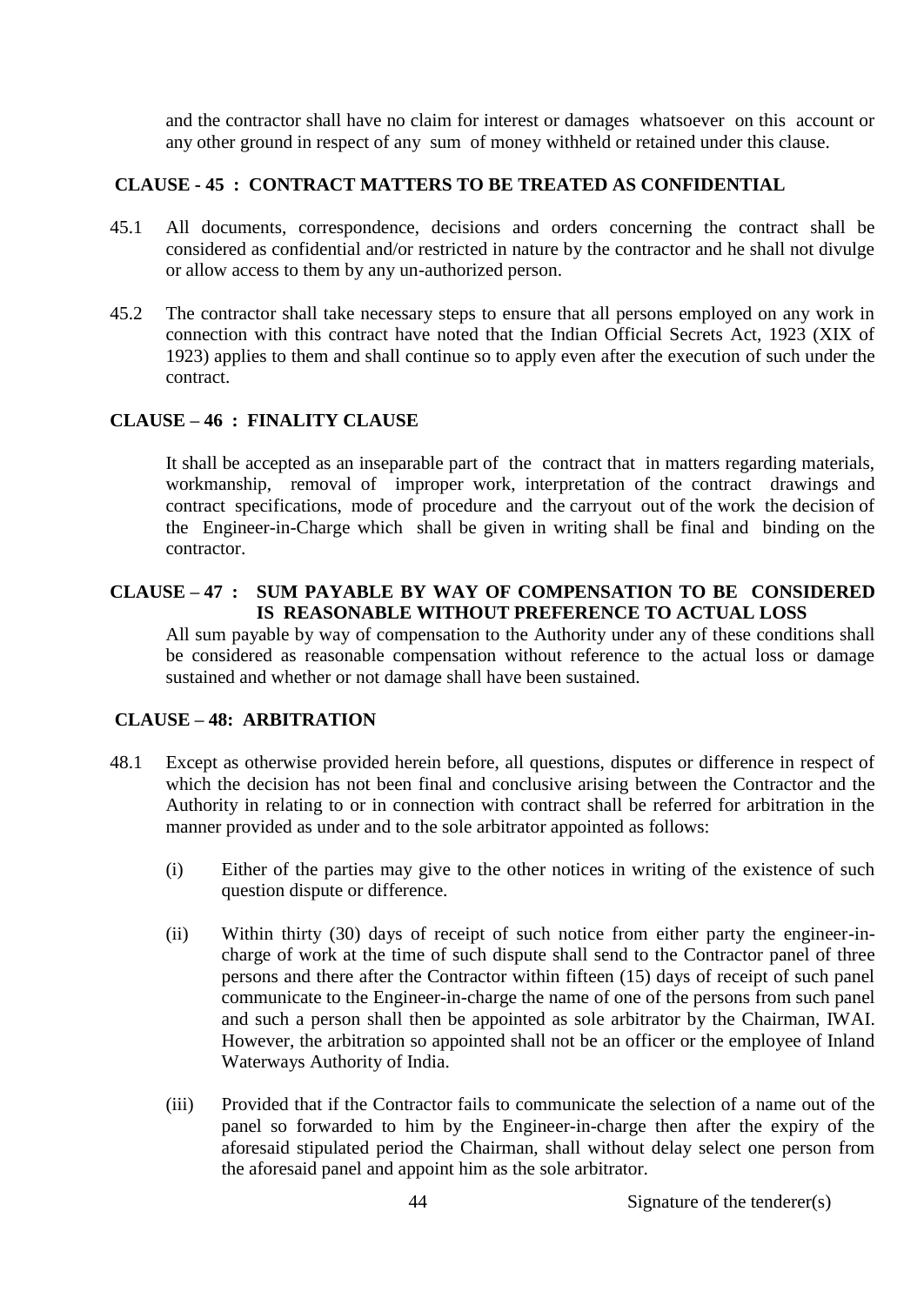- 48.2 The arbitrator to whom the matter is originally referred being transferred or vacating his office or being unable to act for any reason, then the Chief Engineer shall appoint another person to act as sole arbitrator, such person shall be entitled to proceed with the reference from the stage at which it was left by the predecessor.
- 48.3 The award of the Arbitrator shall be final and binding. The Arbitrator shall decide in what proportion the Arbitrator's fees, as well as the cost of Arbitration proceeding shall be borne by either party.
- 48.4 The Arbitrator with the consent of the parties can enlarge the time, from, time-to-time to make and publish his award.
- 48.5 A notice of the existence in question, dispute or difference in connection with the contract unless served by either party within 30 days of the expiry of the defects liability period, failing which all rights and claim under this contract shall be deemed to have been waived and thus forfeited and absolutely barred.
- 48.6 The Arbitrator shall give reasons for the award if the amount of claim in dispute is Rs. 75,000/- and above.
- 48.7 The work under this Contract shall continue during Arbitration proceedings and no payments due from or payment by the Authority shall be withheld on account of such proceedings except to the extent which may be in dispute.
- 48.8 The arbitration and conciliation Act 1996 with any statutory modifications or re-enactment thereof and the rules made there under and being in force shall apply to the Arbitration proceedings under this clause.
	- **NOTE**: In case of contract with another public Sector Undertaking, following Arbitration Clause shall apply: "Except as otherwise provided, in case of a contract with a public Sector Undertaking if at any time any question dispute or difference whatsoever arises between the parties upon or in relation to, or in connection with this agreement, the same shall be settled in terms of the Ministry of Industry, Department of Public Enterprises O.M No.3/5/93-PMA dt.30.06.93 or any modifications / amendments thereof. "The arbitrator shall have the power to enlarge the term to rate the award with the consent of the parties provided always that the commencement or continuation of the arbitration proceeding shall not result in cessation or suspension of any of other rights and obligations of the parties of any payments due to them hereunder.
- 48.9 The parties to the agreement hereby undertake to have recourse only to arbitration proceedings under for Arbitration Act 1996 and the venue of the arbitration proceeding shall be PATNA and the parties will not have recourse to Civil Court to settle any of their disputes arising out of this agreement except through arbitration.

#### **CLAUSE – 49: VALIDITY OF TERMS & CONDITIONS:**

49.1 The parties agree that if any term or provision of this contract is declared by a Court of competent jurisdiction to be illegal or in conflict with any law, the validity of the remaining terms and provisions shall not be effected and the right and obligations of the parties shall be construed and enforced as if this contract did not contain the particular term or provision held to be invalid.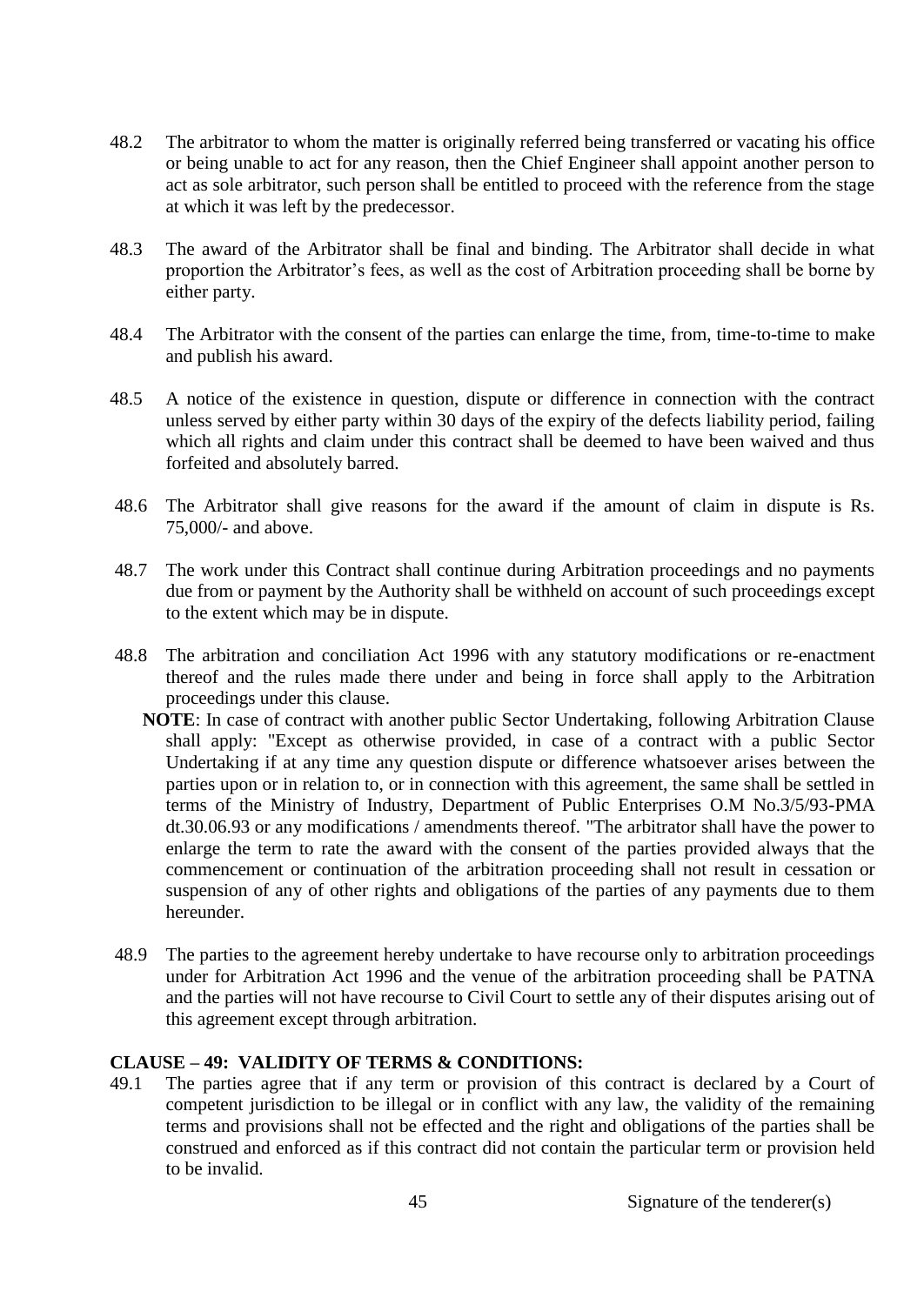# **PART III**

# TECHNICAL & SPECIAL CONDITIONS

- **1. OBJECTIVE OF WORKS.**
- **2. GANGWAY PONTOON.**
- **3. RAMP**
- **4. MOORING PINS**
- **5. FENDERS**
- **6. TEMPORARY HUTS**
- **7. MATERIALS**
- **8. ADDITIONAL CONDITIONS**
- **9. DEPLOYMENT OF PERSONAL FOR SAFETY & SECURITY**
- **10. PAYMENT TERMS**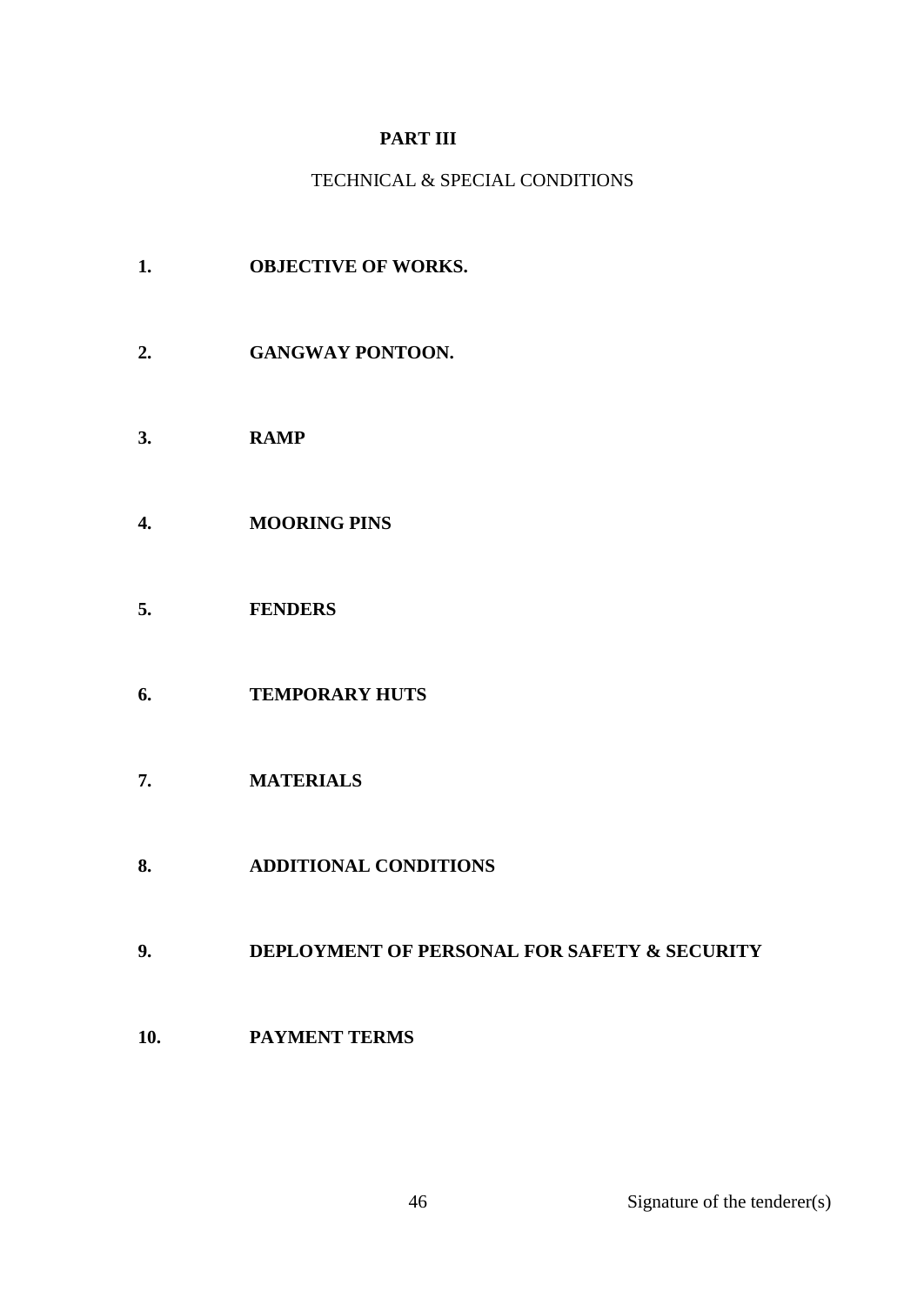# PART III

#### TECHNICAL & SPECIAL CONDITIONS

#### **1 OBJECTIVE AND AREA OF WORK**

- a) Inland Waterways Authority of India (IWAI) is a statutory body set up in 1986 under the Ministry of Surface Transport, Govt. of India. The Authority is entrusted with development, maintenance and management of National Waterways for shipping and navigation. The Objective of the work is operation and maintenance of Floating terminals at Bateshwarsthan, Bhagalpur Munger and Ramnagar ( Varanasi) terminal sites in National Waterway No.-1 (Ganga River).
- b) Following have been declared as National Waterways The Ganga Bhagirathi · Hooghly river system connecting Haldia-Kolkata - Farakka - Bhagalpur - Munger - Patna - Varanasi - Allahabad was declared as National Waterway in the year 1986. There is considerable difference between flood and lean season discharges and water level.
	- 28 The river Brahmaputra connecting Dhubri- Pandu (Guwahati) Tezpur Neamati · Dibrugarh - Sadiya was declared as National Waterway in the year 1988.
		- ii) The West Coast Canal (WCC) from Kollam To Kottapuram (168 Kms) alongwith Champakkara Canal (14kms.) And Udyogamandal Canal (23 kms) was declared as National Waterway in the year 1993.
- c ). In NW-1 and 2 there is considerable difference between flood and lean season discharges and water level. The maximum water level difference is about 10 m. The current in the river ranges from 0.5 to 4 m/s. However, the current during the lean season seldom exceeds 1.5 m/s. Whereas NW-3 is backwaters and water level difference is primarily due to tidal effect.
- d). The scope of the proposed work is to lay floating pontoon approach gangway from river bank to floating dumb barge by way of 6 units of pontoons joined each other by joist (steel) of 5m length (each) to provide a gangway for efficient loading-un-loading facility of cargo being transported through National Waterway No.-1 at Samdaghat (Sahibganj), Jharkhand and Manglahat (Rajmahal), Jharkhand terminal locations in the NW.-1 (River Ganga).

#### **2. GANGWAY PONTOON (Safely Dismantled & Reassembling)**

- 2.1 Gangway pontoon jetty should have to be maintained at each terminal location during contract period as per direction of EIC or his authorized representative. Painting of pontoon barge and gangway pontoon to be done during contract period on need basis as per direction of EIC or his authorized representative. The Pontoon and gangway to be maintained along with rise and fall of water level of River Ganga. At any time pontoon barge and pontoon gangway should not be grounded at the terminal site. If the same is grounded, it is fully responsible by the contractor and loss/damaged due to grounding will be recovered from the contractor.
- 2.2 The contractor shall be liable to bear the expenditure of all manpower, material and equipment required for the work at his cost. Contractor must, therefore, have thorough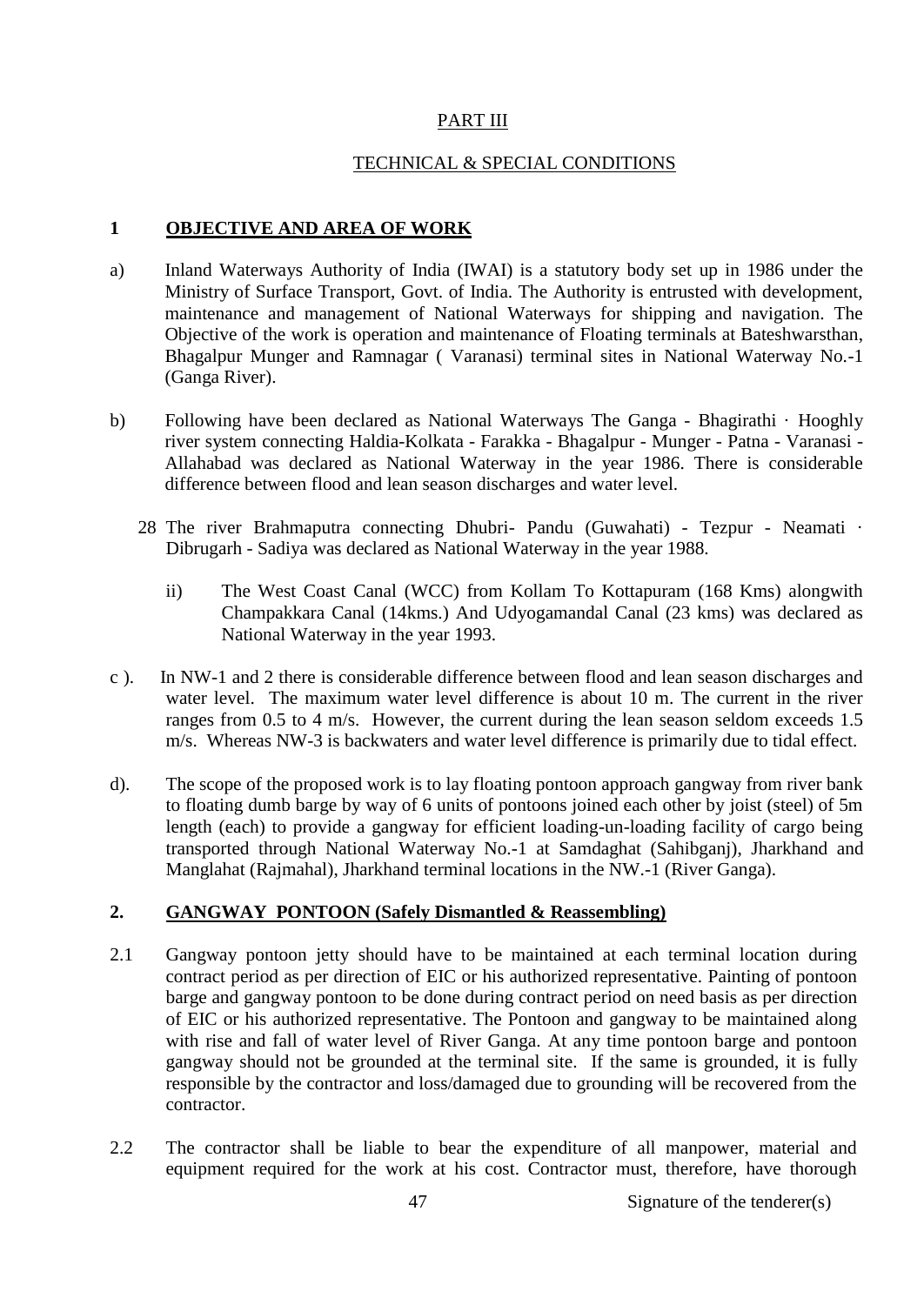knowledge about the work prior to submission of his rates. No extra claim in this regard shall be entertained once the contract has been awarded.

- 2.3 The contractor shall submit the rate analysis for the work/sub item in case the Department requires for the same during a negotiation.
- 2.4 Once the price has been negotiated between the Authority and the Contractor the same may be fixed and such fixed price shall be without any scope of variation/ alteration / amendment except where such variation/ alteration/ amendment is provided under any provision mentioned in the Contract.

## **2.5 Technical Details:-**

(a) The technical specification of the main gangway items viz. Pontoon, R.S. Joist, Railing Post, Sleepers etc. shall be maintained during Sept'2011 to March'2011.

| (i) Pontoon:        | 2.44 mt. Dia and 9.74 mt. Long made of 6 mm M.S. Plate,<br>12 mm M.S. Plate and 65x65x6 mm angle stiffener ring. |
|---------------------|------------------------------------------------------------------------------------------------------------------|
| $(ii)$ R.S. Joist:  | $5.25$ m long $(300x140$ mm section) complete with flange<br>made of 12 mm M.S. plate                            |
| (iii) Railing Post: | 1.22 mt. Height made of 65x65x6 mm M.S. angle,                                                                   |
| (iv) Sleepers:      | Wooden Sleepers having size 14'x 8"x 5".                                                                         |

(b) One unit of floating pontoon gangway shall be consisting of 6 nos. pontoons, 35 nos. R.S. Joist and 70 nos. Railing Posts.

#### **3 Ramp**

At each terminal location ramp is to be made by cutting /filling of earth from nearby in slope as per direction and instruction of Engineer in charge's representatative. The material , tools and planks are to be provided by contractor. The payment for the ramp will be made by actual measurement of quantity. The sand bags for the ramp will be placed / pitched properly.

# 4 Mooring Pins:-

Mooring pins are to be made by excavating the ditch of 2.0 m X 2.0 m and 1.0 m deep at the location decided by Engineer-in-charge. Sal ballah (wooden) will be placed on the bottom of ditch and steel wire rope (specified quality) will be tied up properly with ballah and middle portions of the steel rope will project outside the earth for mooring the vessel. After marking that in sal ballah, ditch should be dilled up with burnt brick bats (jhama brick) and compacted/consolidated up to satisfaction of Engineer's representative. The actual number of mooring pins at each terminal location will be decided by Engineer-in-charge. Arrangement of mooring pins should be as per drawing and direction of Engineer-in-charge.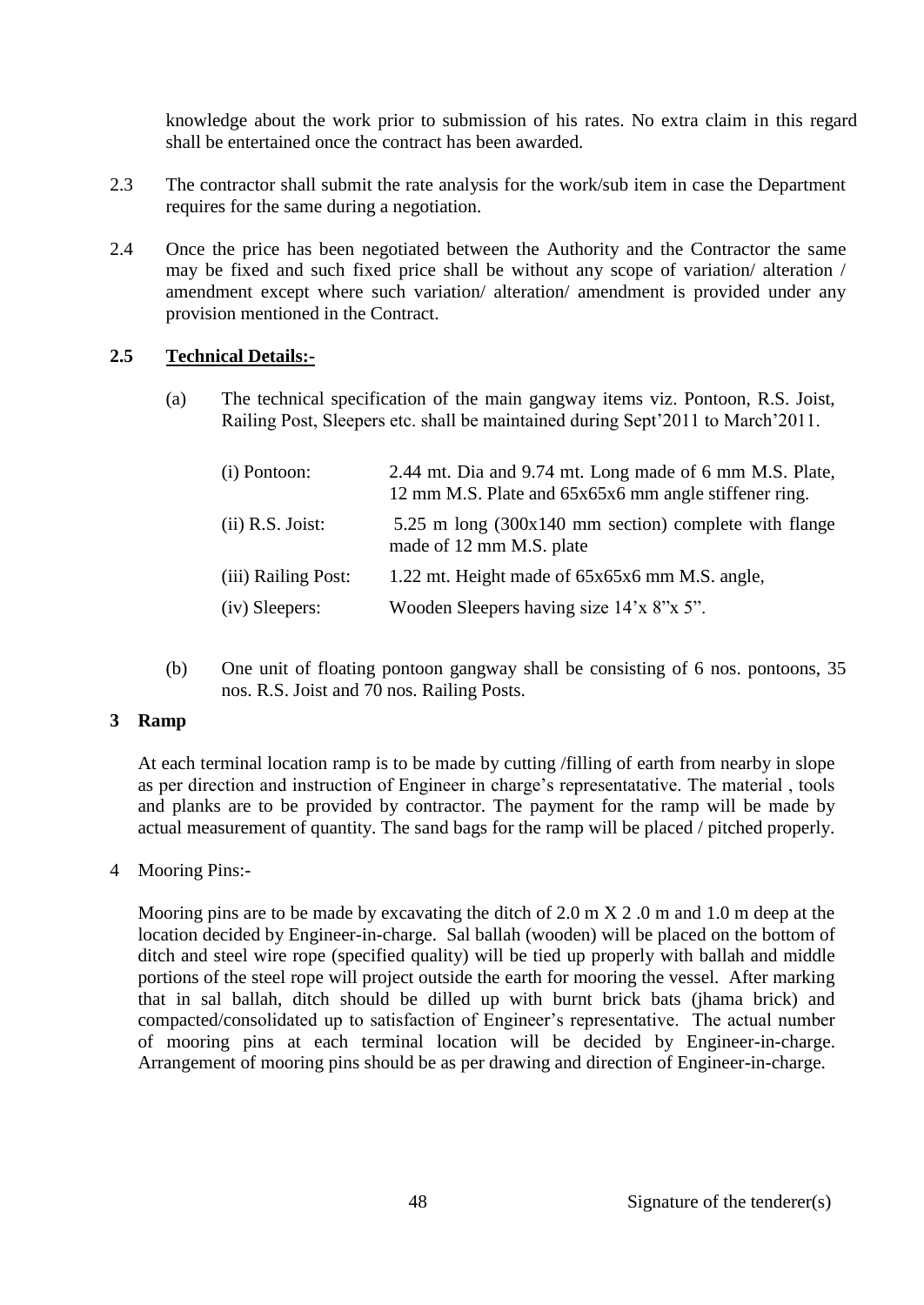## 5 Fenders:

General provisions of fenders are to be fitted in the pontoon towards facing side. Fenders will be of old automobiles tyres which will be checked by Engineer's representative and after his satisfaction; it will be fitted in pontoon jetty with steel rope and rings. Actual nos. of fenders will be decided by Engineer's representative.

# 6 Painting of wall and steel structure:

(a) Painting work of boundary wall and DGPS building – Finishing walls with water proofing cement paint of required shade for wall to be executed as per DSR 2012 (13.52.1/225) and as per instruction of EIC representative.

(b)Painting of Pontoon and steel structure – Painting and minor local repair of Pontoon barge, Pontoon gangway and steel structure to be done as per DSR 2012 (13.52.1/226) and as per direction of EIC or his authorized representative. It should be done after proper chipping and removal of damaged portion of steel structure. A priming coat with red oxide primer shall be done before painting the surface of approved brand ISI mark paint. All rusts, dirt, suppliers' delivery marks, oil, grease etc shall be removed by rubbing with sand paper before painting. Each coat shall be allowed to dry up perfectly before the succeeding coat is laid over it. Painting shall be carried out during the dry weather.

## 7 Materials:

## 7.1 Broken Brick or Khoa / Stone aggregate

Broken Brick or Khoa will be prepared by breaking well-burnt bricks and jhama bats. On no account may old bricks spongy jhama, soft or under burnt brick be used.

#### 7.2 Bamboo:

Bamboo used for the mentioned works will be of good quality and well seasoned. The bamboo should be of diameter 8 cm approx. at bottom and 6 cm at top. The details may be as per drawings and bill of quantities.

#### 7.3 Coir rope:

Coir rope should be of good quality and as per satisfaction of Engineer's representative. The nominal diameter of the coir string (coconut rope) should be of 5 cm (approx). The coir rope tie at joint may be up to satisfaction of Engineer's representative.

#### 7.4 Steel wire rope:

Steel wire rope will be of 25mm diameter and tested for marine works. The steel wire ropes should be of I.S. 2581/89 6X37 const. T/S 1570N/sqmm RHO/FIC, galvanized and tested.

#### 7.5 Wooden Ballah :

Wooden ballah utilized for the jetty and other allied works should be will seasoned, free from rots, knots. Normally straight ballah should be utilized. Details of the ballah will be as per bill of quantities and drawings.

#### 7.6 Old Automobile tyres :

The tyres should be of sufficient elastic and protective against the collision between pontoon and berthing vessel.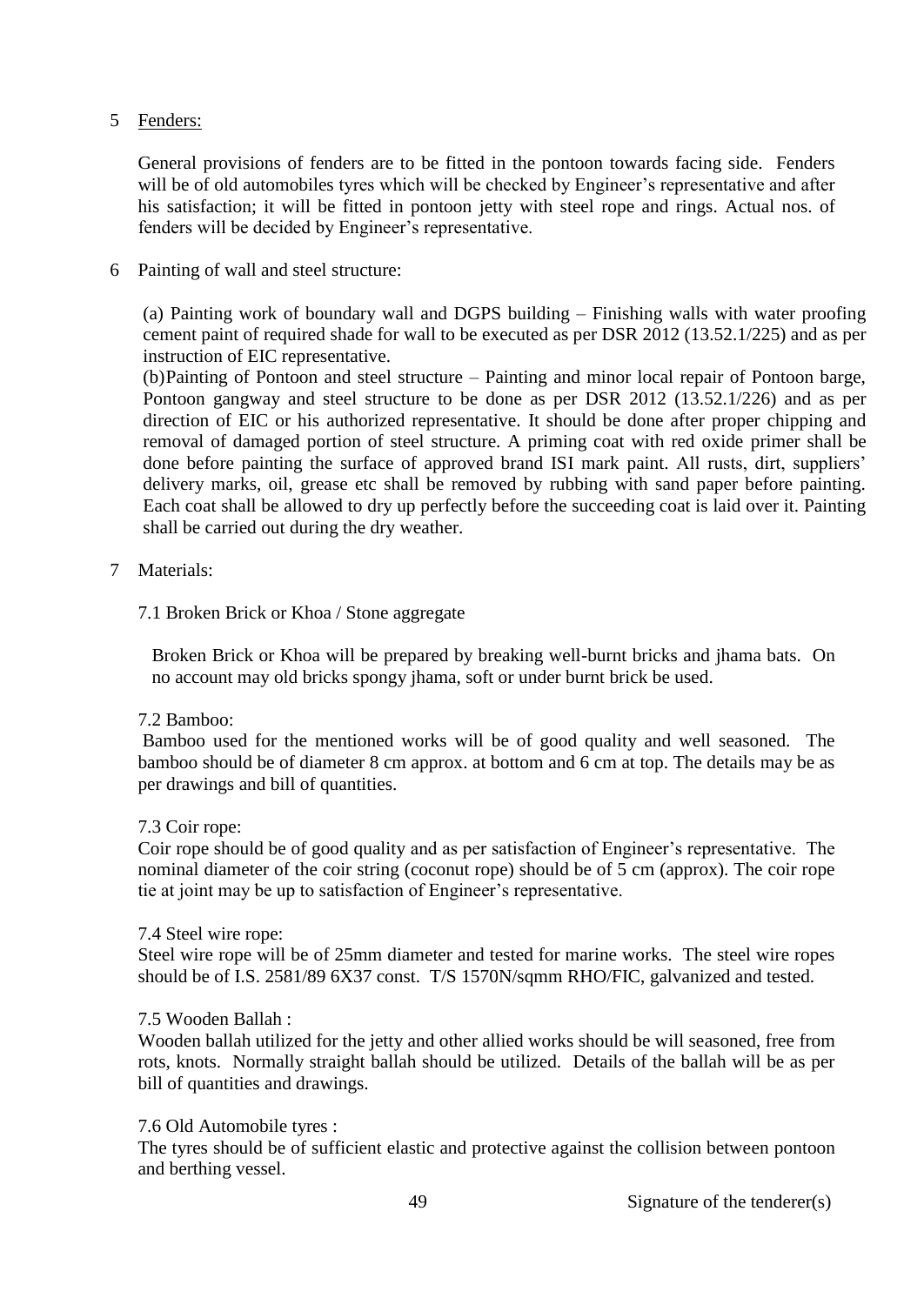## 7.7 Sand Bags:

Empty plastic cement bags, which will be utilized for making sand filled bags, should be of well condition. Sand free from clayey soil will be utilized for filling the bags. Placement of sand bags will be as per instructions of Engineer-in-charge. The filling of bags should be satisfactory. The actual Nos. and arrangement of sand bags may be less as per requirement .

# **8. Construction of Road (Reg PCC 1:2:4)**

Cement shall be fresh having standard ISI specifications. Aggregate shall be of invert materials and should be clean, dense, hard, sound durable, non-absorbent and capable of developing good bond with mortar. Coarse aggregate shall be of hard broken stone of granite or similar stone free from dust, dirt and other foreign matters.

#### **9. Handing over/taking over terminal assets**

On award of work, IWAI will hand over the terminal assets and its structure to the contractor to look after the assets during entire contract period and all items associated with terminals. It is the duty and responsibility of the contractor to keep all the assets available on terminal sites to intact and safe. If any loss or damage during the contract period it will be full liability of the contractor and the loss or damage, theft etc. occurred and the present cost of the material for replacement shall be recovered from the contractor's bill.

#### **10. Period of Compliance**

Work shall be completed within 10 days after issue of the relevant order in the site order book by EIC or his representative as per specification otherwise liquidated damage (LD) shall be imposed as per clause no. 36 of general condition of contract (Part – II)

#### **11. Submission of False/fake documents**

Even after award of contract and subsequent execution of agreement, any information/facts/documents submitted by the contractor if found misleading, incorrect, false/fake etc. IWAI reserve the right to terminate the contract without giving any prior notice and the EMD/SD amount submitted for this work will be forfeited by IWAI.

# 12 ADDITIONAL CONDITIONS

- i) Unless otherwise provided in the Schedule of quantities, the rates tendered by the contractor shall be all inclusive and shall apply to all heights lifts and leads and depths and nothing extra shall be payable to him on this account.
- ii) The drawings shall at all times be properly correlated before executing any work. However, in case of any discrepancy in the item given in the Schedule of quantities appended with the tender and drawings relating to the relevant item, the former shall prevail unless and otherwise given in writing by the Engineer-in-Charge.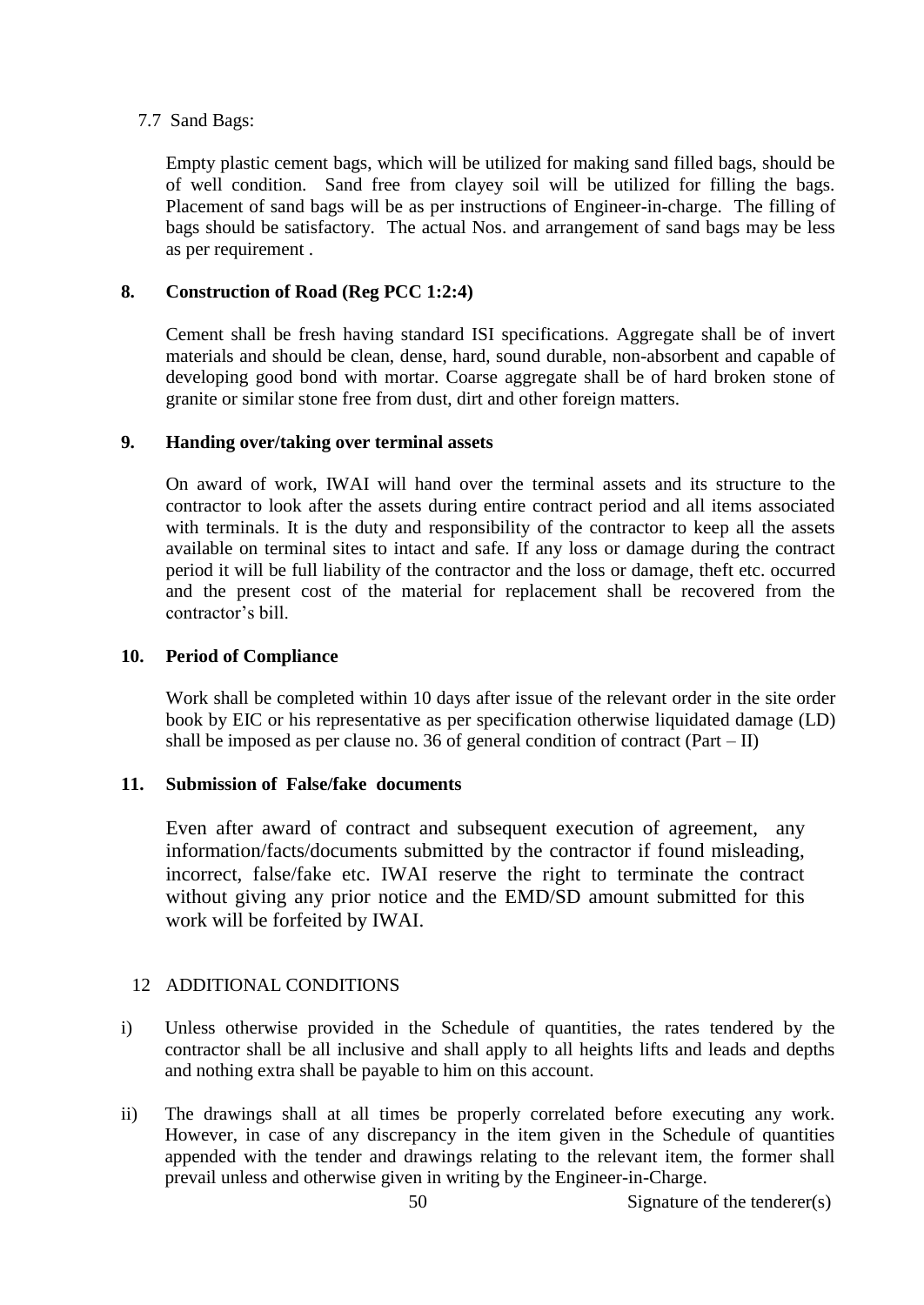- iii) The contractor shall be required to produce samples of all materials and fittings sufficiently in advance to obtain approval of the Engineer-in-Charge.
- iv) The contractor shall make his own arrangements for obtaining electric connections. If required and make necessary payments directly to the department concerned.
- v) No payment shall be made to the contractor for any damage caused by rain, floods or any other natural cause whatsoever during the execution of work. The damage to work will be made good by the contractor at his own cost, and no claim on this account shall be entertained.
- vi) Other agencies may also simultaneously execute the works like electrification, horticulture or external services and other works at the same site along with this work in particular. The contractor shall afford necessary facilities for the same. No claim in the matter shall be entertained.
- vii) Some restrictions may be imposed by the security staff etc. on the working and/or movement of lab our, materials etc, the contractor shall be bound to follow all such restrictions/instructions and nothing extra shall be payable on this account.
- viii) The works will be carried out in the manner complying in all respects with the requirements of relevant byelaws of the local body under the jurisdiction of which the work is to be executed or as directed by the Engineer-in-charge and nothing extra will be paid on this account.
- ix) The contractor shall compel with proper and legal orders and directions of the local or public authority or municipality and abide by their rules and regulations and pay all fees charges which he may be liable.
- x) The contractor shall take all precautions to avoid all accidents by exhibiting necessary caution boards day and night, speed limit boards, red flags, re lights and providing barriers. He shall be responsible for all damages and accidents caused due to negligence on his part. No hindrance shall cause to traffic during the execution of the work.
- xi) The contractor shall be responsible to arrange at his own cost all necessary tools and plants required for execution of the work.
- xii) The contractor shall provide at his own cost suitable weighing and measuring arrangements at site for checking the weight/dimensions as may be necessary for execution of the work.
- xiii) Rate for all items in which use of cement is involve inclusive of charges for curing.
- xiv) The foundation trenches shall be kept free from water while all the works below ground level are in progress.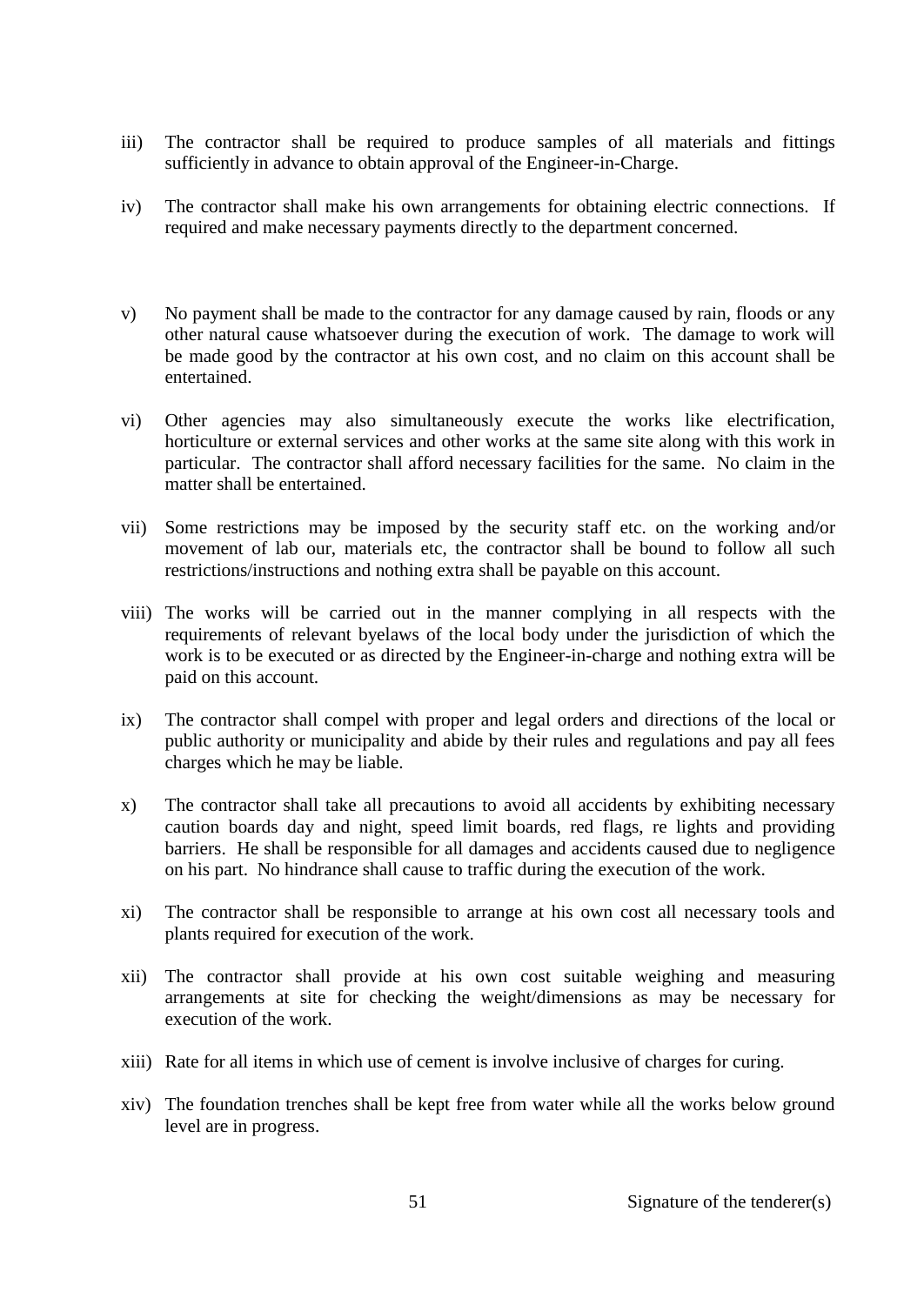- xv) All the materials used for this work will be of standard quality as per various ISI before commencement of work.
- xvi) Royalty at the prevalent rates whenever payable shall have to be paid by the contractor on the boulders, metal, shingle, sand and bajri etc. or any other material collected by him for the work direct to the revenue authority of the District/States Government concerned.
- xvii) The rate for all items of work, shall, unless clearly specified otherwise includes cost of all labour, material and other inputs used during involved in the execution of the item.
- xviii) The surplus excavated earth which is beyond the recruitment of Government work may be allowed by the E.I.C. to be disposed off by the contractor on his own or to sell the surplus earth of to private parties at his discretion but nothing extra will be paid for carriage or disposal of surplus earth of the same is not required on any Govt. work.
- xix) The work shall be executed and measured as per metric dimensions given in the schedule of quantities, drawings etc. (F.P.S. units wherever indicated are for guidance only).
- xx) Wherever any reference to any Indian standard specification occurs in the documents relating to this contract the same shall be inclusive of all amendment issued there to or revisions there of if, any, up to the date of receipt of tender.
- xxi) The rates for different items of work shall be for all heights and depths of the buildings except where otherwise specified in the item of work.
- xxii) Contract matters are to be treated as confidential.
- xxiii) All documents, correspondence, decisions and orders concerning the contract shall be considered as confidential and or restricted in nature by the contractor and he shall not divulge or allow access to them by any un authorized person.
- xxiv) The contractor shall take necessary steps to ensure that all persons employed on any work in connection with this contract have noted that the Indian official secrets act 1923 (XIX of 1923) applies to them and shall continue so to apply even after the execution of work under the contract.
- xxv) The Engineer-in-charge or his representative will inspect, co-ordinate, measure and certify the work. He has the right to inspect at any time during the contract period for which contractor's authorized agent shall be available at site during such inspection. If the contractor or his representative is not available during the measurement/inspection and EIC or his authorized representative whatever measurement will recorded that will be accepted by the contractor.
- xxvi) The contractor may execute the work round the clock and on all days including Sundays and Public Holidays with due permission of the Engineer-in-charge in writing except National Holidays and subject to such restriction as may be imposed by State Govt./local body.
- xxvii) If the contractor's personnel or any outside labour employed to work during execution of contract, breaks or damages/destroys any building, road, kerb, water pipe, fence, bund,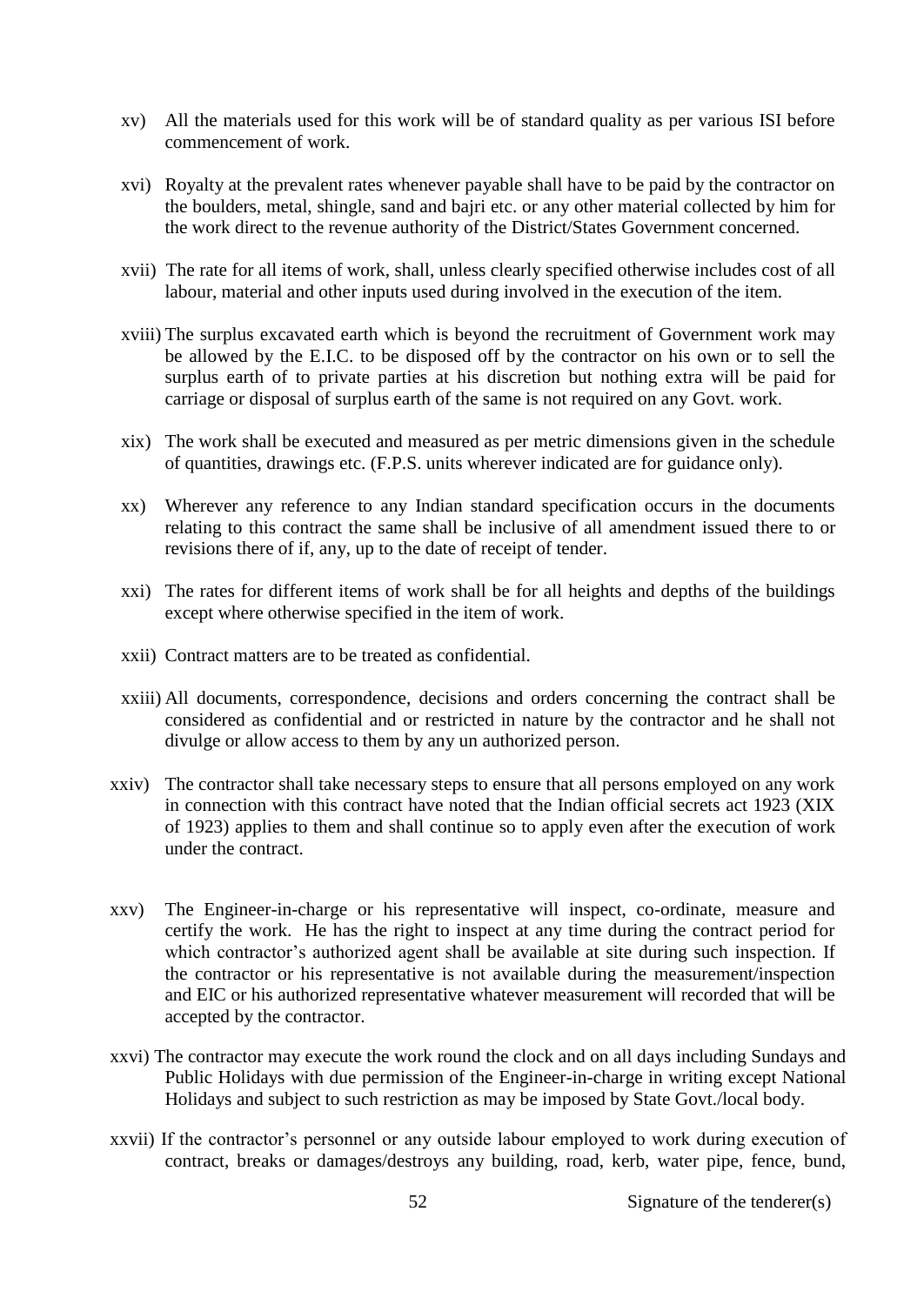wires, trees, crop, fruit or cultivated ground during the period of agreement, the same shall be made good by the contractor at his own expenses or in default the IWAI may cause the same to be made good by other sources and deduct the expenses from any sums that may be then or at any time thereafter may become due to the contractor.

- xviii) The right to award split up work or to reject the offer without assigning any reason is reserved with the Authority. The rate quoted shall include all taxes, duties and any other levies. No additional payment on any such account shall be payable by IWAI.
- xix) The rate shall be quoted only in Indian Rupees and payment shall be made in Indian Rupees only.
- xx) The contractor on completion of the work should handover the site to the E-I-C or his representative.
- xxi) The income tax as applicable will be deducted from the running bill and final bill and to that effect a certificate will be issued.
- xxii) Contractor can claim the running bills with stage completion / with reasonable physical progress. However, each running bill claim may be considered only when the value of work is more than 20% of the total cost of the work.
- xxiii) At any time pontoon barge and pontoon gangway should not be grounded at terminal site. If the same is grounded, it is fully responsible by the contractor and loss/damaged due to grounding will be recovered from the contractor.

#### 11 **Deployment of Manpower for safety & security**

The contractor is responsible for the safety of entire terminal assets and manpower deployment during the shifting of structure during rise and fall of water level and other climatic condition. The contractor is also responsible for any injury/loss of life of the personnel deployed by him during shifting or while maintaining of terminal.

# **12. Payment Terms**

- a. Monthly interim bills shall be submitted by the contractor for the work executed. The EIC shall then arrange to have the bills verified with reference to the measurements recorded in the measurement book (s).
- b. Payment on account for amount admissible shall be made only on the engineer certifying the sum to which the contractor is considered entitled by way of interim payment for the work executed, after deducting there from the advances paid the deposits and such other amounts as may be with held/ deduct able or re coverable in terms of the contract if any.
- c. Payment of the contractor's bill shall be made by the engineer within 30 days from the date of submission of the bill subject to the acceptance of the engineer/ engineer's representative.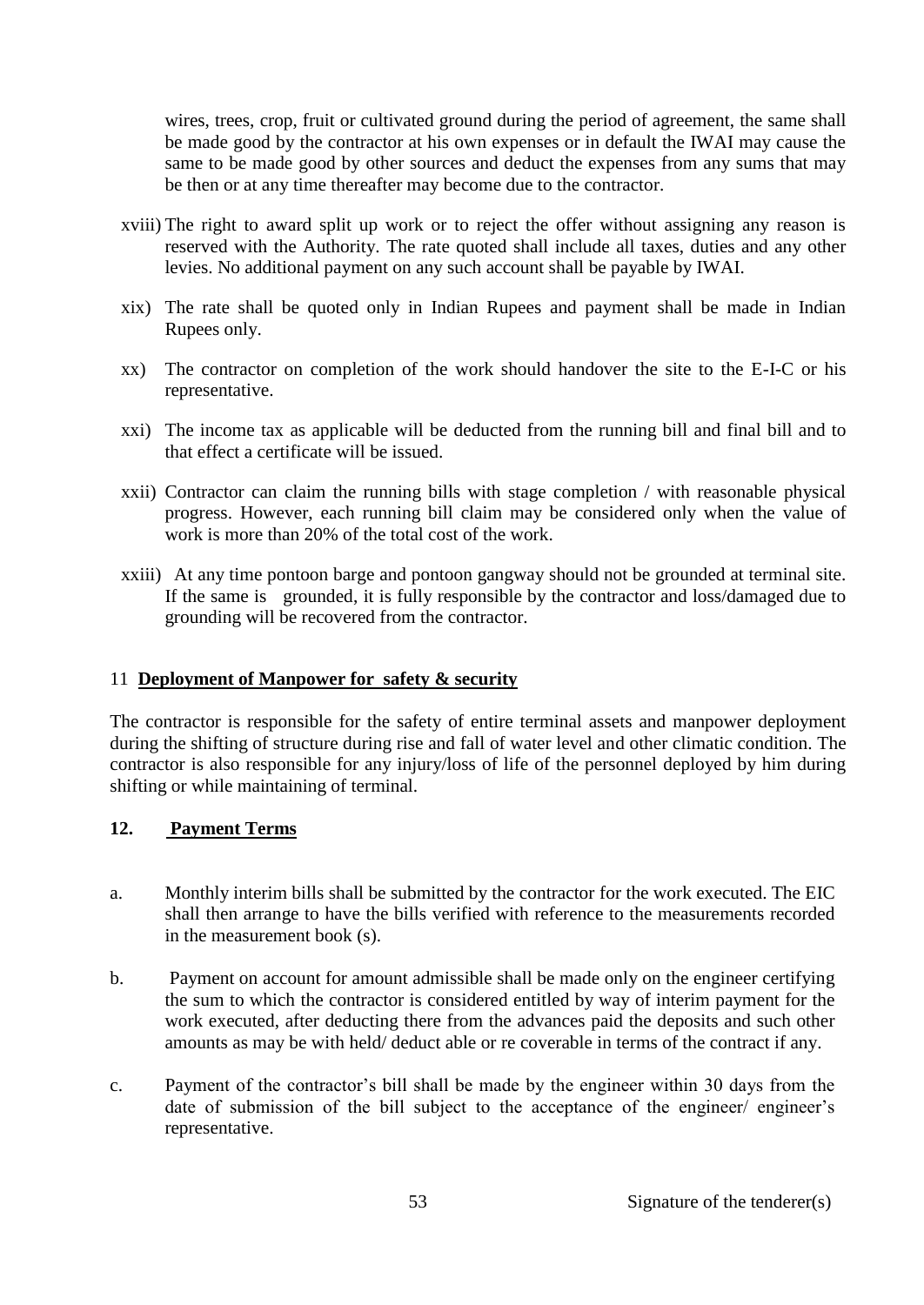- d. Payment due to contractor shall be made by crossed cheque / e-payment by the engineer/ engineer's representative. Such cheques shall be issued direct to the contractor on furnishing a stamped receipt for the amount of the cheque or to his constituted attorney duly authorized to receive such payment.
- e. Any interim certificate given relating to work done or materials delivered may be modified or corrected by any subsequent interim certificate(s) of the engineer supporting an interim payment shall itself be conclusive evidence that any work material to which it relates is/are in accordance with the contract.
- f. Should there be a request for extension of date of completion, pending its consideration interim payments shall continue to be made as provided here in.
- g. The final bill shall be submitted by the contractor within one month of the date fixed for completion of the work or of the date of certificate of completion furnished by the engineer. No further claim in this regard unless as specified here in under shall be entertained. Payment shall be made within three months if the amount of the contract plus that of the additional items is up to Rs. 2 lakhs of the submission of such bill. If there shall be any dispute about any item or item of the work then the undisputed items only shall be paid within the said period of three months or six months as the case may be. The contractor shall submit the list of the undisputed items within thirty days from the disallowance there of and if he fails to do so his claim shall be deemed to have been fully waived absolutely extinguished.
- h. Whenever any claim what so ever for the payments of a sum of money to the employer arises out of or under this contract against the contractor, the same may be deducted by the employer from any sum than due or which at any time then there after may become due to the contractor under this contract and failing that under any other contract with the employer or from his security deposit or he shall pay the claim on demand.
- i. The employer reserve the rights to carry out post payment audit and technical examination on the final bill including all supporting vouchers abstract etc. The employer further reserve the right to enforce recovery of any over payment when detected not with standing the fact that the amount of the final bill may be included by one of the parties as an item or dispute before an arbitrator appointed under arbitration clause and not with standing this fact that the amount of the final bill figures in the arbitration award.
- j. If as a result of such audit and technical examination any over payment is discovered in respect of any work done by the contractor or alleged to have been done by him under the contract, it shall be recovered by the employer from the contractor by any or all of the methods prescribed above and if any underpayment is discovered, the amount shall be duly paid to the contractor by the employer.
- k. Provided that the aforesaid right of the employer to adjust overpayments against amount due to the contractor under any other contract with the employer shall not extend beyond the period of two years beyond the date of payment of the final bill or in case the final bill is a MINUS BILL, from the date the date of the amount payable by the contractor under the MINUS final bill is communicated to the contractor.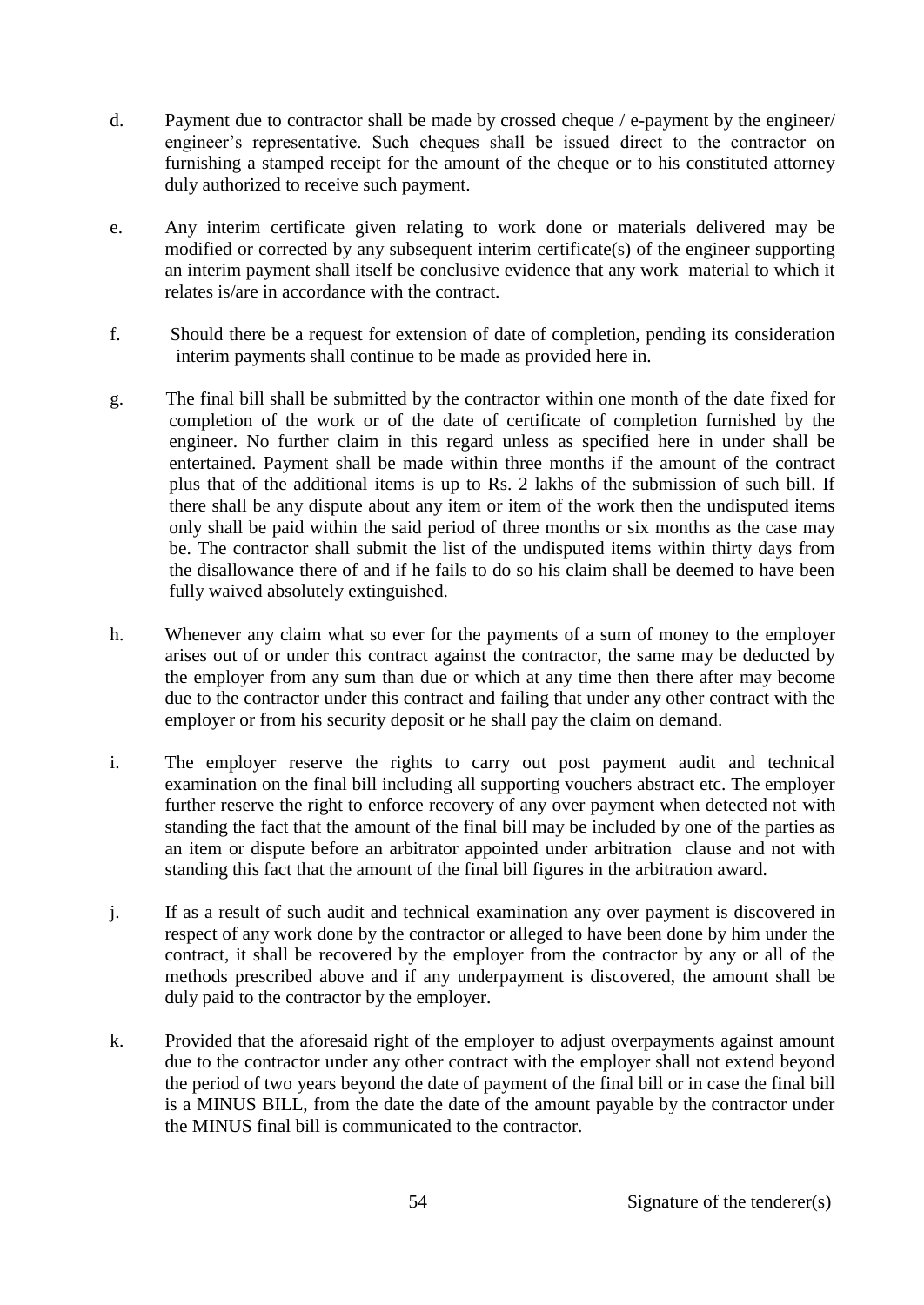l. Any sum of money due and payable to the contractor (including the security deposit returnable to him) under the contract may be with held or retained by way of lien by the engineer in charge against any claim of the employer or such other person or persons in respect of payment of a sum of money arising out of or under any other contract made by the contractor with the engineer in charge or with such other person or persons.

The sum of money so with held or retained under this clause by the engineer or employer will be kept with held or retained as such by engineer or employer or till his claim arising out of in the same contract or any other contract is either mutually settled or determined by the contractor, if the contract is governed by the arbitration clause or by the competent court here in after provided as the case may be, and the contractor shall have no claim for interest or damages what so ever in this account or any other ground in respect of any sum of money with held or retained under this clause.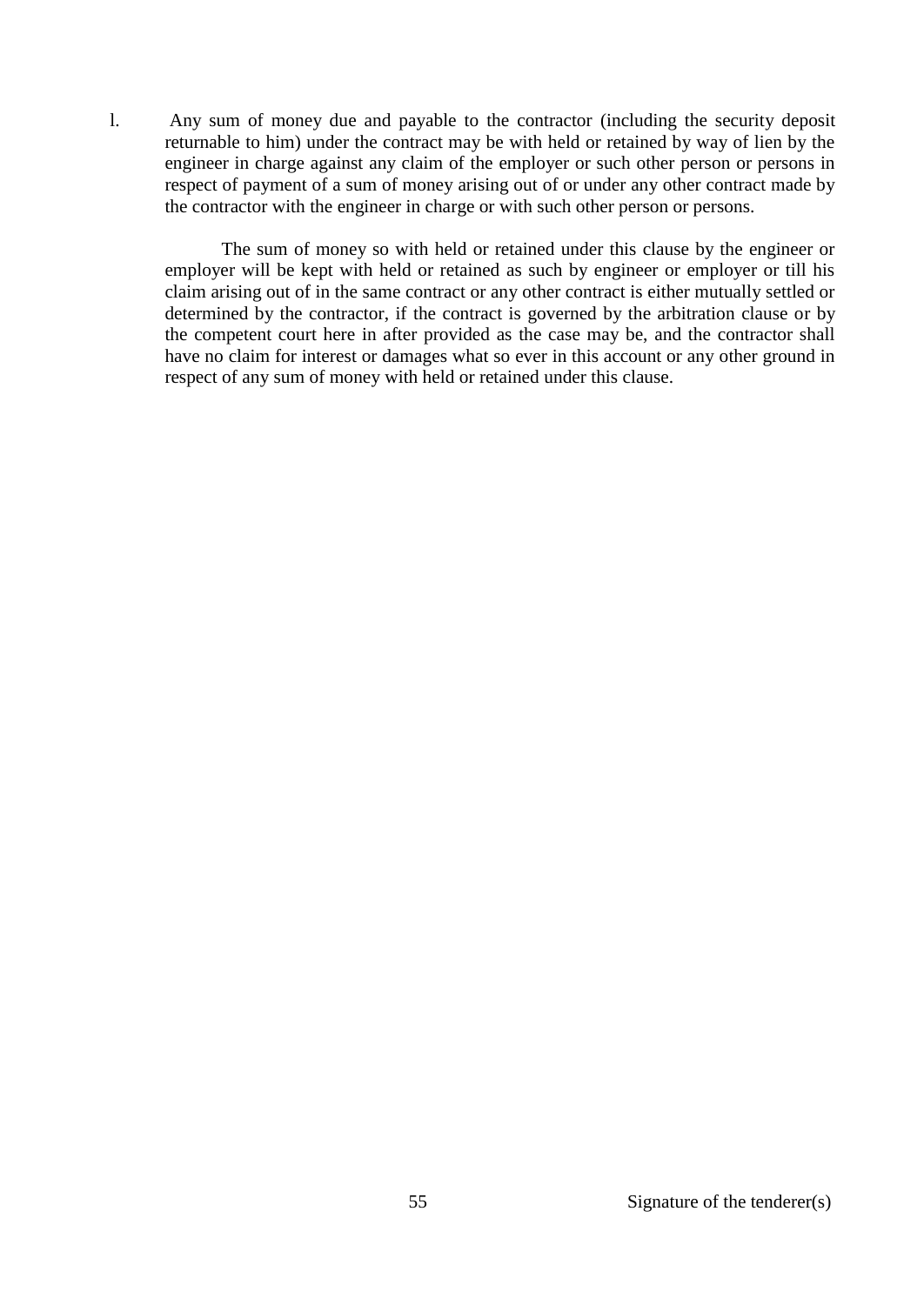# **PART-IV**

# **SPECIAL CONDITIONS**

# **A. HOLD HARMLESS**:

i) The Contractor should indemnify and hold the Authority harmless from any liability or claim for damages because of bodily injury, death, property damage, sickness, disease or loss and expense arising from the Contractor's performance of this Contract.

ii) The Contractor is acting in the capacity of an independent contractor with respect to the Authority.

iii) The Contractor should protect, defend and indemnify the Owner from any claims by labourers or Sub Contractors for unpaid work or labour performed in connection with this Contractor.

# **B. CHANGE ORDERS**:

i) The Contractor should not make any changes in the schedule of work or the Specifications without written authorization by the Engineer in Charge and written concurrence by the Authority.

# **C. UNSATISFACTORY PERFORMANCE**:

i) In case of unsatisfactory performance/ progress / services by the Contractor, IWAI shall have the right to issue a show cause notice to the consultant requiring him to explain the reason thereof.

ii) In case of continuation of such unsatisfactory performance / progress / services, IWAI reserves the right to rescind the Contract and get the balance work executed at the risk and cost of the Contractor.

# **D. WARRANTIES**:

i) The Contractor should warrant that this contract does not and shall not infringe any existing or subsequent patents, rights or licenses of any third party.

ii) The Contractor should further warrant that the rights of the Authority under the present contract are not and shall not be infringed by any prior or subsequent contract, which may have been or may hereafter be entered into by the Contractor with any other party.

# **E. MISCELLANEOUS**:

i) The Contract embodies the entire understanding of the parties as to its subject matter and shall not be amended except in writing executed by both the parties and subject to the approval of the concerned authorities.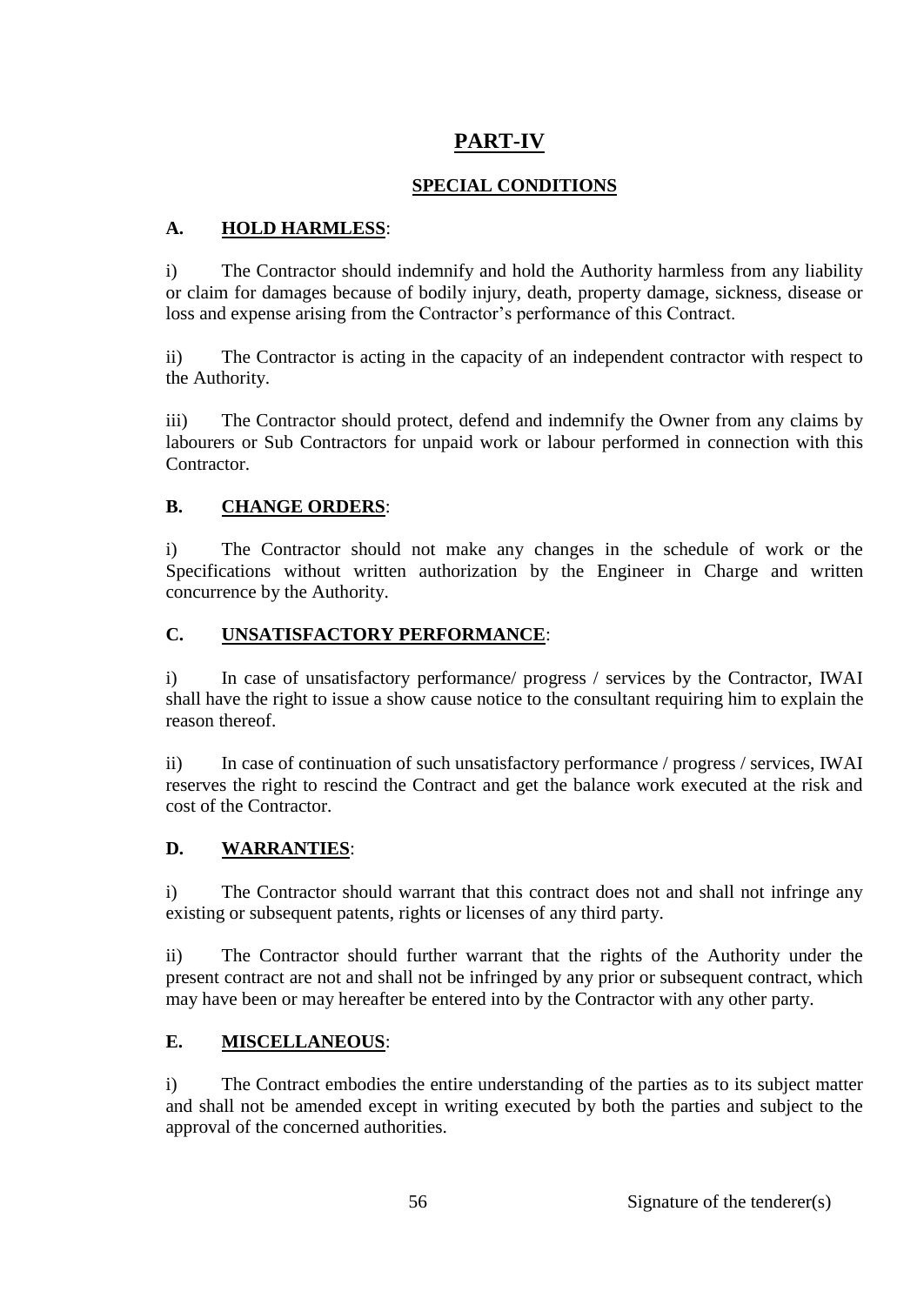# **PART –V BILL OF QUANTITY SCHUDLE**

Bidders may quote rate for any one or more than one up to maximum of three schedules only i.e. from Schedule C, D, E,  $&$  I as per their choice and to be submitted under Envelope -2. No other document other than the Price schedule should be placed inside Envelope  $-2$  containing price bid otherwise tender will be summarily rejected. If any bidder quote the rate more than three schedules, then three schedules strictly only from the top as per part-I (form of tender at page -8) will be considered. The bidder shall submit Each BOQ in separate cover only.

Further, it is to inform that the bidders should strictly quote the rate as followed -:

- a. If any bidder was awarded the work for one terminal, then he can participate for two terminals only,
- b. If any bidder was awarded the work for two terminals, then he can participate for one terminal only
- c) Similarly, if any bidder has not been awarded any terminal work, then he can participate for three terminals only.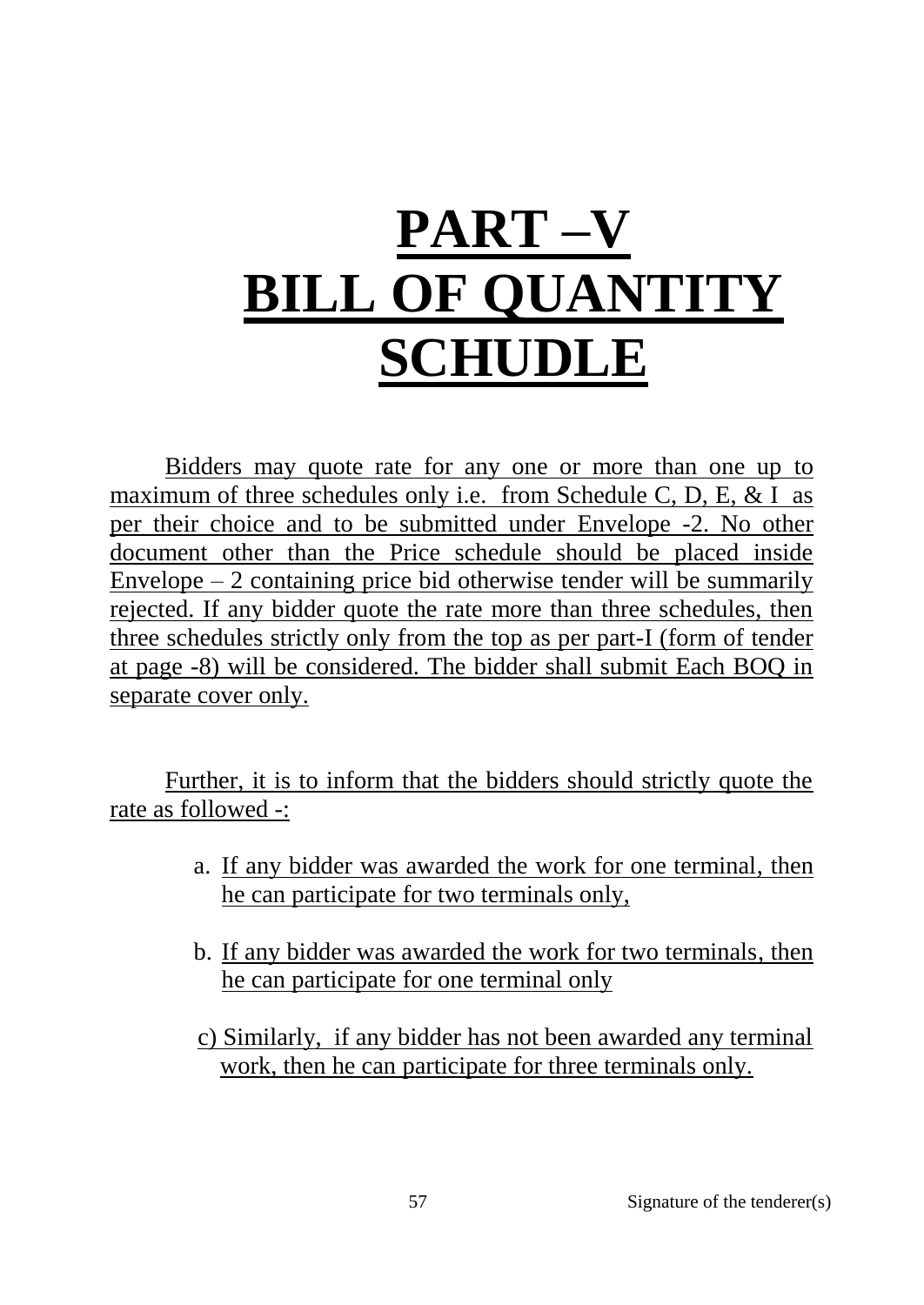*Schedule-C*

# **BILL OF QUANTITY**

## **Operation and Maintenance of floating terminal at Bateshwarasthan (at suitable waterfront locations)**

| Sl.No.         | <b>Particulars of items</b>                                                                                                                                                                                                                                      | Unit           | Qty            | Rate. | <b>Amount</b> |
|----------------|------------------------------------------------------------------------------------------------------------------------------------------------------------------------------------------------------------------------------------------------------------------|----------------|----------------|-------|---------------|
| $\mathbf{1}$   | <b>MAINTENANCE OF TERMINAL</b>                                                                                                                                                                                                                                   |                |                |       |               |
| 1.1            | Manning for maintenance of floating<br>pontoon, barge and gangway for minor<br>displacement and upkeeping in position                                                                                                                                            | man<br>month   | 14             |       |               |
| 1.2            | Deployment of unskilled labourers for<br>helping in displacement and placement at<br>proper location including cleaning the<br>premises as per direction of EIC or his<br>authorized representative                                                              | nos            | 32             |       |               |
| 1.3            | Painting and minor local repair of Pontoon<br>barge as well as gangway pontoon and steel<br>structure etc after chipping priming with<br>red oxide primer and approved quality of<br>paint all complete job                                                      | m <sup>2</sup> | 1100           |       |               |
| 1.4            | Dismantling and Reassembling of Pontoon<br>Gangways and making the path for easy<br>movement (pontoon and wooden sleeper<br>will supllied by IWAI while nut, bolt, nail<br>etc will be supplied by contractyor as<br>required as per site condition requirement) | job            | $\overline{2}$ |       |               |
| $\overline{2}$ | <b>DEVELOPMENT</b><br><b>TERMINAL</b><br>OF<br><b>LAND</b>                                                                                                                                                                                                       |                |                |       |               |
| 2.1            | Surface dressing of the ground including<br>removing vegetation and in-equalities not<br>exceeding 15 cm deep and disposal of<br>rubbish, lead upto 50 m and lift upto 1.5 m.<br>All Kinds of soil.                                                              | 100<br>Sqm     | 1000.00        |       |               |
| 2.2            | and filling of local<br>Supplying<br>sand<br>including watering, ramming, consolidating<br>and dressing complete.                                                                                                                                                | Cum            | 96.00          |       |               |
| 2.3            | Supplying and stacking of 63 mm to 45 mm<br>size aggregate.                                                                                                                                                                                                      | Cum            | 34.20          |       |               |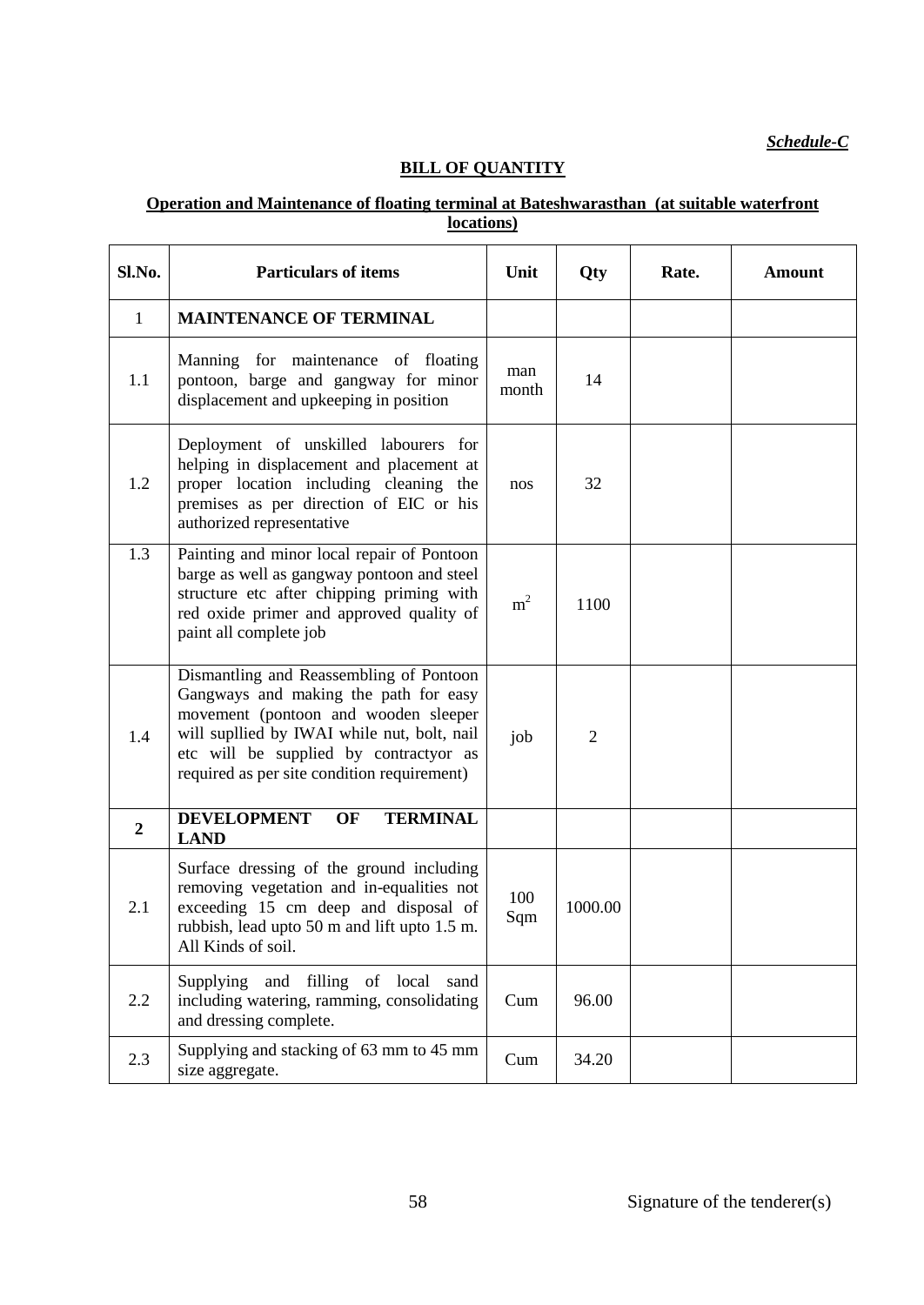| 2.4                     | Laying, spreading and compacting stone<br>aggregate of specified sizes to WBM<br>including<br>specifications<br>spreading<br>in<br>uniform thickness, hand picking, rolling<br>with 3 wheeled road/vibratory roller 8-10<br>tonne capacity in stages to proper grade and<br>camber, applying and brooming requisite<br>type of screening/binding material to fill up<br>interstices of coarse aggregate, watering<br>and compacting to the required density. | Cum            | 34.20          |  |
|-------------------------|--------------------------------------------------------------------------------------------------------------------------------------------------------------------------------------------------------------------------------------------------------------------------------------------------------------------------------------------------------------------------------------------------------------------------------------------------------------|----------------|----------------|--|
| 2.5                     | Sand bags for side support of ramp<br>including collecting sand, filling, stiching,<br>stacking at proper place.                                                                                                                                                                                                                                                                                                                                             | No             | 250            |  |
| 2.6                     | Supplying and driving bamboo pins with<br>mats as per drawing and direction of EIC'<br>representative. The rate is inclusive of<br>supplying full material tools plant lead and<br>lift and carriage to site, work complete in<br>all respects                                                                                                                                                                                                               | Metre          | 40             |  |
| $\overline{\mathbf{3}}$ | Provision for replacement of fenders,<br>side support etc.                                                                                                                                                                                                                                                                                                                                                                                                   |                |                |  |
| 3.1                     | fenders<br>Replacement<br>of<br>with<br>old<br>automobile tyres including fixing tying etc.<br>complete for old and damaged one                                                                                                                                                                                                                                                                                                                              | no             | 10             |  |
| 3.2                     | Supply of thick and strong bamboos for<br>side support of pontoon about 5 to 7 mtrs<br>long and 25 cm cicumference at 45 cm<br>from bottom                                                                                                                                                                                                                                                                                                                   | no             | 20             |  |
| 3.3                     | Supplyt of Sal/Uclyptus ballah for side<br>support of pontoon about 5 to 7 mtrs long<br>and 15 cm dia                                                                                                                                                                                                                                                                                                                                                        | no             | 4              |  |
| $\overline{\mathbf{4}}$ | Mooring pins(2 Nos.)                                                                                                                                                                                                                                                                                                                                                                                                                                         |                |                |  |
| 4.1                     | Earth work in excavation of trench for<br>making of mooring pins.                                                                                                                                                                                                                                                                                                                                                                                            | Cum            | 8.00           |  |
| 4.2                     | Supplying of wooden ballahs 3 mtrs Long<br>15 cm Dia for each mooring pin.                                                                                                                                                                                                                                                                                                                                                                                   | N <sub>o</sub> | $\overline{2}$ |  |
| 4.3                     | D shackles for tying up steel wire rope in<br>wooden ballah                                                                                                                                                                                                                                                                                                                                                                                                  | No.            | $\overline{4}$ |  |
| 4.4                     | Supplying and tying steel wire rope with<br>wooden ballah with D-shackle                                                                                                                                                                                                                                                                                                                                                                                     | Metre          | 10             |  |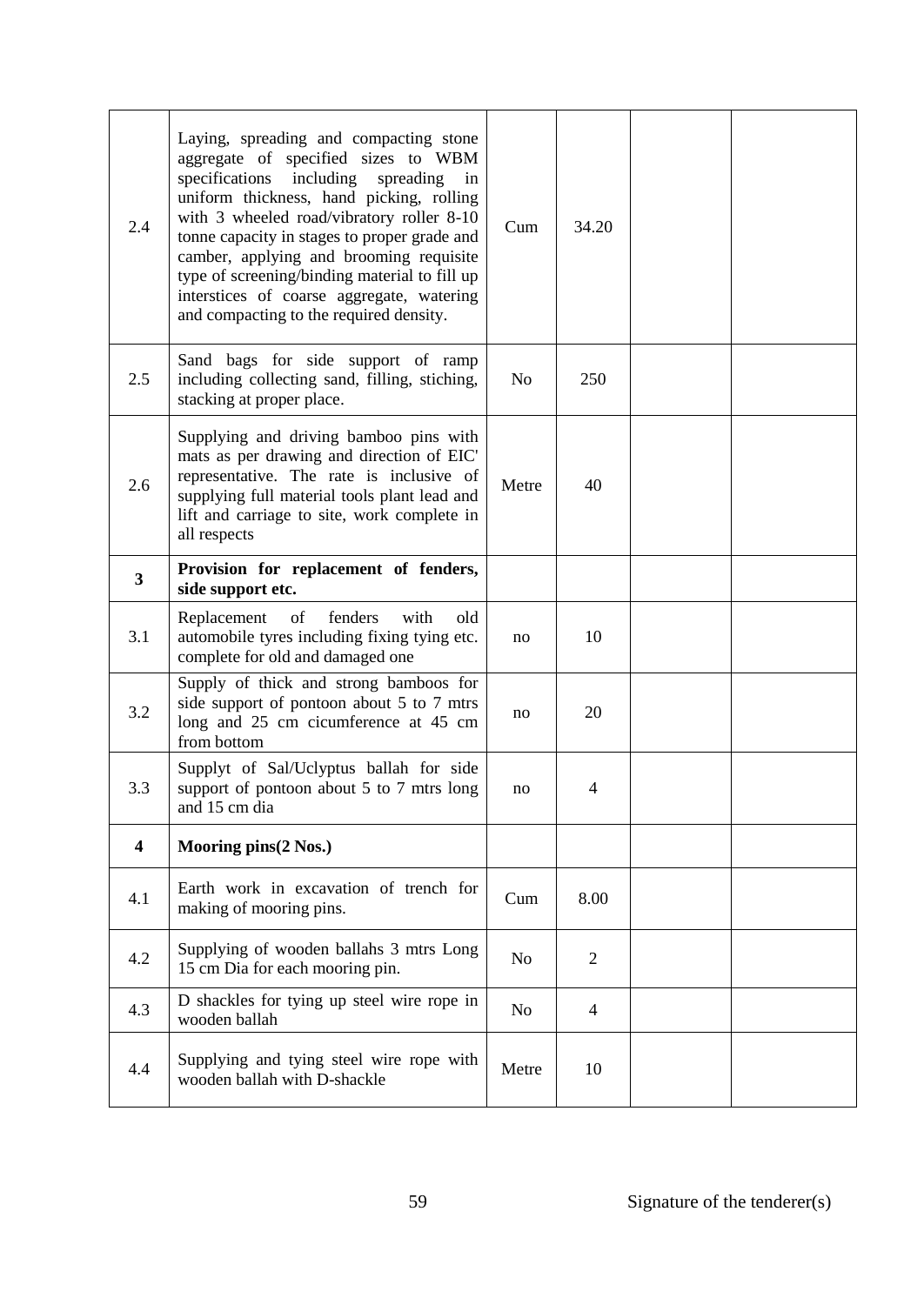| 4.5 | Supplying, stacking and laying brick<br>khowa/stone aggregate including<br>compacting to fill up interstices of stone<br>aggregate watering and compacting to the<br>required density and strength | Cum          | 8.00 |  |
|-----|----------------------------------------------------------------------------------------------------------------------------------------------------------------------------------------------------|--------------|------|--|
|     | Maintenance of Approach Gangway jetty<br>by replacement of damaged material as per<br>requirement and direction of Engineer in<br>Charge w.e.f. September 2013<br>to<br>March'2014                 | per<br>month | 7    |  |
|     | Total                                                                                                                                                                                              |              |      |  |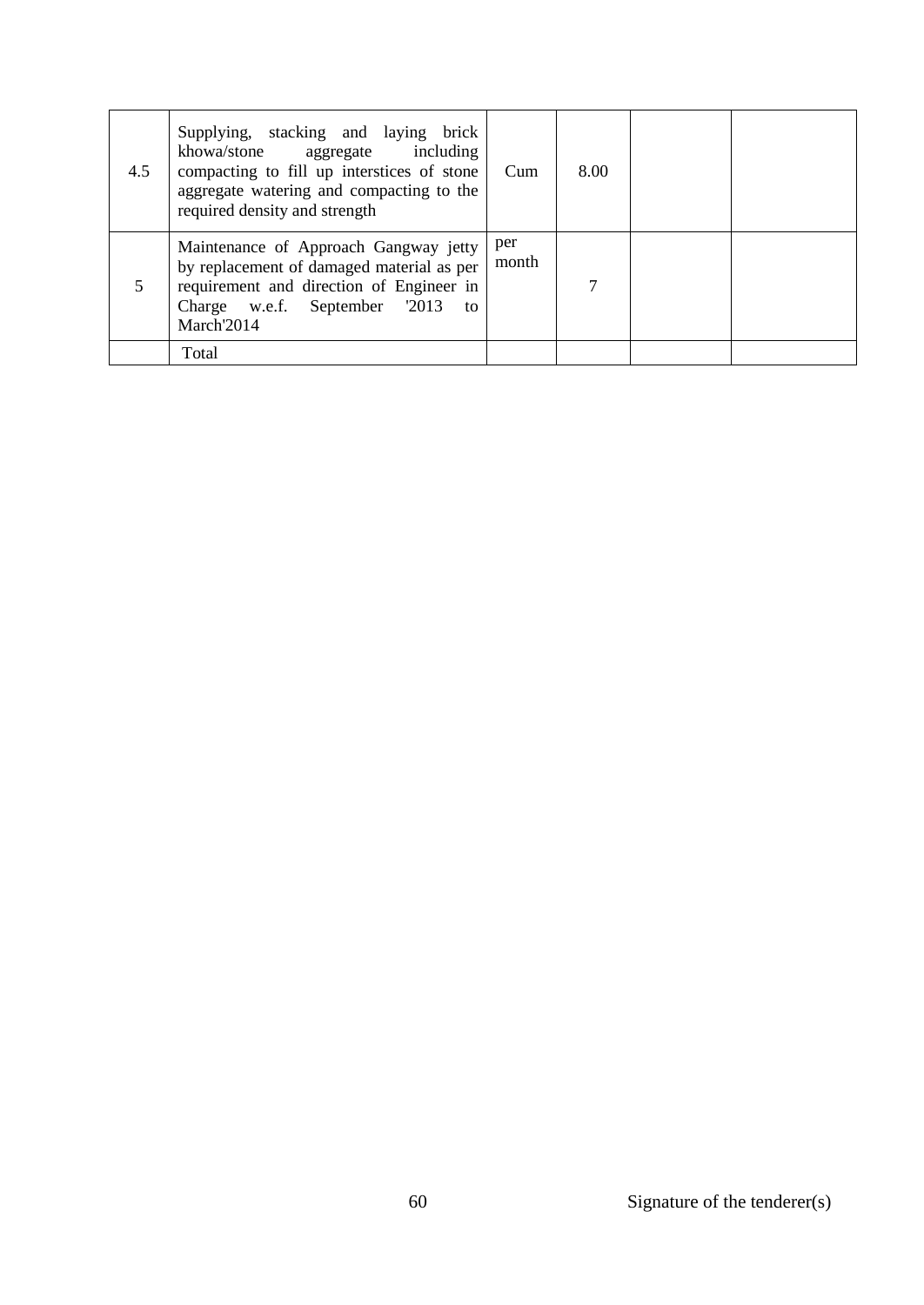*Schedule-D*

|                  | Operation and maintenance of floating terminal at Bhagalpur terminal                                                                                                                                                                                             |              |                |       |               |  |  |
|------------------|------------------------------------------------------------------------------------------------------------------------------------------------------------------------------------------------------------------------------------------------------------------|--------------|----------------|-------|---------------|--|--|
| Sl.<br>No.       | <b>Particulars of items</b>                                                                                                                                                                                                                                      | Unit         | Qty            | Rate. | <b>Amount</b> |  |  |
| $\mathbf{1}$     | <b>Maintenance of terminal</b>                                                                                                                                                                                                                                   |              |                |       |               |  |  |
| 1.1              | Manning for maintenance of floating<br>pontoon, barge and gangway for minor<br>displacement and upkeeping in position                                                                                                                                            | man<br>month | 14             |       |               |  |  |
| 1.2              | Deployment of unskilled labourers for<br>helping in displacement and placement at<br>proper location including cleaning the<br>premises as per direction of EIC or his<br>authorized representative                                                              | nos          | 32             |       |               |  |  |
| 1.3              | Painting and minor local repair of Pontoon<br>barge as well as gangway pontoon and<br>steel structure etc after chipping priming<br>with red oxide primer and approved quality<br>of paint all complete job                                                      | sqm          | 1100           |       |               |  |  |
| 1.4              | Dismantling and Reassembling of Pontoon<br>Gangways and making the path for easy<br>movement (pontoon and wooden sleeper<br>will supllied by IWAI while nut, bolt, nail<br>etc will be supplied by contractyor as<br>required as per site condition requirement) | job          | $\overline{2}$ |       |               |  |  |
| $\boldsymbol{2}$ | <b>Approach Road</b>                                                                                                                                                                                                                                             |              |                |       |               |  |  |
| 2.1              | Cement concrete 1:2:4 (1 cement:2 course<br>sand: 4 grade of stone agreegate 40mm<br>nominal size) in payvements laid to<br>required slope and camber in panels as<br>required including consolidation finishing<br>and tamping complete                         | Cum          | 60.00          |       |               |  |  |
| 3                | Ramp                                                                                                                                                                                                                                                             |              |                |       |               |  |  |
| 3.1              | Sand bags for side support of ramp<br>including collecting sand, filling, stitching,<br>stacking at proper place                                                                                                                                                 | no           | 250            |       |               |  |  |
| 3.2              | Supplying and driving bamboo pins with<br>mats as per drawing and direction of EIC's<br>representative. The rate is inclusive of<br>supplying full material tools plant lead and<br>lift and carriage to site work complete in<br>all respects                   | mtr          | 40.00          |       |               |  |  |

# **BILL OF QUANTITY**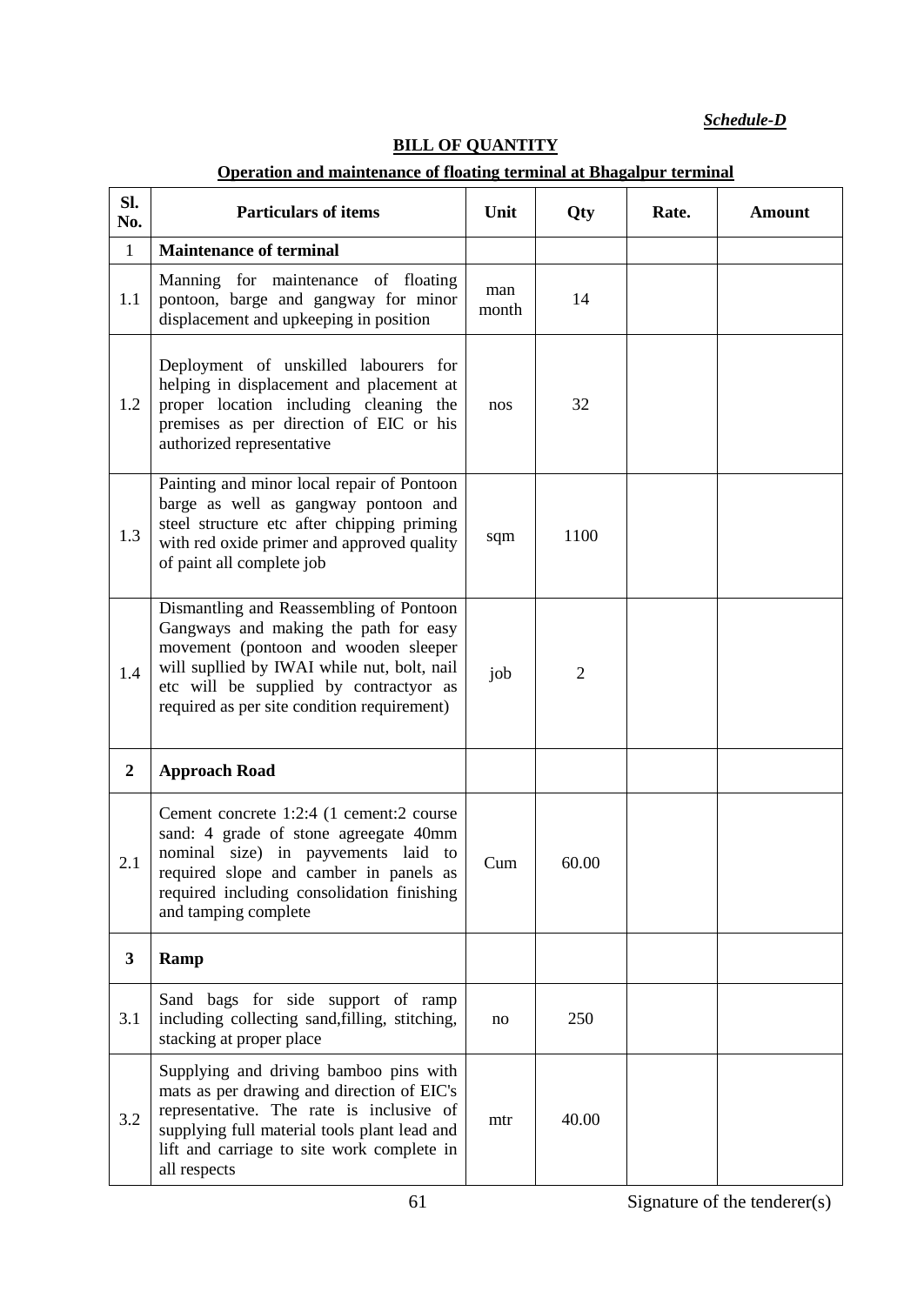| $\overline{\mathbf{4}}$ | Provision for replacement of fenders,<br>side support etc.                                                                                                                                               |              |                |  |
|-------------------------|----------------------------------------------------------------------------------------------------------------------------------------------------------------------------------------------------------|--------------|----------------|--|
| 4.1                     | fenders<br>Replacement<br>of<br>with<br>old<br>automobile truck tyres including fixing<br>with wire and D- shackle etc.<br>tying<br>complete for old and damaged truck tyres                             | no           | 5              |  |
| 4.2                     | Supply of thick and strong bamboos for<br>side support of pontoon about 5 to 7 mtrs<br>long and 25 cm circumference at 45 cm<br>from bottom                                                              | no           | 20             |  |
| 4.3                     | Supply of Sal/Uclyptus ballah for side<br>support of pontoon about 5 to 7 mtrs long<br>and 15 cm dia.                                                                                                    | no           | 4              |  |
| 5                       | <b>MOORING PINS (2 NOS)</b>                                                                                                                                                                              |              |                |  |
| 5.1                     | Earth work in excavation of trench for<br>making of mooring pins                                                                                                                                         | cum          | 8.00           |  |
| 5.2                     | Supplying wooden ballah 2.5 mtr. Long 15<br>cms Dia                                                                                                                                                      | no           | $\overline{2}$ |  |
| 5.3                     | D. Shakels for tying up steel wire rope in<br>wooden ballah                                                                                                                                              | no           | 4              |  |
| 5.4                     | Supplying and tying steel wire rope with<br>wooden ballah with D-shakle                                                                                                                                  | mtr          | 10.00          |  |
| 5.5                     | Supplying, stacking and laying brick<br>khowa/stone<br>including<br>aggregate<br>compacting to fill up interstices of stone<br>aggregate watering and compacting to the<br>required density and strength | cum          | 8.00           |  |
| 6                       | Maintenance of Approach Gangway jetty<br>by replacement of damaged material as per<br>requirement and direction of Engineer in<br>Charge<br>w.e.f.<br>September'<br>2013<br>to<br>March'2014             | Per<br>month | 7              |  |
| $\tau$                  | Finishing walls with water proofing cement<br>paint of required shade for boundary wall<br>and inside and outside walls of DGPS<br>building as per direction of Engineer in<br>charge.                   | sqm          | 6000.00        |  |
|                         | Total                                                                                                                                                                                                    |              |                |  |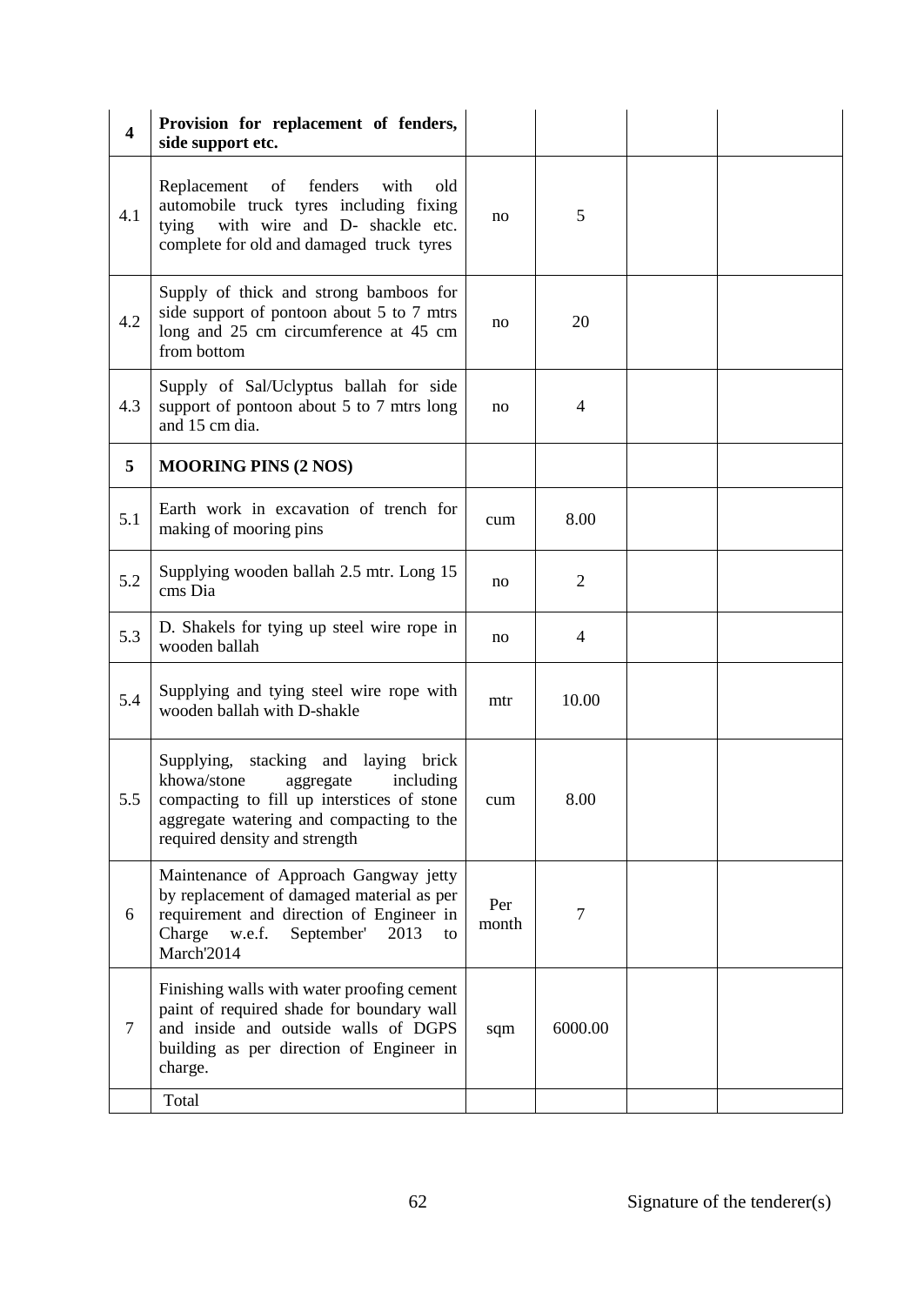*Schedule-E*

# **BILL OF QUANTITY**

# **Operation and Maintenance of floating terminal at Munger, (at suitable waterfront locations)**

| Sl.No.           | <b>Particulars of items</b>                                                                                                                                                                                                                                      | Unit           | Qty            | Rate. | <b>Amount</b> |
|------------------|------------------------------------------------------------------------------------------------------------------------------------------------------------------------------------------------------------------------------------------------------------------|----------------|----------------|-------|---------------|
| 1                | <b>MAINTENANCE OF TERMINAL</b>                                                                                                                                                                                                                                   |                |                |       |               |
| 1.1              | Manning for maintenance of floating<br>pontoon, barge and gangway for minor<br>displacement and upkeeping in position                                                                                                                                            | man<br>month   | 14             |       |               |
| 1.2              | Deployment of unskilled labourers for<br>helping in displacement and placement at<br>proper location including cleaning the<br>premises as per direction of EIC or his<br>authorized representative                                                              | nos            | 32             |       |               |
| 1.3              | Painting and minor local repair of Pontoon<br>barge as well as gangway pontoon and<br>steel structure etc after chipping priming<br>with red oxide primer and approved<br>quality of paint all complete job                                                      | m <sup>2</sup> | 1100           |       |               |
| 1.4              | Dismantling and Reassembling of Pontoon<br>Gangways and making the path for easy<br>movement (pontoon and wooden sleeper<br>will supllied by IWAI while nut, bolt, nail<br>etc will be supplied by contractyor as<br>required as per site condition requirement) | job            | $\overline{2}$ |       |               |
| $\boldsymbol{2}$ | <b>TERMINAL</b><br><b>DEVELOPMENT</b><br>OF<br><b>LAND</b>                                                                                                                                                                                                       |                |                |       |               |
| 2.1              | Surface dressing of the ground including<br>removing vegetation and in-equalities not<br>exceeding 15 cm deep and disposal of<br>rubbish, lead upto 50 m and lift upto 1.5<br>m. All Kinds of soil.                                                              | 100 Sqm        | 1000.00        |       |               |
| 2.2              | Supplying<br>and filling of local sand<br>including<br>watering,<br>ramming,<br>consolidating and dressing complete.                                                                                                                                             | Cum            | 96.00          |       |               |
| 2.3              | Supplying and stacking of 63 mm to 45<br>mm size aggregate.                                                                                                                                                                                                      | Cum            | 34.20          |       |               |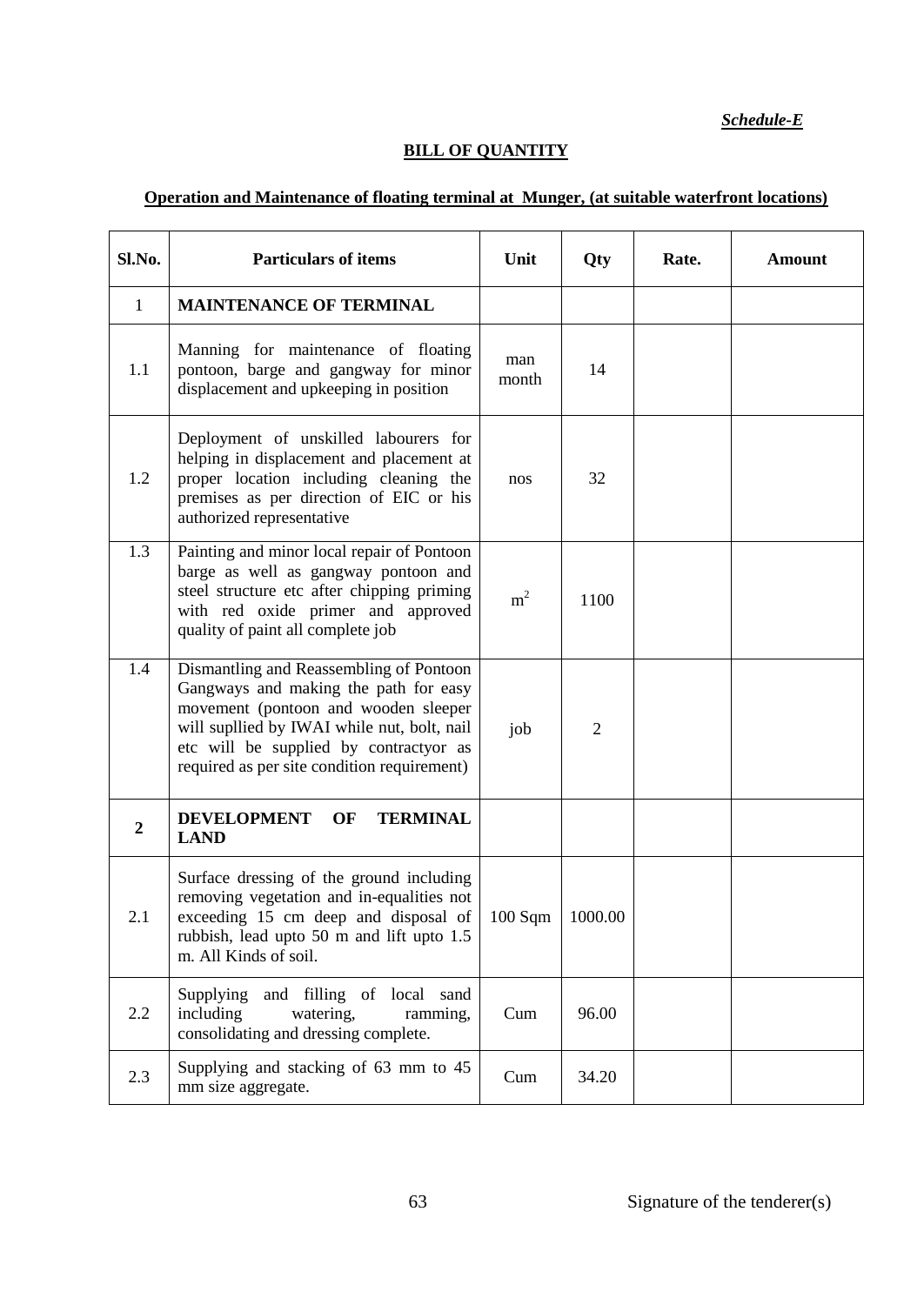| 2.4                     | Laying, spreading and compacting stone<br>aggregate of specified sizes to WBM<br>specifications including spreading in<br>uniform thickness, hand picking, rolling<br>with 3 wheeled road/vibratory roller 8-10<br>tonne capacity in stages to proper grade<br>and camber, applying and brooming<br>type of screening/binding<br>requisite<br>material to fill up interstices of coarse<br>aggregate, watering and compacting to<br>the required density. | Cum            | 34.20          |  |
|-------------------------|-----------------------------------------------------------------------------------------------------------------------------------------------------------------------------------------------------------------------------------------------------------------------------------------------------------------------------------------------------------------------------------------------------------------------------------------------------------|----------------|----------------|--|
| 2.5                     | Sand bags for side support of ramp<br>including collecting sand, filling, stiching,<br>stacking at proper place.                                                                                                                                                                                                                                                                                                                                          | N <sub>o</sub> | 250            |  |
| 2.6                     | Supplying and driving bamboo pins with<br>mats as per drawing and direction of EIC'<br>representative. The rate is inclusive of<br>supplying full material tools plant lead and<br>lift and carriage to site, work complete in<br>all respects considering 20 mtrs both.                                                                                                                                                                                  | Metre          | 40             |  |
| $\mathbf{3}$            | Provision for replacement of fenders,<br>side support etc.                                                                                                                                                                                                                                                                                                                                                                                                |                |                |  |
| 3.1                     | Replacement of fenders<br>with<br>old<br>automobile tyres including fixing tying<br>etc. complete for old and damaged one                                                                                                                                                                                                                                                                                                                                 | no             | 10             |  |
| 3.2                     | Supply of thick and strong bamboos for<br>side support of pontoon about 5 to 7 mtrs<br>long and 25cm cicumference at 45 cm<br>from bottom                                                                                                                                                                                                                                                                                                                 | no             | 20             |  |
| 3.3                     | Supply of Sal/Uclyptus ballah for side<br>support of pontoon about 5 to 7 mtrs long<br>and 15 cm dia                                                                                                                                                                                                                                                                                                                                                      | no             | $\overline{4}$ |  |
| $\overline{\mathbf{4}}$ | Mooring pins(2 Nos.)                                                                                                                                                                                                                                                                                                                                                                                                                                      |                |                |  |
| 4.1                     | Earth work in excavation of trench for<br>making of mooring pins.                                                                                                                                                                                                                                                                                                                                                                                         | Cum            | 8.00           |  |
| 4.2                     | Supplying of wooden ballahs 3 mtrs Long<br>15 cm Dia                                                                                                                                                                                                                                                                                                                                                                                                      | N <sub>o</sub> | $\overline{2}$ |  |
| 4.3                     | D shackles for tying up steel wire rope in<br>wooden ballah                                                                                                                                                                                                                                                                                                                                                                                               | No             | $\overline{4}$ |  |
| 4.4                     | Supplying and tying steel wire rope with<br>wooden ballah with D-shackle                                                                                                                                                                                                                                                                                                                                                                                  | Metre          | 10             |  |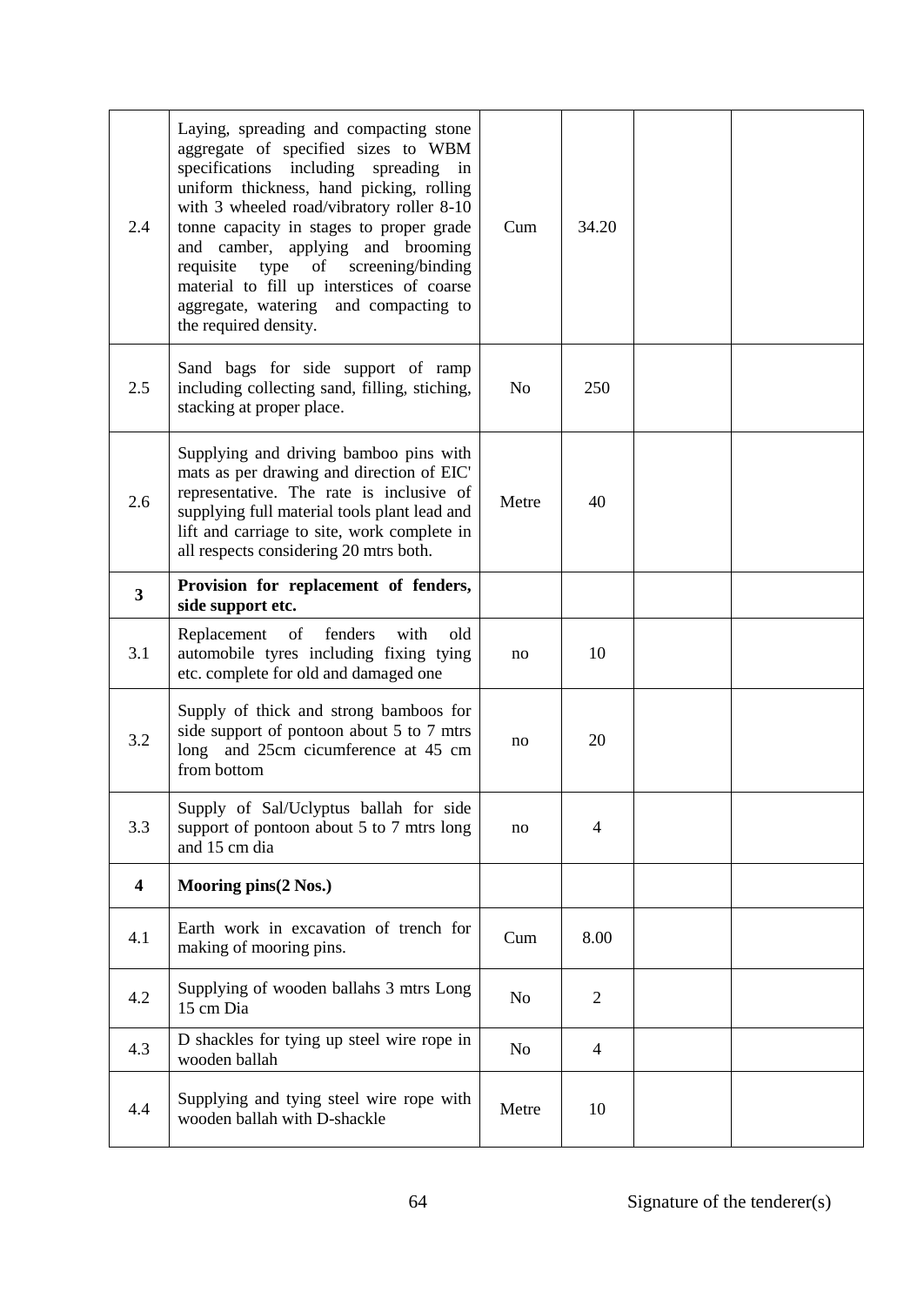| 4.5 | Supplying, stacking and laying brick<br>khowa/stone aggregate including<br>compacting to fill up interstices of stone<br>aggregate watering and compacting to the<br>required density and strength | Cum          | 8.00 |  |
|-----|----------------------------------------------------------------------------------------------------------------------------------------------------------------------------------------------------|--------------|------|--|
|     | Maintenance of Approach Gangway jetty<br>by replacement of damaged material as per<br>requirement and direction of Engineer in<br>Charge w.e.f. September' 2013<br>to<br>March'2014                | per<br>month | 7    |  |
|     | <b>Total</b>                                                                                                                                                                                       |              |      |  |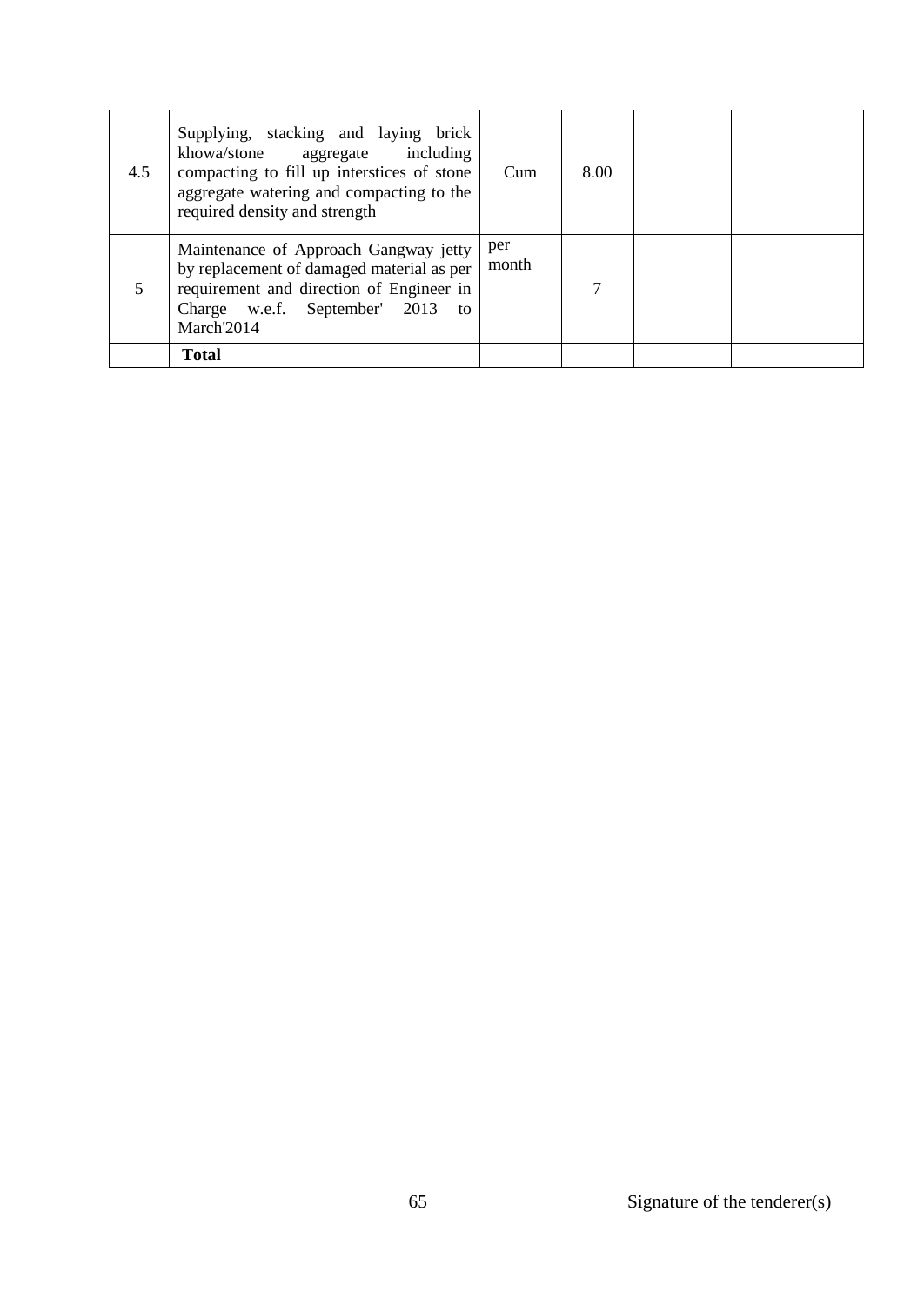*Schedule-I*

# **BILL OF QUANTITY**

## **Operation and Maintenance of floating terminal at Varanasi Ramnagar(at suitable waterfront locations)**

| Sl.No.           | <b>Particulars of items</b>                                                                                                                                                                                                                                                                  | Unit           | Qty            | Rate. | <b>Amount</b> |
|------------------|----------------------------------------------------------------------------------------------------------------------------------------------------------------------------------------------------------------------------------------------------------------------------------------------|----------------|----------------|-------|---------------|
| $\mathbf{1}$     | <b>MAINTENANCE OF TERMINAL</b>                                                                                                                                                                                                                                                               |                |                |       |               |
| 1.1              | Manning for maintenance of floating<br>pontoon, barge and gangway for minor<br>displacement and upkeeping in position                                                                                                                                                                        | man<br>month   | 14             |       |               |
| 1.2              | Deployment of unskilled labourers for<br>helping in displacement and placement at<br>proper location including cleaning the<br>premises as per direction of EIC or his<br>authorized representative                                                                                          | nos            | 32             |       |               |
| 1.3              | Painting and minor local repair of Pontoon<br>barge as well as gangway pontoon and<br>steel structure etc after chipping priming<br>with red oxide primer and approved<br>quality of paint all complete job                                                                                  | m <sup>2</sup> | 1100           |       |               |
| 1.4              | Dismantling and Reassembling of Pontoon<br>Gangways and making the path for easy<br>movement (pontoon and wooden sleeper<br>will supllied by IWAI while nut, bolt, nail<br>etc will be supplied by contractyor as<br>required as per site condition requirement)                             | job            | $\overline{2}$ |       |               |
| $\boldsymbol{2}$ | <b>APPROACH ROAD</b>                                                                                                                                                                                                                                                                         |                |                |       |               |
| 2.1              | Surface dressing of the ground including<br>removing vegetation and in-equalities not<br>exceeding 15 cm deep and disposal of<br>rubbish, lead upto 50 m and lift upto 1.5<br>m. All Kinds of soil.                                                                                          | 100<br>Sqm     | 2000.00        |       |               |
| 2.2              | Making bajri path including preparation of<br>subgrade supplying brick aggregate of 50<br>mm nominal size 7.5 cm deep with<br>binding material consisting of 12 mm<br>moorum and 12 mm red bajri consolidated<br>with rod roller to provide connectivity<br>between pontoon gangway and bank | sqm            | 200.00         |       |               |
| $\mathbf{3}$     | <b>RAMP</b>                                                                                                                                                                                                                                                                                  |                |                |       |               |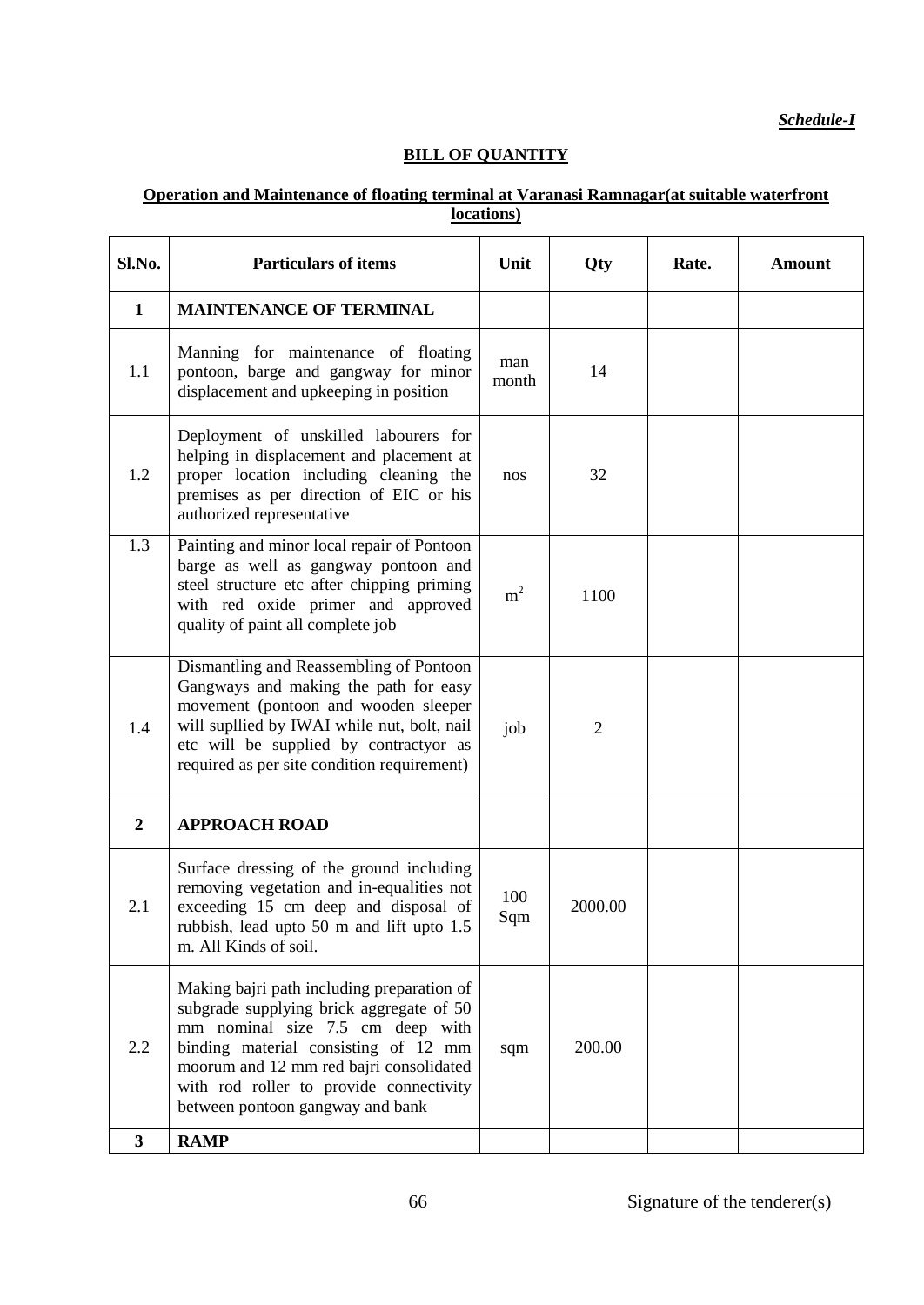| 3.1                     | Supplying and filling of local sand<br>including<br>watering,<br>ramming,<br>consolidating and dressing complete.                                                                                                                                                                                                                                                                                                                                      | Cum            | 96.00          |  |
|-------------------------|--------------------------------------------------------------------------------------------------------------------------------------------------------------------------------------------------------------------------------------------------------------------------------------------------------------------------------------------------------------------------------------------------------------------------------------------------------|----------------|----------------|--|
| 3.2                     | Supplying and stacking of 63 mm to 45<br>mm size aggregate.                                                                                                                                                                                                                                                                                                                                                                                            | Cum            | 34.20          |  |
| 3.3                     | Laying, spreading and compacting stone<br>aggregate of specified sizes to WBM<br>specifications including spreading in<br>uniform thickness, hand picking, rolling<br>with 3 wheeled road/vibratory roller 8-10<br>tonne capacity in stages to proper grade<br>and camber, applying and brooming<br>requisite type of screening/binding<br>material to fill up interstices of coarse<br>aggregate, watering and compacting to<br>the required density. | Cum            | 34.20          |  |
| 3.4                     | Sand bags for side support of ramp<br>including collecting sand, filling, stiching,<br>stacking at proper place.                                                                                                                                                                                                                                                                                                                                       | N <sub>0</sub> | 250            |  |
| 3.5                     | Supplying and driving bamboo pins with<br>mats as per drawing and direction of EIC'<br>representative. The rate is inclusive of<br>supplying full material tools plant lead and<br>lift and carriage to site, work complete in<br>all respects                                                                                                                                                                                                         | Metre          | 40             |  |
| $\overline{\mathbf{4}}$ | Provision for replacement of fenders,<br>side support etc.                                                                                                                                                                                                                                                                                                                                                                                             |                |                |  |
| 4.1                     | Replacement of<br>fenders<br>with<br>old<br>automobile tyres including fixing tying<br>etc. complete for old and damaged one                                                                                                                                                                                                                                                                                                                           | no             | 5              |  |
| 4.2                     | Supply of thick and strong bamboos for<br>side support of pontoon about 5 to 7 mtrs<br>long and 25 cm cicumference at 45 cm<br>from bottom                                                                                                                                                                                                                                                                                                             | no             | 20             |  |
| 4.3                     | Supplyt of Sal/Uclyptus ballah for side<br>support of pontoon about 5 to 7 mtrs long<br>and 15 cm dia                                                                                                                                                                                                                                                                                                                                                  | no             | $\overline{4}$ |  |
| 5                       | Mooring pins(2 Nos.)                                                                                                                                                                                                                                                                                                                                                                                                                                   |                |                |  |
| 5.1                     | Earth work in excavation of trench for<br>making of mooring pins.                                                                                                                                                                                                                                                                                                                                                                                      | Cum            | 8.00           |  |
|                         |                                                                                                                                                                                                                                                                                                                                                                                                                                                        |                |                |  |
| 5.2                     | Supplying of wooden ballahs 3 mtrs Long<br>15 cm Dia for each mooring pin.                                                                                                                                                                                                                                                                                                                                                                             | No             | $\overline{2}$ |  |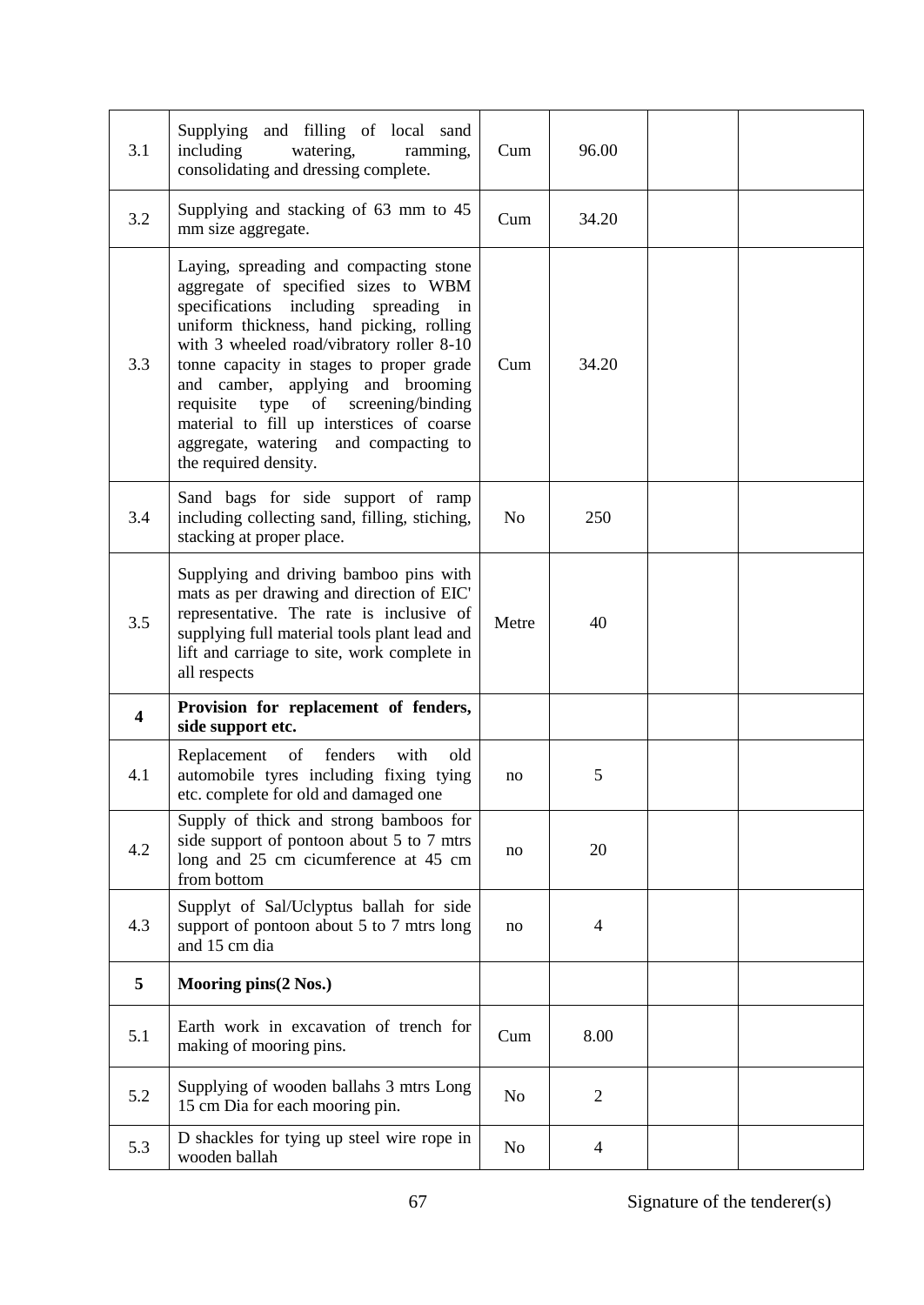| 5.4 | Supplying and tying steel wire rope with<br>wooden ballah with D-shackle - 20 mm<br>thick                                                                                                                                        | Metre        | 10   |  |
|-----|----------------------------------------------------------------------------------------------------------------------------------------------------------------------------------------------------------------------------------|--------------|------|--|
| 5.5 | Supplying, stacking and laying<br>brick<br>khowa/stone aggregate size<br>stone<br>aggregate including compacting to fill up<br>interstices of stone aggregate watering and<br>compacting to the required density and<br>strength | Cum          | 8.00 |  |
| 5   | Maintenance of Approach Gangway jetty<br>by replacement of damaged material as per<br>requirement and direction of Engineer in<br>Charge w.e.f. September' 2013<br>to<br>March'2014                                              | per<br>month | 7    |  |
|     | Total                                                                                                                                                                                                                            |              |      |  |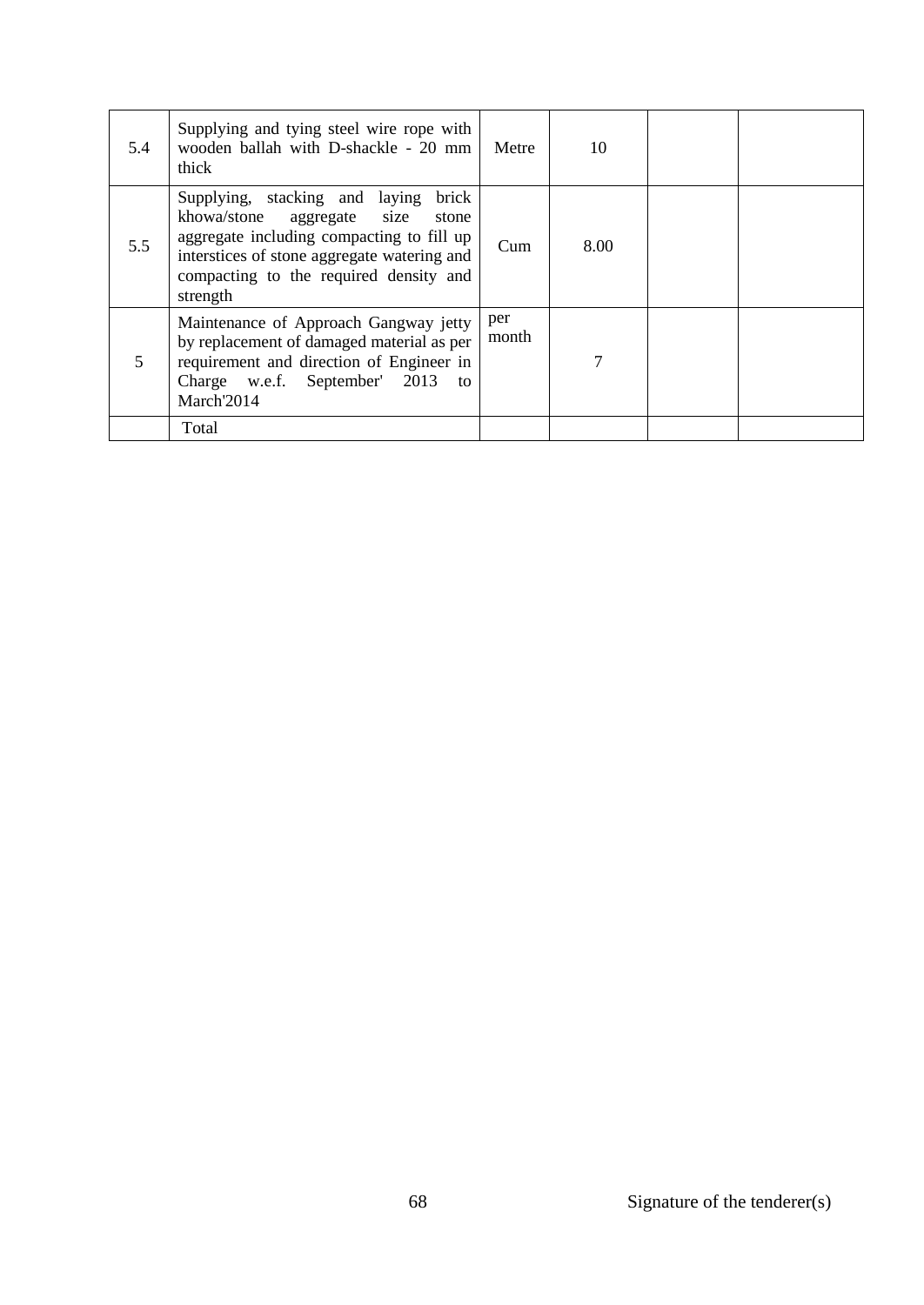# **PART – VI**

## **Annexure -I**

#### *AGREEMENT FORMAT*

This agreement made on the day wear between the Inland Waterways Authority of India (hereinafter called the `IWAI' which expression shall unless excluded by or repugnant, to the context, be deemed to include heir, successors in office) on one part and M/S (hereinafter called the 'CONTRACTOR' which expression, shall unless excluded by repugnant to the context be deemed to include his heirs, executors, Administrators, representatives and assigns of successors in office) on the other part.

WHEREAS THE IWAI desirous of undertaking the works for \_\_\_\_\_\_\_\_\_\_\_\_\_\_\_\_\_\_\_\_\_\_\_\_\_

\_\_\_\_\_\_\_\_\_\_\_\_\_\_\_\_\_\_\_\_\_\_\_\_\_\_\_\_\_\_\_\_\_\_\_\_\_\_\_\_\_\_\_\_\_\_\_\_\_\_\_\_\_\_\_\_\_\_\_\_\_\_\_\_\_\_\_

WHEREAS the contractor has offered to execute and complete such works and whereas IWAI has accepted the tender of the contractor and WHEREAS the contractor has furnished

as security for the due fulfillment for all the conditions of this contract.

\_\_\_\_\_\_\_\_\_\_\_\_\_\_\_\_\_\_\_\_\_\_\_\_\_\_\_\_\_\_\_\_\_\_\_\_\_\_\_\_\_\_\_\_\_\_\_\_\_\_\_\_\_\_\_\_\_\_\_\_

#### NOW IN THIS AGREEMENT WITNESSTH AS FOLLOWS

In this agreement words and expression shall have the same meaning as are respectively as assigned to them in the conditions of contract hereinafter referred to:

The following documents shall be deemed to form and be read and construed as part of this agreement VIZ.

- i) (a) Notice Inviting Tenders
	- (b) Tender form
	- (c) Warranty
- ii) Information & instruction for Tenders
- iii) (a) Schedule Bill of Quantity
	- (b) Annexure
- iv) General Conditions of Contract
- v) Technical and Special Conditions of Contract

The contract agreement has been compiled by the IWAI from the original tender documents and all the correspondences from the tendering stage till acceptance. In the event of any difference arising from the completion of the contract, the original tender documents,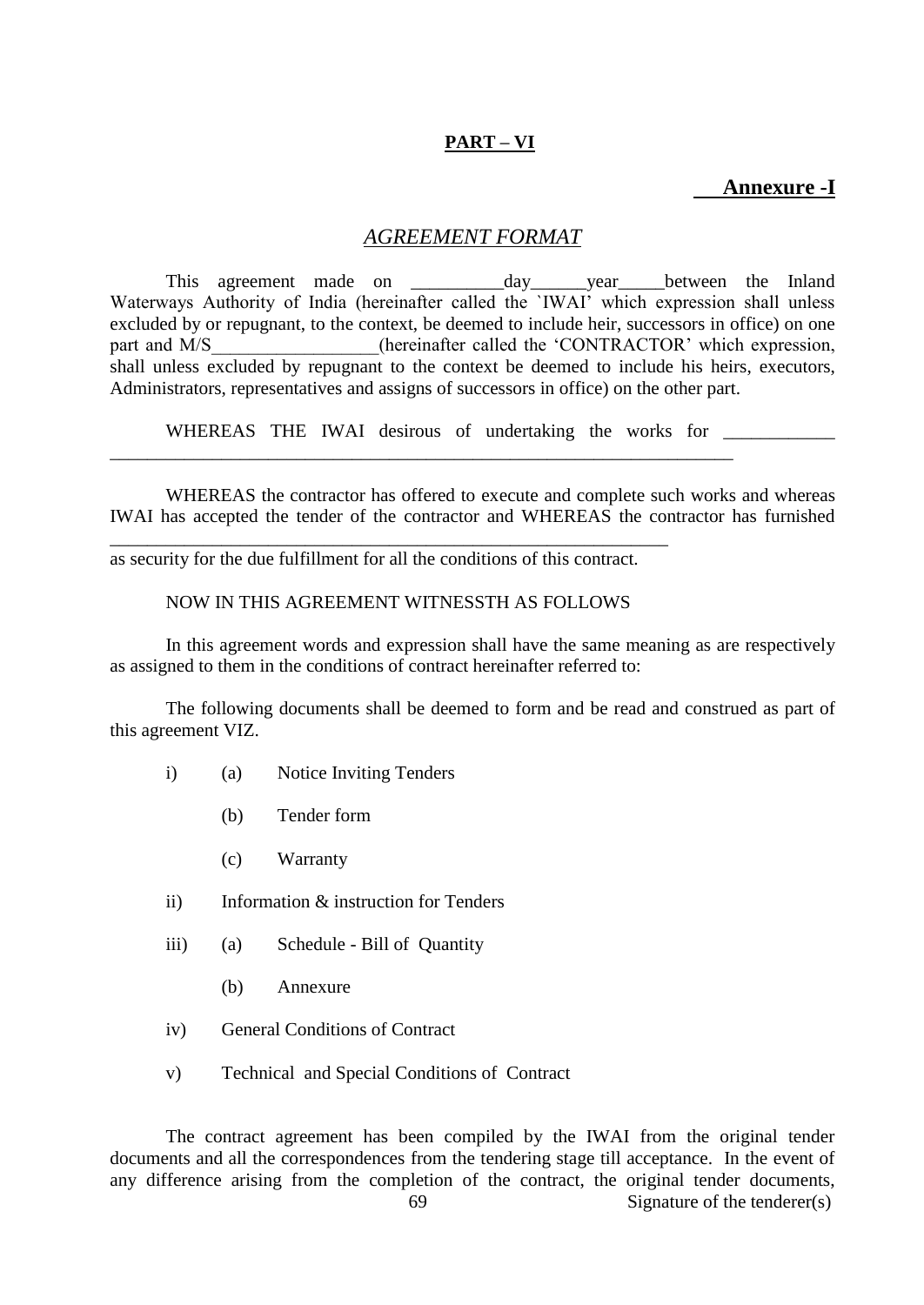contractor's offer, minutes of meetings and correspondence between the party ended vide letter No.\_\_\_\_\_\_\_\_\_\_\_\_\_\_\_\_\_\_\_\_\_\_\_\_ may be referred to by either party. These documents shall take precedence over the compiled documents.

The contractor hereby covenants with the IWAI to complete and maintain the "Works" in conformity in all respect, with the provisions of the agreement.

The IWAI hereby covenants to pay the contractor in consideration of such completion of works, the contract price at the time and in the manner prescribed by the contract.

IN WITNESS WHEREOF the parties hereunto have set their hands and seals on the day year first written.

| For and on behalf of<br>(Inland Waterways Authority of India)                                                                                                                                                                                                                                                                                                                                                                               | For and on behalf of<br>Contractor |
|---------------------------------------------------------------------------------------------------------------------------------------------------------------------------------------------------------------------------------------------------------------------------------------------------------------------------------------------------------------------------------------------------------------------------------------------|------------------------------------|
|                                                                                                                                                                                                                                                                                                                                                                                                                                             |                                    |
| Name & Designation _______________                                                                                                                                                                                                                                                                                                                                                                                                          |                                    |
| Stamp                                                                                                                                                                                                                                                                                                                                                                                                                                       | <b>Stamp</b>                       |
| Witness:                                                                                                                                                                                                                                                                                                                                                                                                                                    | Witness:                           |
| 1) Signature $\frac{1}{\sqrt{1-\frac{1}{2}} \cdot \frac{1}{\sqrt{1-\frac{1}{2}} \cdot \frac{1}{\sqrt{1-\frac{1}{2}} \cdot \frac{1}{\sqrt{1-\frac{1}{2}} \cdot \frac{1}{\sqrt{1-\frac{1}{2}} \cdot \frac{1}{\sqrt{1-\frac{1}{2}} \cdot \frac{1}{\sqrt{1-\frac{1}{2}} \cdot \frac{1}{\sqrt{1-\frac{1}{2}} \cdot \frac{1}{\sqrt{1-\frac{1}{2}} \cdot \frac{1}{\sqrt{1-\frac{1}{2}} \cdot \frac{1}{\sqrt{1-\frac{1}{2}} \cdot \frac{1}{\sqrt{1$ | 1)<br>Signature                    |
| 2) Name $\&$ Designation                                                                                                                                                                                                                                                                                                                                                                                                                    | 2)<br>Name $&$ Designation         |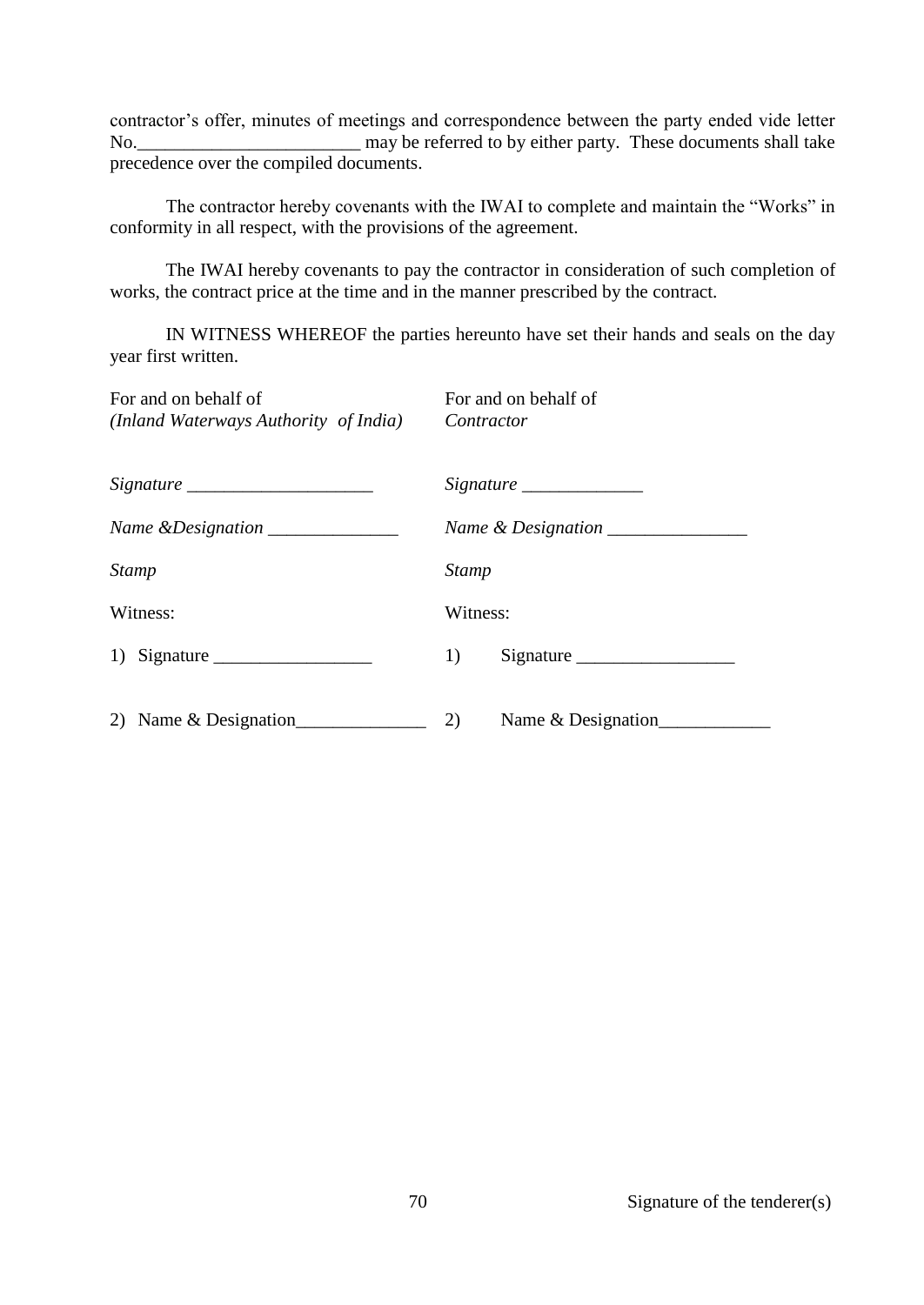#### **Annexure –II**

#### **BANK GUARANTEE PROFORMA FOR FURNISHING PERFORMANCE GUARANTEE**

#### **To**

# **The Chairman Inland Waterways Authority of India A-13, Sector-1 Noida - 201301**

In consideration for the Chairman, Inland Waterways Authority of India hereinafter called 'the Authority" having agreed, under the terms and conditions of the Agreement dated ………………. . made between…….. and …for the due fulfillment of the said Agreement by the Contractor of the terms and conditions contained in the said Agreement, on production of Bank Guarantee for Rs…………………. (Rupees…………………….) at the request of…………………. Contractor(s), We (Bank) do hereby undertake to pay to the Authority an amount not exceeding Rs…………………… against any loss or damage caused to or suffered, or would be caused to or suffered by the Authority by reason of any breach of the said Contractor(s) of any of the terms or conditions contained in the said Agreement.

2. We……. do hereby undertake to pay the amount due and payable under this Guarantee without any demur, merely on a demand from the Authority stating that the amount claimed is due by way of loss or damage caused to or would be caused to or suffered by the authority by reason of breach by the said contractor(s) of any of the terms or conditions contained in the said Agreement or by reason of the contractor(s)'s failure to perform the said Agreement,. Any such demand made on the Bank shall be conclusive as regards the amount due and payable by the Bank under this guarantee. However, our liability under this guarantee shall be restricted to an amount not exceeding Rs………………..

3. We undertake to pay the authority any money so demanded notwithstanding any dispute or disputes raised by the contractor(s) / suppliers(s) in any suit or proceeding pending before any court or Tribunal relating thereto liability under this present being absolute and unequivocal.

 The payment so made by us under this Bond shall be valid discharge of our liability for payment there under and the contractor(s) / supplier(s) shall have no claim against us for making such payment.

4. We, …………………. further agree that the guarantee herein contained shall remain in full force and effect during the period that would be taken for the performance of the said Agreement and that it shall continue to be enforceable till all the dues of the Authority under or by virtue of the said Agreement have been fully and its claim satisfied or discharge or till…....................... Certify that the terms and conditions of the said Agreement have been fully and properly carried out by the said Contactor(s) and accordingly discharges this Guarantee after…….. years from the date of completion of the said contract unless a demand or claim under this Guarantee is served in writing on the bank but before the expiry of the said period of ………………. years in which case it shall be enforceable against the bank not withstanding the fact that the same is enforced after the expiry of the said period of …………….. years.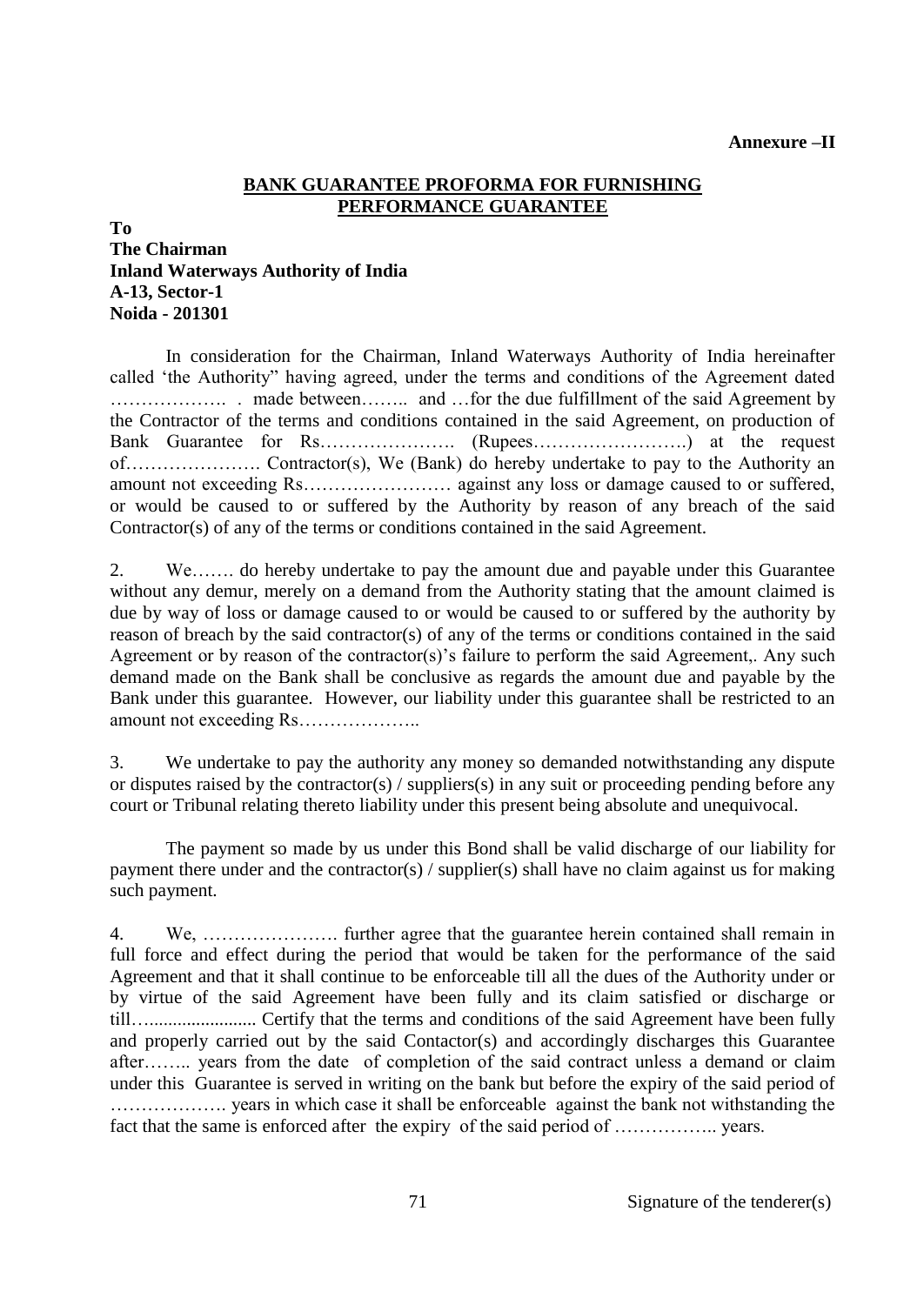5. We,…………………..further agree with the Authority that the Authority shall have the fullest liberty without our consent and without affecting in any manner our obligations hereunder to vary any of the terms and conditions of the said Agreement or to extend time of performance by the said Contractor(s) from time to time or to postpone for any time or from time to time any of the powers exercisable by the Authority against the said Contactor(s) and to forbear or enforce any of the terms and conditions relating to the said Agreement and we shall not be relived from our liability by reason of any such variation, or extension being granted to the said Contractor(s) or for any forbearance, act or omission on the part of the Authority or any indulgence by the Authority to the said Contractor(s) or by any such matter or thing whatsoever which under the law relating to sureties would, but for the provision, have effect of so relieving us.

6. It shall not be necessary for the Authority to proceed against the Contractor before proceeding against the Bank and the Guarantee herein contained shall be enforceable against the Bank notwithstanding any security which the Authority may have obtained or obtain from the Contactor shall at the time when proceedings are taken against the Bank hereunder be outstanding or unrealized.

7. Notwithstanding anything contained herein above our liability under the guarantee is restricted to Rs……………. and shall remain in force until………………. Unless a claim or suit under this guarantee is filed with us on or before………………………… ALL OUR RIGHTS UNDER THE GUARANTEE SHALL BE FORFEITED and the bank shall be relieved and discharged from all liabilities therein.

8. This Guarantee will not be discharged due to the change in the constitution of the Bank or the Contractor(s) / supplier(s).

9. We,…………. lastly undertake not to revoke this Guarantee during its currency except with the previous consent of the Authority in writing.

> Dated the …………date of…………..2006 for…………………………… (indicate the name of Bank) Signature………………………….. Name of the Officer…………………………. (in Block Capitals) Designation of Code No…………………………………..

Name of the Bank and Branch.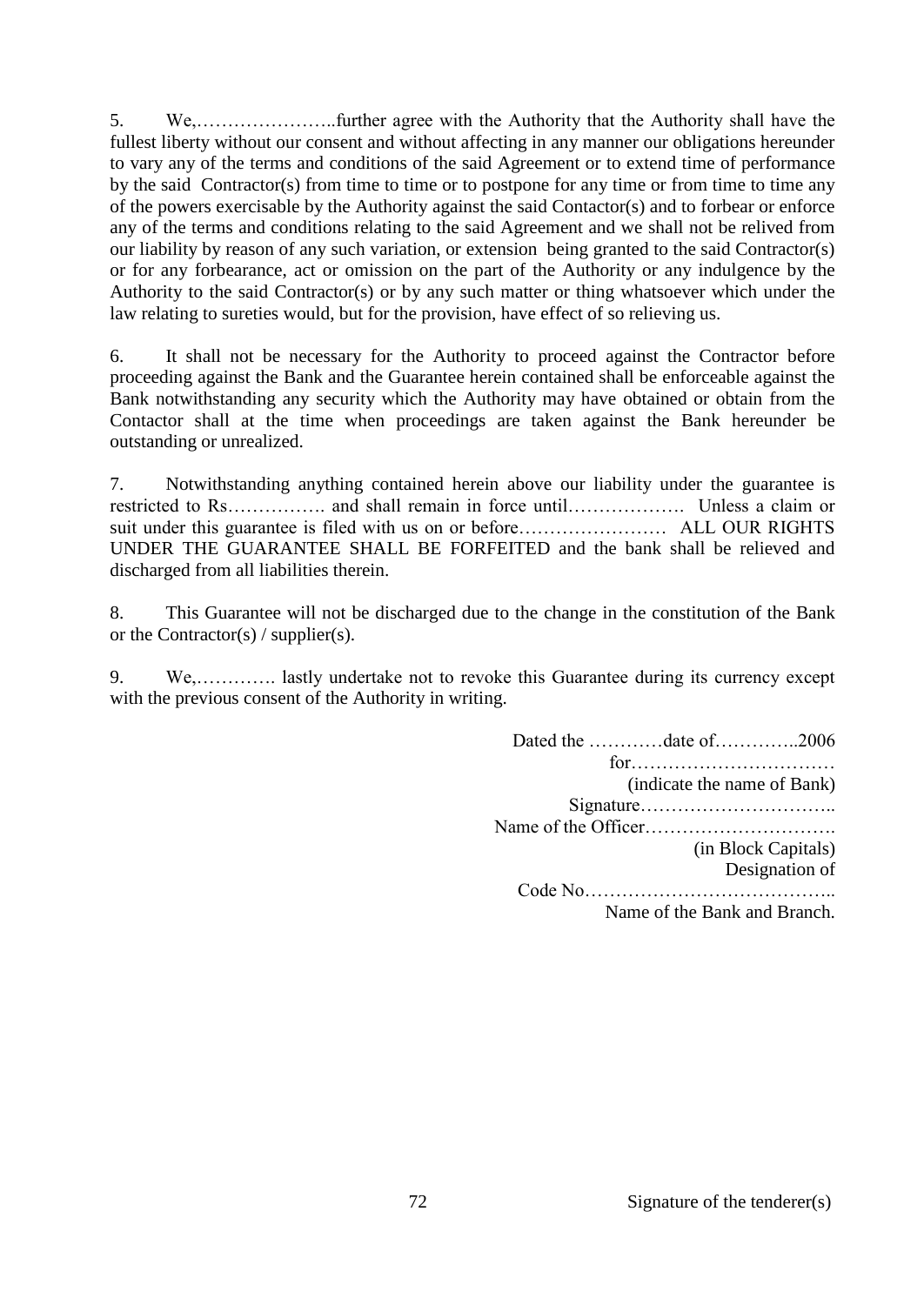## **DETAILS OF BANK ACCOUNT FOR RELEASE OF PAYMENT THROUGH ELECTRONIC FUND TRANSFER SYSTEM**

#### **(TO BE FURNISHED BY THE BIDDER ON IT'S LETTER HEAD)**

### NAME OF THE PROJECT:

### **THE BANK ACCOUNT DETAILS ARE FURNISHED AS BELOW:**

I/We \_\_\_\_\_\_\_\_\_\_\_\_\_\_\_\_\_\_\_\_\_\_\_\_\_\_\_\_\_\_\_(Name of the Bidder) hereby request you to give our payments by crediting our bank account directly by E-Payment mode as per account details given below. We hereby undertake to intimate IWAI in case of any change in particulars given below and will not hold IWAI responsible for any delay / default due to any technical reasons beyond IWAI's control:-

| <b>Bank Account Number</b>                     |                |  |
|------------------------------------------------|----------------|--|
| <b>RTGS/NEFT/IFSC CODE:</b>                    |                |  |
| <b>Name of the Bank</b>                        | $\ddot{\cdot}$ |  |
| Address of the Branch of the Bank :            |                |  |
| <b>Branch code</b>                             | $\ddot{\cdot}$ |  |
| <b>Account Type</b><br>(Saving/Current/Others) | $\ddot{\cdot}$ |  |

### **A BLANK CHEQUE (CANCELLED) IS ENCLOSED HEREWITH**.

I/We hereby declare that the particulars given above are correct and complete. If the transaction is delayed or credit is not affected at all for reasons of incomplete or incorrect information, I/We would not hold IWAI responsible.

Date: Signature of Authorized Signatory

### **BANK CERTIFICATION**:

It is certified that above mentioned beneficiary holds a bank account No. with our branch and the bank particulars mentioned above are correct.

**No.\_\_\_\_\_\_\_\_\_\_\_\_\_**

**Date: Authorized Signatory Authorization** 

Name:

 **Official Seal/Stamp**

73 Signature of the tenderer(s)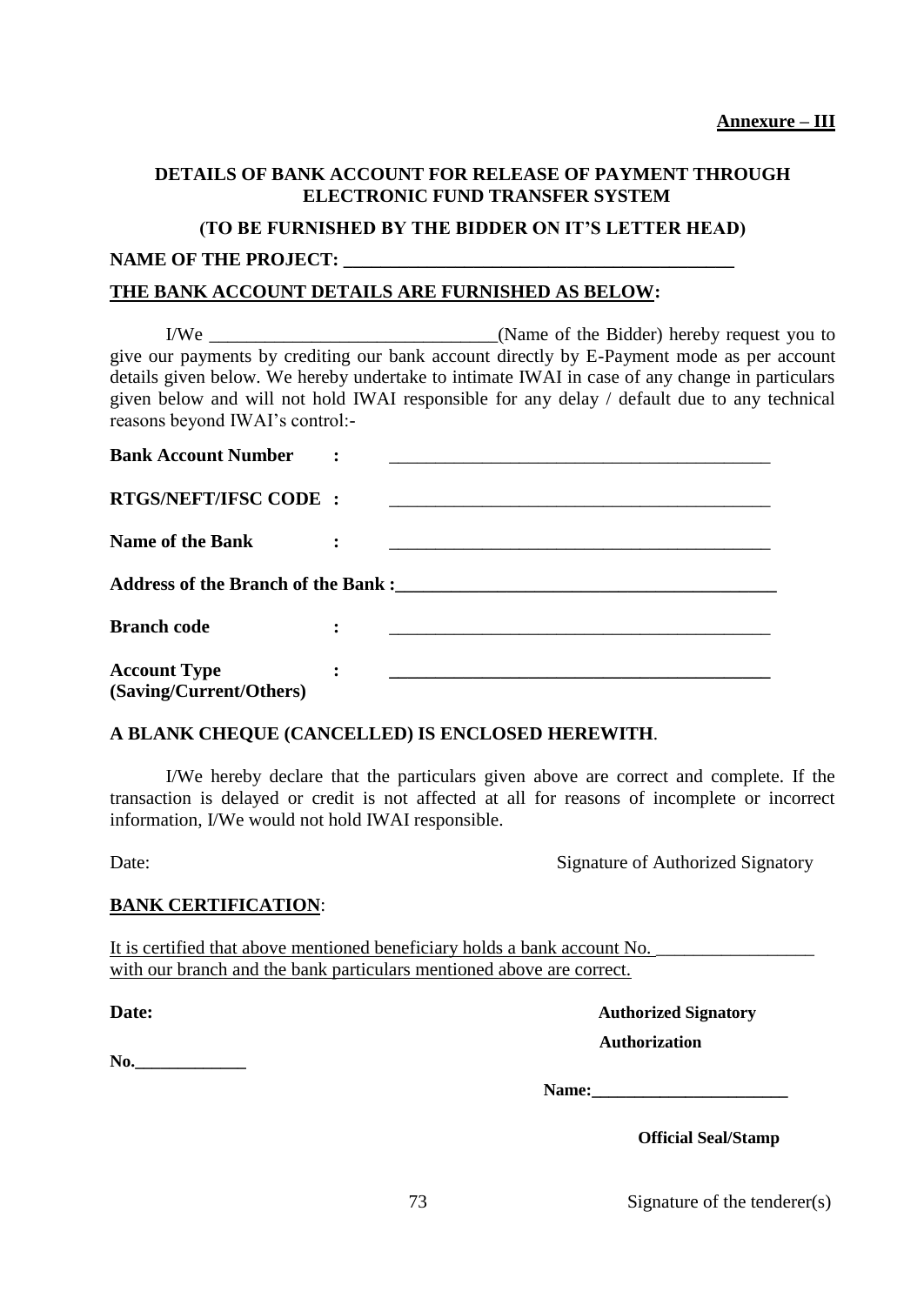